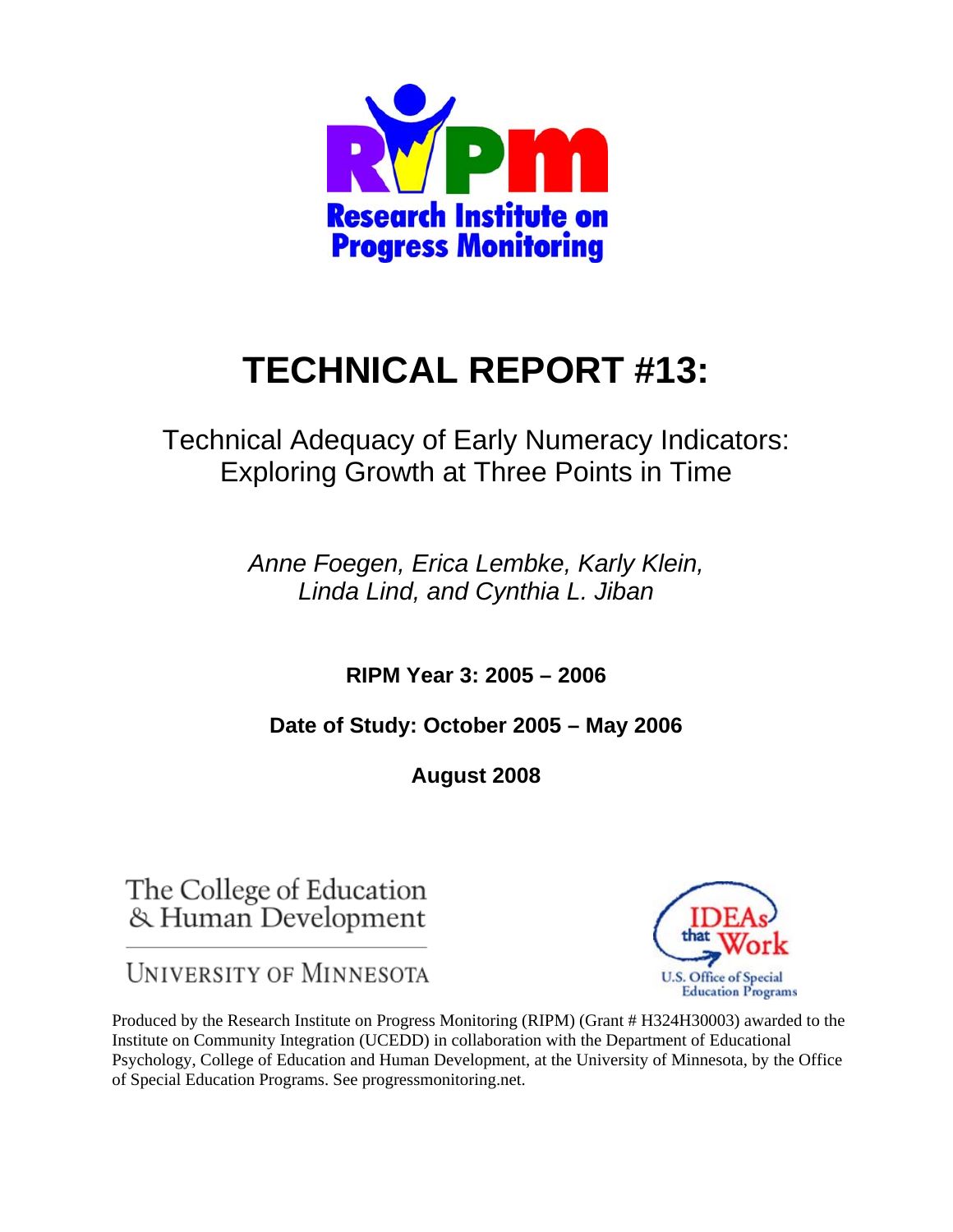#### Abstract

The present study examines reliability, criterion validity, and growth data for 130 Kindergarten and Grade 1 students in a Midwestern school. Two forms of two different early numeracy measures (Quantity Discrimination and Missing Number) were administered in the fall, winter, and spring of the 2005-06 school year. In the fall, the use of group administration was contrasted with typical individual administration procedures for Grade 1 students. Criterion measures included teacher ratings (fall and spring) and a norm-referenced test of mathematics ability, the TEMA-3 (spring only). Alternate form reliability results were strong for the Quantity Discrimination measure at both grade levels and for the Missing Number measure in Kindergarten. Concurrent criterion validity correlation coefficients were in the moderate range for both measures, with the Quantity Discrimination measure having higher coefficients than Missing Number in Kindergarten and the reverse pattern for Grade 1. Predictive validity results were moderate for teacher ratings for both measures at both grade levels. For the TEMA-3, relations were moderate for Grade 1 students, but low for Kindergarten students. Growth data revealed effect sizes ranging from .93 to 1.88. Mean weekly slope values ranged from .14 (Grade 1, Missing Number) to .51 (Kindergarten, Quantity Discrimination). In general, slopes values were higher for the Quantity Discrimination measure and for Kindergarten students.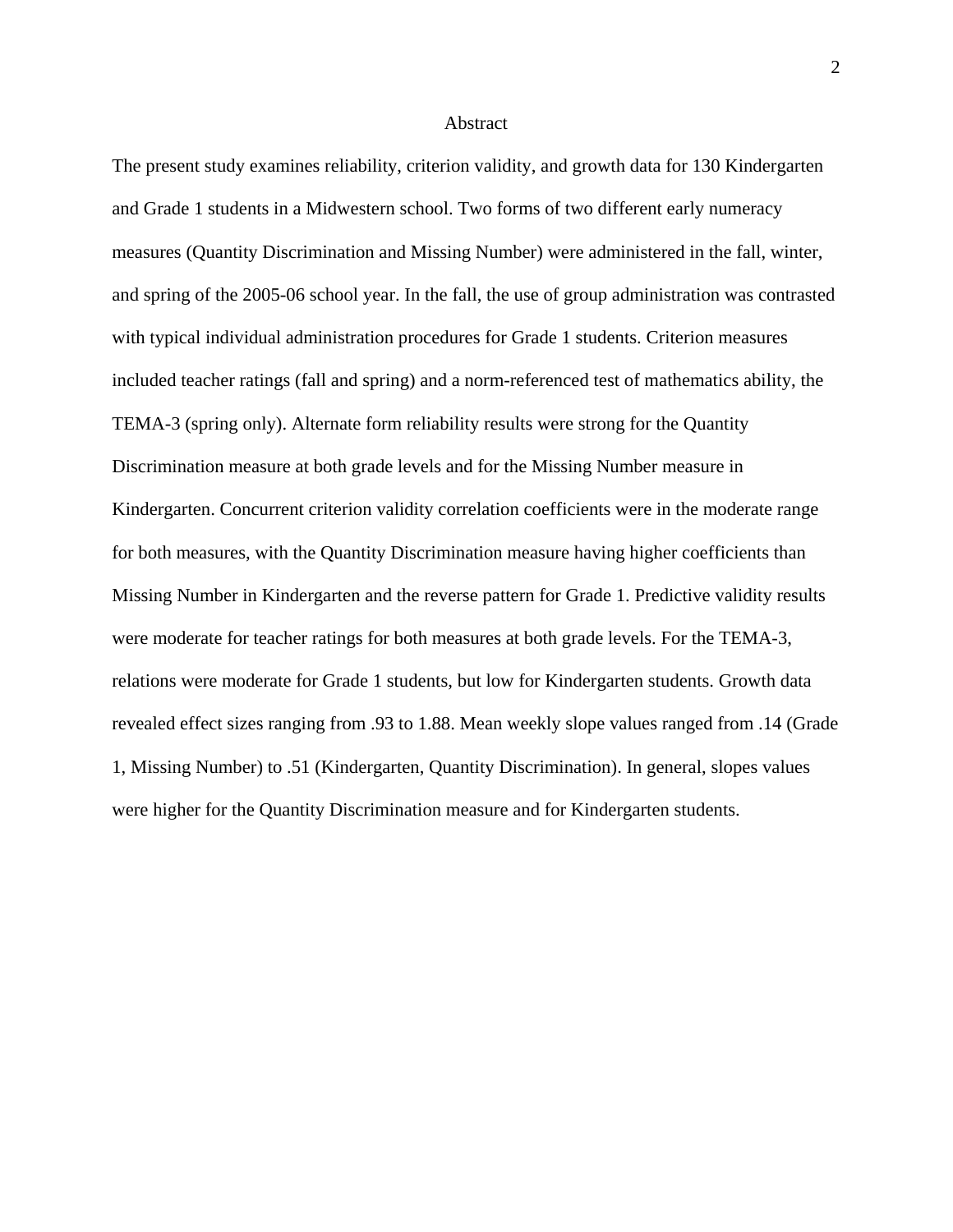## Technical Adequacy of Early Numeracy Indicators:

#### Exploring Growth at Three Points in Time

 Considerable research exists on the technical adequacy and implementation of early screening measures in the area of reading. In mathematics, however, work in this area is in its infancy. Given recent emphasis on universal screening and early intervention for students at-risk, educators have an urgent need for tools in mathematics that will support these efforts. While measures exist for students in the elementary grades (cf., Fuchs, Fuchs, & Hamlett, 1998, 1999; Marston, 1989), these tools focus on formal computational skills and are not well suited to students in Kindergarten or early Grade 1.

 Initial studies in the development of early numeracy measures include work by Clarke and his colleagues, who have explored tasks involving oral counting, number identification, quantity discrimination, and missing numbers in a sequence (Clarke & Shinn, 2004; Chard, Clarke, Baker, Otterstedt, Braun, & Katz, 2005). The results of these studies supported the number identification, quantity discrimination, and missing number measures as having the strongest alternate-form reliability and criterion validity, with validity coefficients ranging from *r* = .50 to .69 in Kindergarten and from *r* = .60 to .79 in Grade 1.

 VanDerHeyden, Witt, Naquin, and Noell (2001) also examined early math measures for screening preschool and Kindergarten students to identify those in need of academic intervention. Kindergarten tasks, which included circle number, write number, and draw circles, had criterion validity coefficients ranging from  $r = .44$  to  $.61$  with a mathematics achievement test. For 4-year olds, tasks such as choose number, number naming, counting objects, free counting, discrimination, and choosing shapes were correlated with the Brigance Screens (Brigance, 1999) and the Test of Early Mathematics Achievement-2 (TEMA-2; Ginsburg &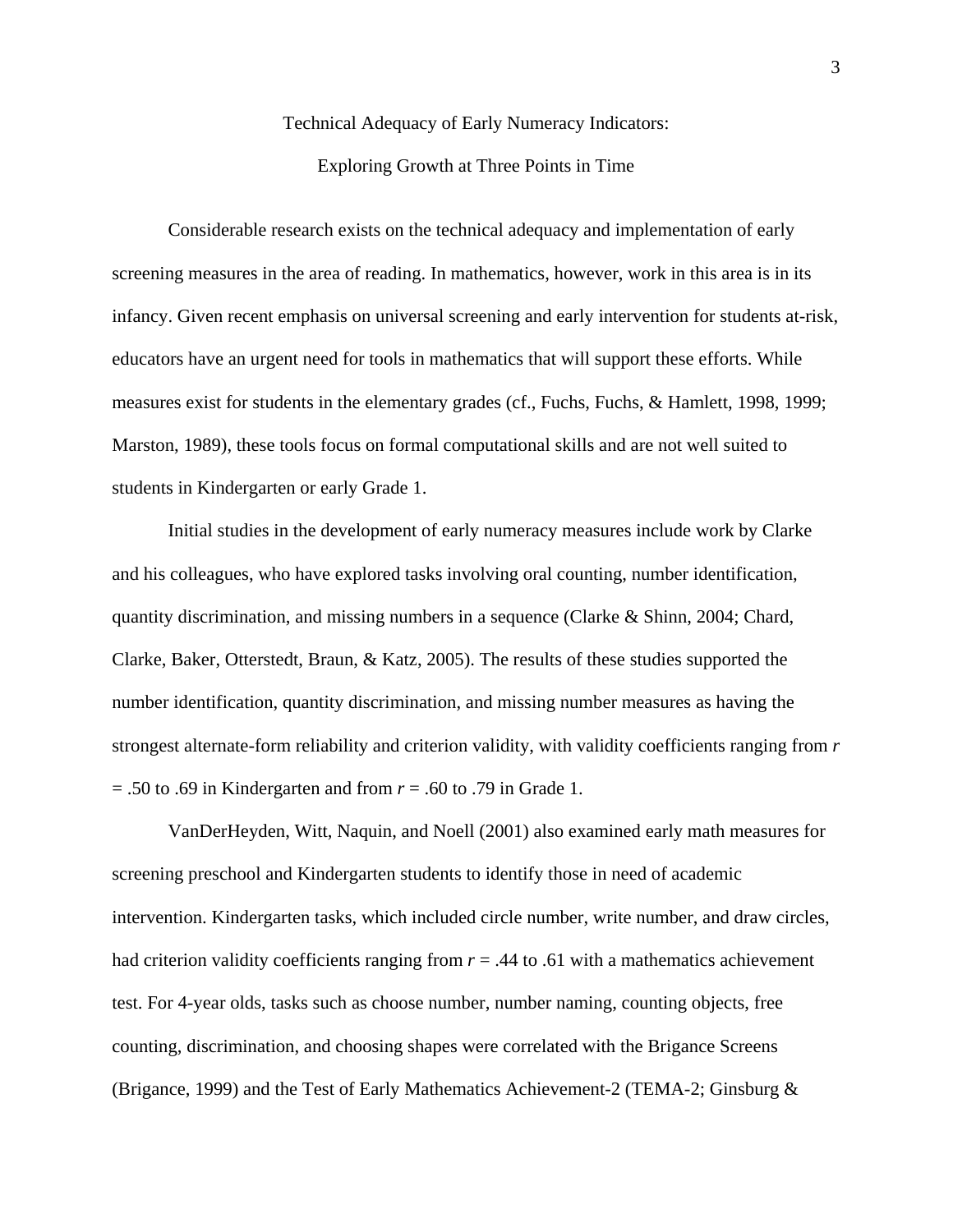Baroody, 1990). The strongest correlations were demonstrated with the choosing number and discrimination tasks.

 Lembke and Foegen (2005) examined the reliability and criterion validity of four types of early math screening measures, including Number Identification, Quantity Discrimination, Quantity Array, and Missing Number, in two studies conducted in Missouri and Iowa. Their studies included 119 Kindergarten and 118 Grade 1 students. Criterion measures included teacher ratings, the Mini Battery of Achievement (Woodcock, McGrew, & Werder, 1994), the Stanford Early Achievement Test (Psychological Corporation, 1996), and the Test of Early Mathematics Ability-3 (TEMA-3; Ginsburg & Baroody, 2003). Alternate-form reliability coefficients for single probes ranged from  $r = .72$  to .89; test-retest coefficients ranged from  $r =$ .73 to .91. Criterion validity coefficients ranged from *r* = .36 to .71, with the majority of coefficients in the *r* = .50 to .60 range. Lembke and Foegen concluded that of the four measures investigated, the Number Identification, Quantity Discrimination, and Missing Number tasks demonstrated the strongest technical adequacy. Following this study, the results were used to inform revisions to the measures. In particular, the Missing Number measure was adapted to include a higher (80%) proportion of items using the standard counting sequence (count by 1s) than used in the initial study (70%). In addition, items requiring counting by 2s were eliminated, so the remaining 20% of the items consisted of counting by 5s or 10s. Thirty percent of the earlier measure had been comprised of items involving counting by 2s, 5s, or 10s. No revisions were made to the Quantity Discrimination measure.

 The purpose of the present study is to replicate Lembke and Foegen's initial study by examining reliability and criterion validity of slightly revised measures and to extend their initial work by examining changes in student performance across multiple administrations of the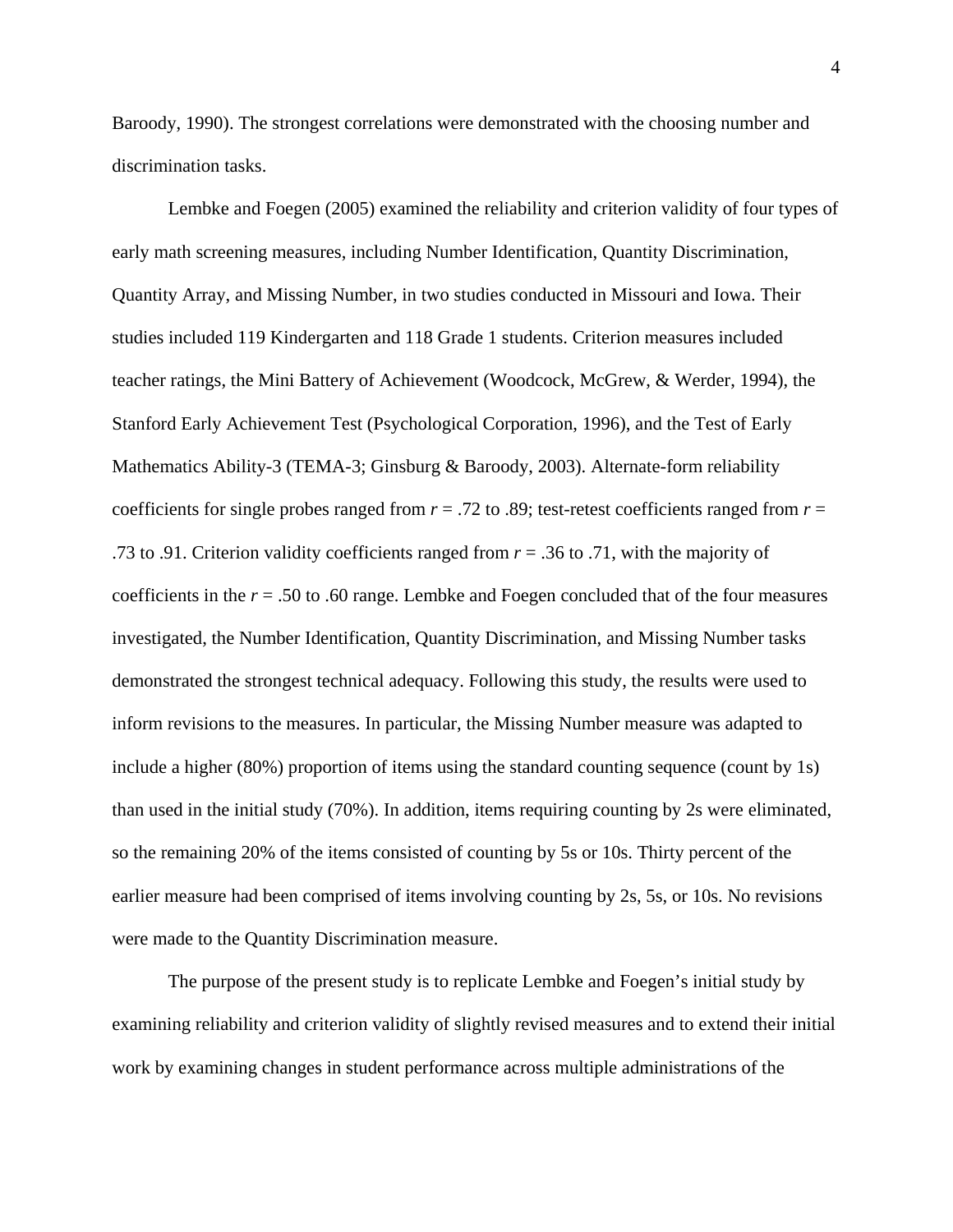measures within a single school year. We used the following research questions to guide our study:

- 1. What levels of alternate-form reliability are produced by the revised early numeracy indicators?
- 2. What levels of criterion validity are associated with the revised early numeracy indicators?
- 3. To what extent does group administration of the early numeracy indicators influence the reliability and validity of the measures?
- 4. To what extent does students' performance on the measures change across multiple administrations (fall, winter, spring) within a school year?

#### Method

#### *Setting and Participants*

 The study was conducted in a small Midwestern district on the fringe of an urban community. The district had four schools within the district: a preschool to third grade school, a fourth/fifth grade school, a middle school, and a high school. During the 2005-06 school year, the district enrolled 1,457 students, 53% male, 92% white, 4.4 % Hispanic, and 3% other ethnicities. Nearly forty-three percent of the students in the district qualified for free and reduced lunch, and 17% of students were receiving special education services. All four Kindergarten and four Grade 1 teachers in the building were invited and consented to participate in the study. Parental consent was obtained for one hundred thirty students (55 K and 75 Grade 1 students). Table 1 displays the demographic characteristics of the student participants.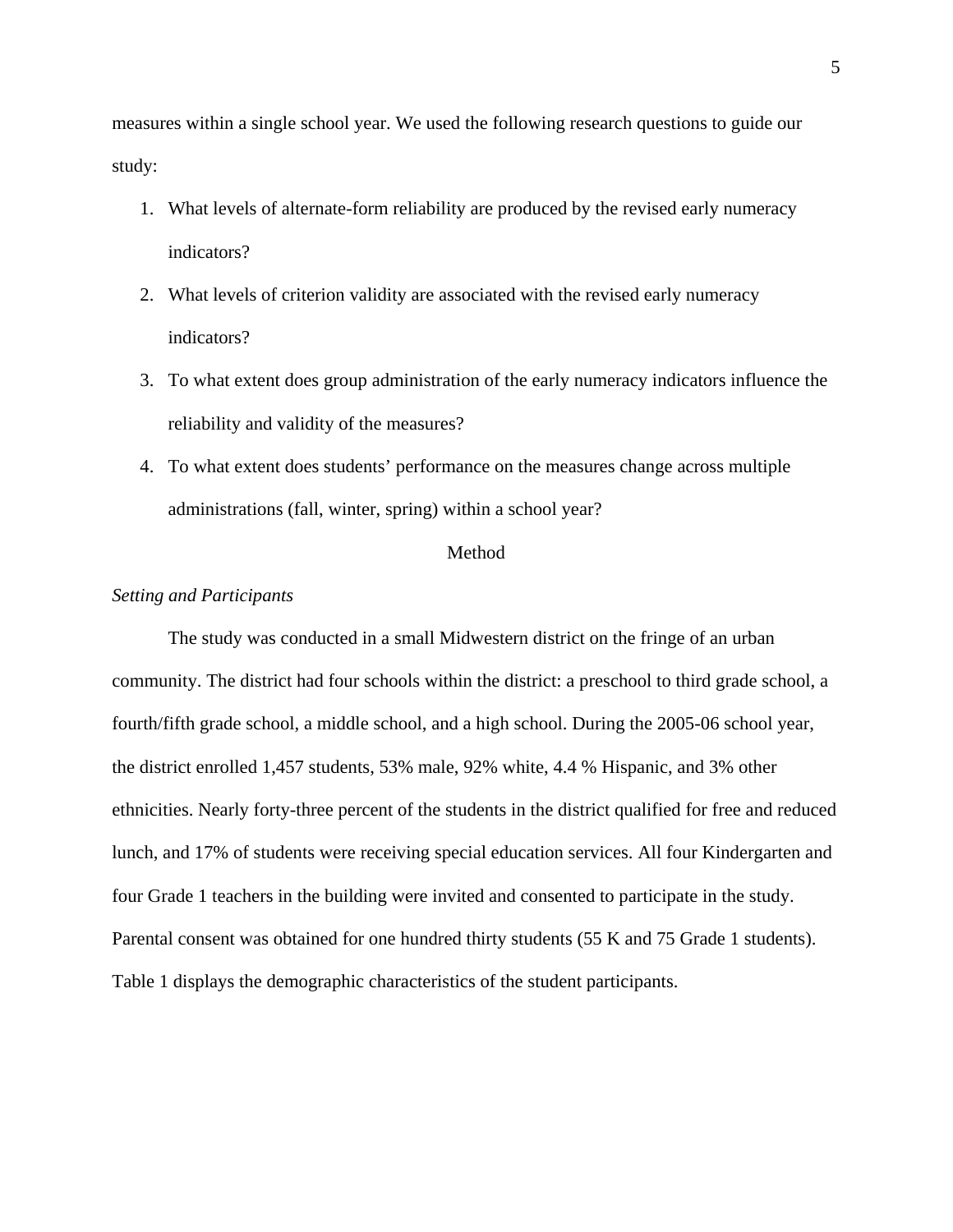#### *Measures*

*Early Mathematics Indicators.* Two early mathematics measures were investigated in this study: Quantity Discrimination and Missing Number. The Quantity Discrimination task required students to name the greater of two numbers. The task consisted of 63 pairs of numbers; students had one minute to respond verbally by naming the larger number in each pair. Numerals from 0 to 20 were used to create the items. We scored the probe by counting the number of correct responses in one minute.

#### Table 1

|                          | Kindergarten   | Grade 1        | Total      |
|--------------------------|----------------|----------------|------------|
|                          | $(n = 55)$     | $(n = 75)$     | Percentage |
| Gender                   |                |                |            |
| Male                     | 30             | 39             | 53%        |
| Female                   | 25             | 36             | 47%        |
|                          |                |                |            |
| Ethnicity                |                |                |            |
| White                    | 53             | 69             | 94%        |
| Hispanic                 | $\overline{2}$ | $\overline{4}$ | 5%         |
| Other ethnicities        | $\overline{0}$ | $\overline{2}$ | 1.5%       |
|                          |                |                |            |
| Free/reduced lunch       | 22             | 30             | 40%        |
|                          |                |                |            |
| <b>ESL Services</b>      | $\mathbf{1}$   | 3              | 3%         |
|                          |                |                |            |
| <b>Special Education</b> | $\overline{0}$ | $\overline{2}$ | 1.5%       |
| Services                 |                |                |            |
|                          |                |                |            |
|                          |                |                |            |

#### *Demographic Characteristics of Student Participants*

To complete the Missing Number task, students were presented with a series of three numbers and one blank indicating a missing number in the sequence (the position of the blank varied). Students responded by verbally naming the missing number. All items used forward counting sequences that involved counting by 1s, 5s, or 10s. The task consisted of 63 items;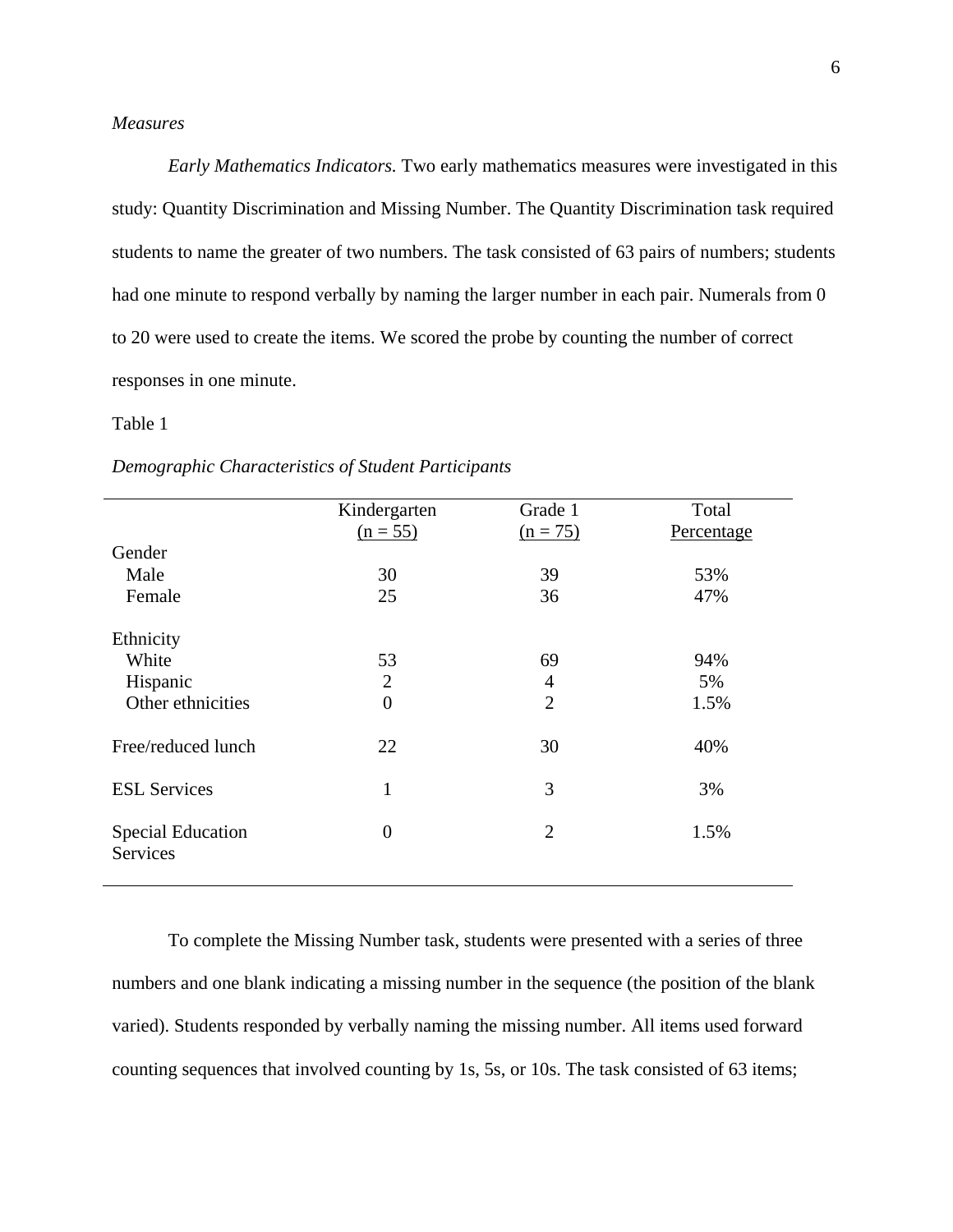students had one minute to respond. We scored the probe by counting the number of correct responses in one minute. Samples of the measures, including construction guidelines and administration directions, are provided in Appendix A.

Two forms of each type of measure were used for the individual administration. The same two measures were used for each of the three data collection periods. We created two additional forms of each measure for use in the group administration portion of the study, which was only conducted in the fall.

*Criterion measures*. The criterion measures used in the study included teachers' ratings of their students' overall math proficiency, standardized test scores, a computation-based Curriculum-Based Measurement task, and a comprehensive assessment associated with the district mathematics curriculum. Teachers were asked to rate each student's general proficiency in math relative to other students in his/her class on a Likert scale from 1 to 7, with 1 representing low proficiency and 7 representing high proficiency. Teachers were asked to use the entire scale, not clustering students only in the middle or toward one end. All teachers completed student ratings in the fall and the spring, concurrent with the respective probe administration procedures. A copy of the teacher rating form is included in Appendix B.

The *Test of Early Mathematics Ability-3* (TEMA-3; Ginsburg & Baroody, 2003) was used to provide a norm-referenced assessment of each student's mathematics proficiency. The TEMA-3 is designed for children ages 3 to 8 and consists of 72 items in the domains of informal and formal mathematics. Informal mathematics items assess four areas: numbering skills, number-comparison facility, calculation skills, and understanding of concepts. The formal mathematics items assess numeral literacy, mastery of number facts, calculation skills, and understanding of concepts. Whereas the informal items typically rely on verbal and pictorial or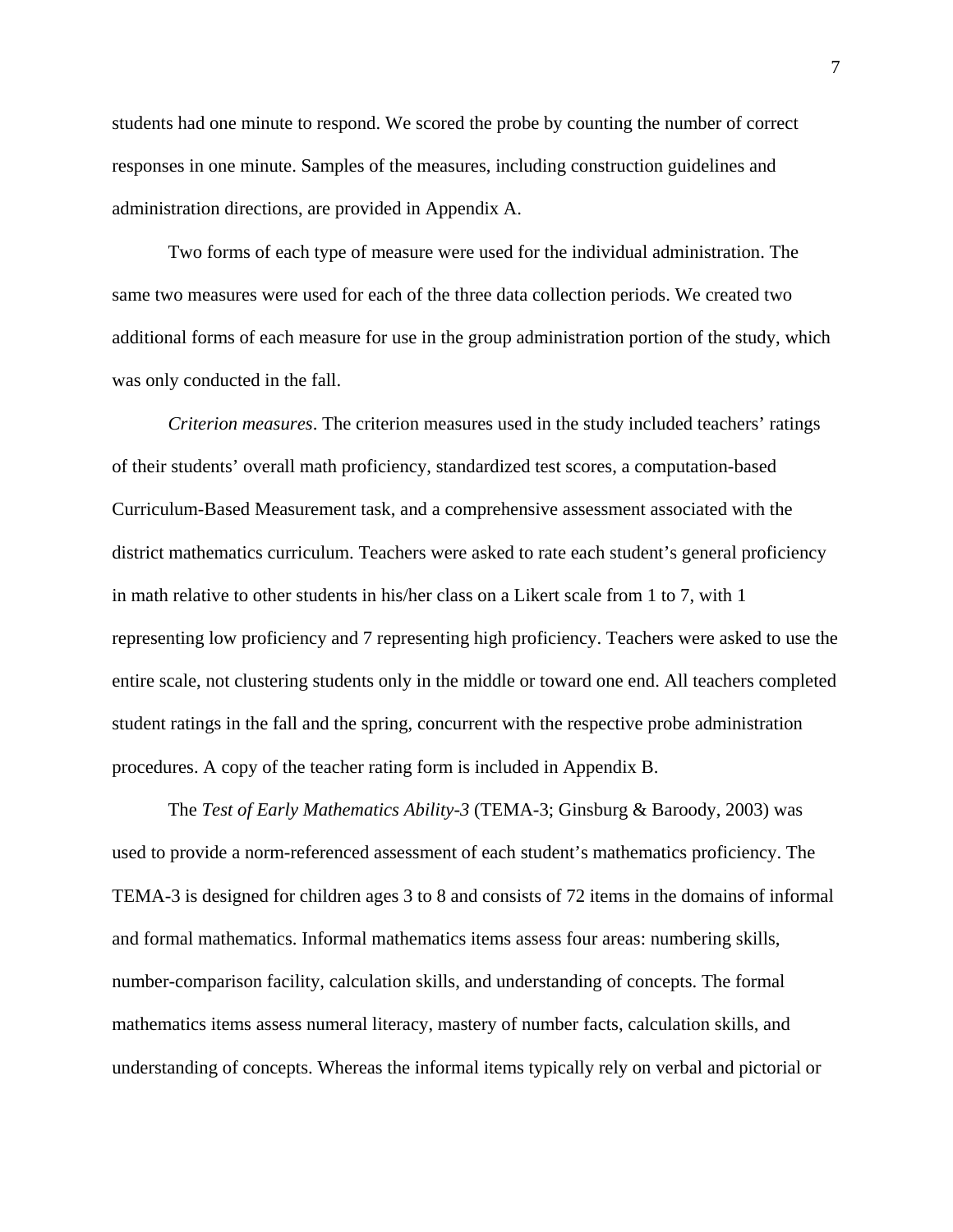concrete representations, the majority of the formal items use written representations with traditional symbolic formats. The test manual reports internal consistency reliability coefficients of  $r = .94$  to .96, alternate-form reliability coefficients of  $r = .93$  to .97, and test-retest reliability coefficients of  $r = .82$  to .93. The authors provide evidence for the content validity of the measure in three ways. First, they offer qualitative evidence of content validity by reporting a detailed rationale for the selection of items in the informal and formal mathematics domains. Second, they report the quantitative item analysis statistics (item discrimination and item difficulty) used to select items included in the final versions of the TEMA-3. Finally, they report the results of differential item functioning analyses used to examine potential bias through the differential performance of students on the basis of race/ethnicity, gender, or other demographic variables.

Criterion validity evidence of the TEMA-3 is presented in terms of correlation coefficients relating TEMA-3 performance to scores on other standardized, norm-referenced measures of mathematics achievement. These coefficients ranged from  $r = .54$  to  $.55$  to  $r = .91$ (Ginsburg & Baroody, 2003). The authors provide evidence of the measure's construct validity by demonstrating changes in mean performance by age at each of six age intervals. They report means by various groups (gender, ethnicity, low mathematics achievement) and note that only the low mathematics achievement mean was outside of the normal range. Finally, the authors note that item validity is documented through strong correlations between scores on individual items and the total scale score.

Trained project personnel individually administered the TEMA-3 to all participating students in the spring during the same time period when data were being gathered on the early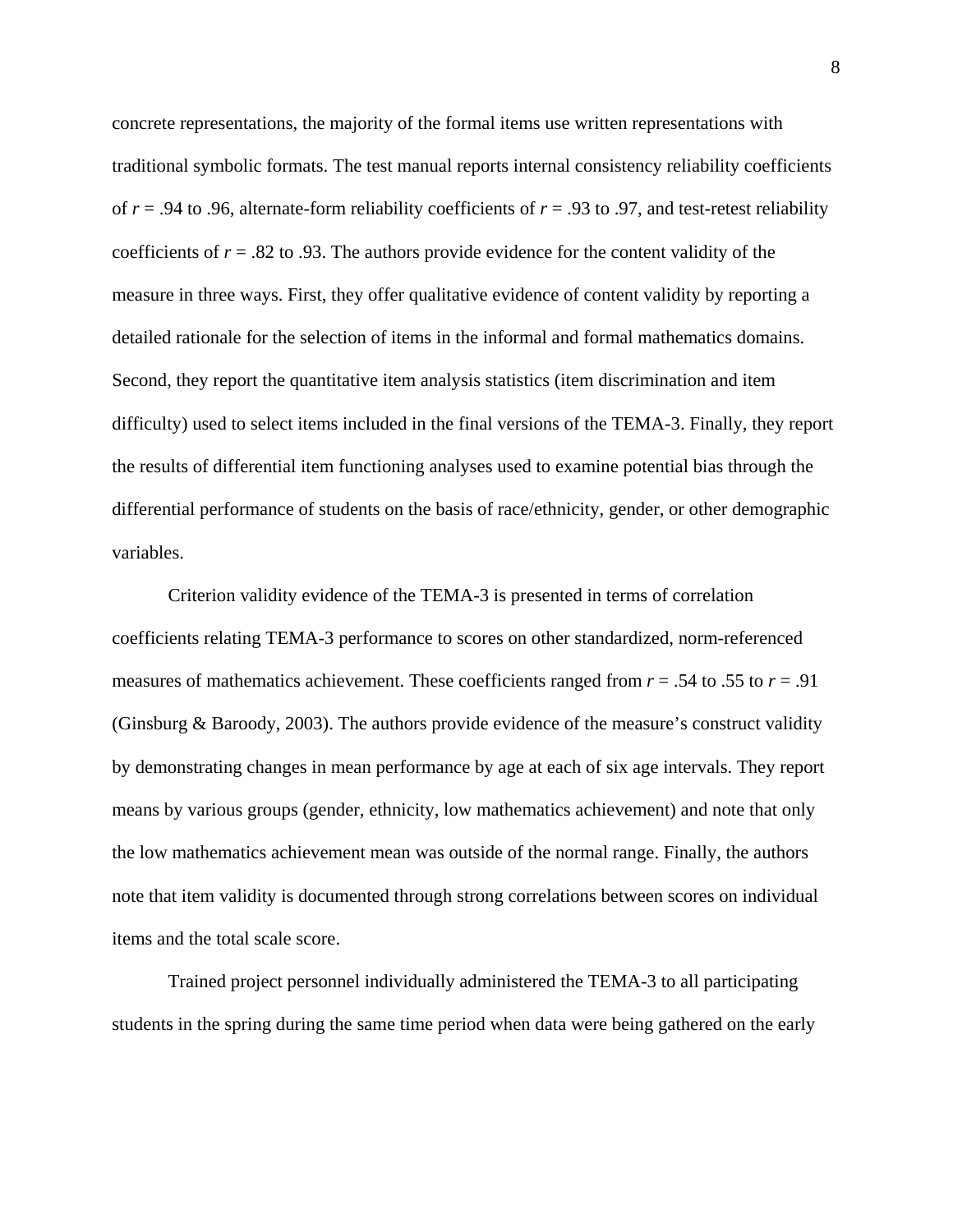numeracy measures. The TEMA-3 Math Ability Score, a standard score with a mean of 100 and a standard deviation of 15, was used in the analyses.

Two additional criterion measures were available for Grade 1 students. Given that a computation-based progress monitoring measure with known technical adequacy exists for Grade 1 students, we were interested in exploring relations between scores on that measure and students' scores on the early mathematics indicators. We group-administered two forms of the Monitoring Basic Skills Progress – Computation Grade 1 measures (MBSP-Comp; Fuchs, Hamlett, & Fuchs, 1998) to students in each participating classroom in the spring. The MBSP-Comp is comprised of 25 addition and subtraction problems, most of which are single-digit number combinations. Students worked on the task for 2 minutes; we scored the probes by counting the number of digits correct. The second additional criterion measure used in Grade 1 was an end-of-course assessment for the district's curriculum program (*Growing with Mathematics*; Irons, 2003). The assessment included 59 problems that addressed topics such as numeration, basic computation, money, time, measurement, geometry, and problem solving. Teachers had administered the assessment under untimed conditions as part of their regular classroom activities at the conclusion of the school year. Percent correct scores were recorded for the analyses.

#### *Procedures*

Teachers explained the study to students and sent consent letters home. Teachers then collected consent forms and provided students with a pencil as an incentive to return the forms. Early mathematics measures and the MBSP-Comp were administered to all students in each participating classroom. The data reported here are only for those students for whom parental consent was provided to participate in the research component of the project.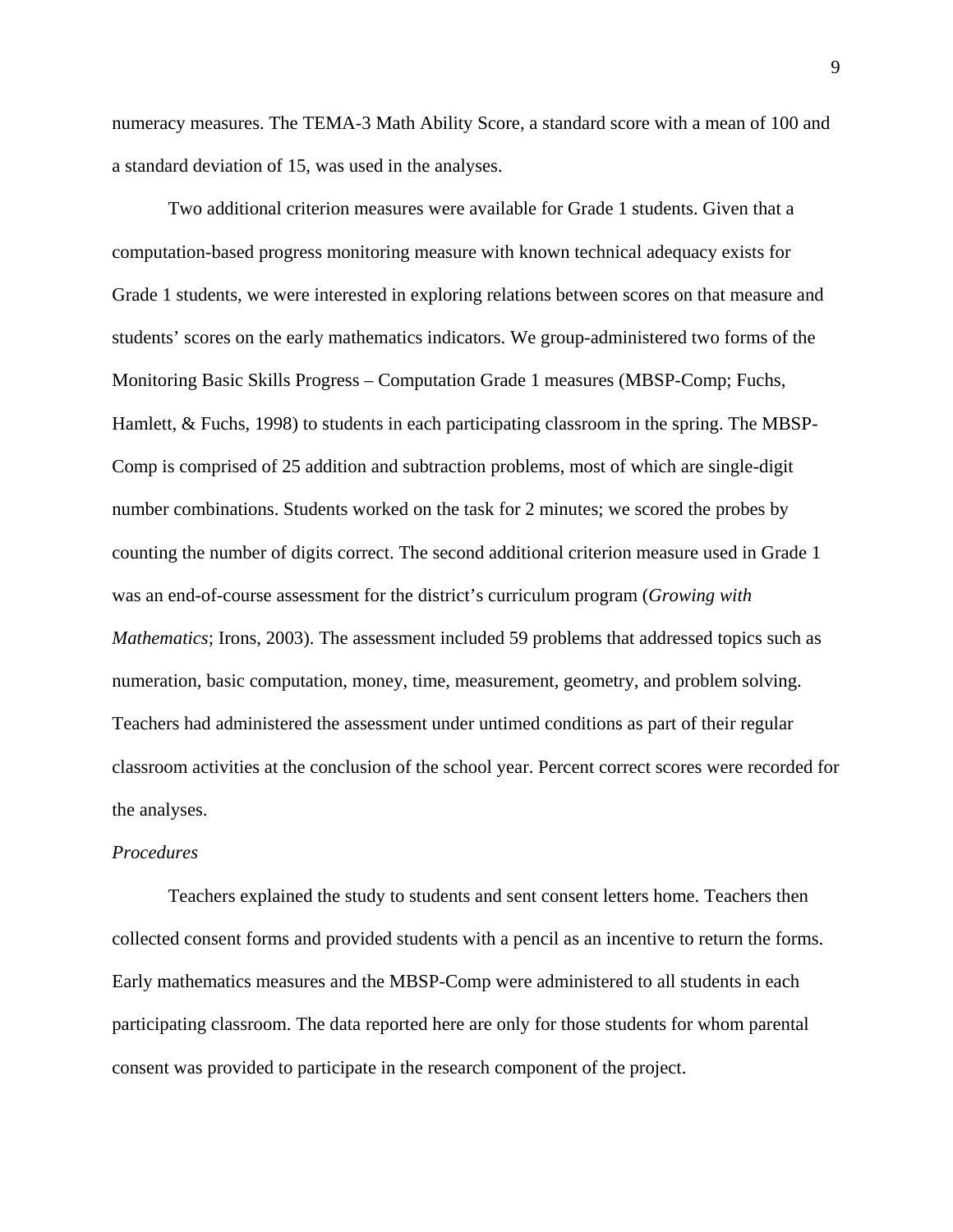Students participated in three rounds of data collection spread across the school year. Fall data were gathered in late October and early November, winter data in early February, and spring data in late April. During each data collection period, two forms of each task were individually administered, with each data collection session lasting approximately seven minutes per child. Administration of the tasks took place at desks or tables in the hallways outside of the students' classrooms. The order of the tasks was counterbalanced across classes. For both types of probes, the administration of the two forms was preceded by a brief introduction to the measure and three sample problems to insure that the student understood the task. If students were absent, "make-up" data collection sessions were attempted for one week. If students could not be assessed in this time frame, no data were recorded, but the students were included in subsequent (e.g., winter and spring) rounds of data collection using standard procedures.

 Also in the fall, we examined whether group administration of the measures might represent a potential option for increasing the efficiency of screening large numbers of students. In Kindergarten classes, we administered two forms of the Quantity Discrimination measure to each class as a large group. Students responded to the probes by circling the greater number in each pair. As with the individual administration, we provided students with a brief introduction to the task and an opportunity to practice three sample problems. The order of tasks for group administration was counterbalanced across classrooms. We opted not to administer the Missing Number task to Kindergarten students, as doing so would require a level of fluency in writing numerals that we felt represented an unreasonable expectation. We administered two forms of both the Quantity Discrimination and Missing Number measures to Grade 1 classes. No make-up data were gathered for the group-administered measures.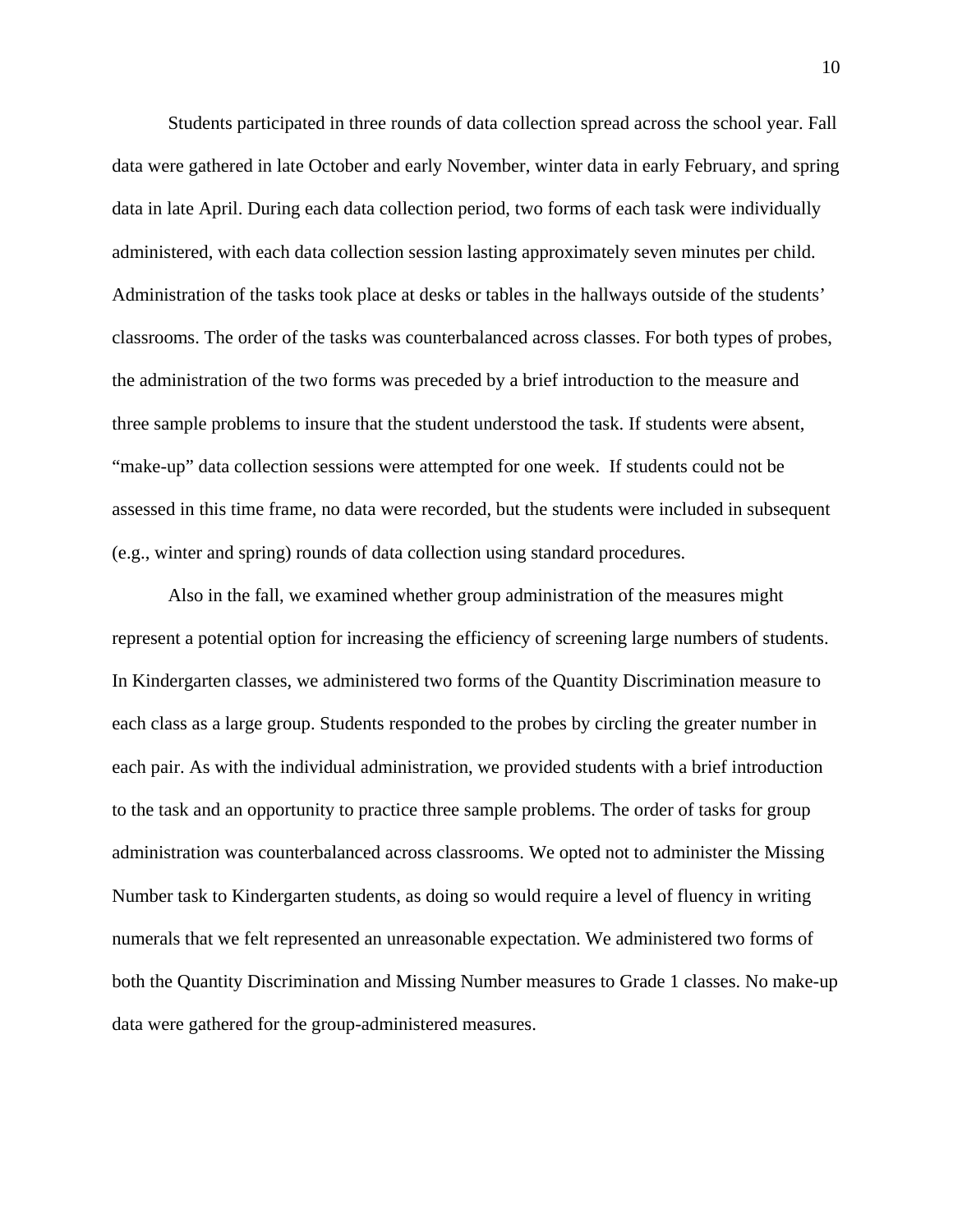In the spring, the TEMA-3 (Ginsburg & Baroody, 2003) was individually administered to the students for whom parental consent had been obtained. As with the early mathematics probes, the TEMA-3 was administered at tables or desks in the hallways outside the participating classrooms. Also in the spring, the first author administered the MBSP-Comp to full classes of students in each of the four participating Grade 1 classrooms. Standard administration directions (obtained from the manual for the program) and timing requirements were used. No make-up sessions were provided for the MBSP-Comp. A summary of the data collection activities is presented in Table 2.

#### Table 2

#### *Data Collection Activities*

|                                            |                | Kindergarten |   | Grade 1      |   |   |
|--------------------------------------------|----------------|--------------|---|--------------|---|---|
|                                            | $\overline{F}$ | W            | S | $\mathbf{F}$ | W | S |
| <b>Early Numeracy Indicators</b>           |                |              |   |              |   |   |
| <b>Individual: Quantity Discrimination</b> | X              | X            | X | X            | X | X |
| <b>Individual: Missing Number</b>          | X              | X            | X | X            | X | X |
| Group: Quantity Discrimination             | X              |              |   | X            |   |   |
| Group: Missing Number                      |                |              |   | X            |   |   |
| <b>Criterion Measures</b>                  |                |              |   |              |   |   |
| <b>Teacher Ratings</b>                     | X              |              | X | X            |   | X |
| MBSP-Computation                           |                |              | X |              |   | X |
| TEMA-3                                     |                |              | X |              |   | X |
| District End of Course Test                |                |              |   |              |   | X |
|                                            |                |              |   |              |   |   |

*Note.*  $F = Fall, W = Winter, S = Spring.$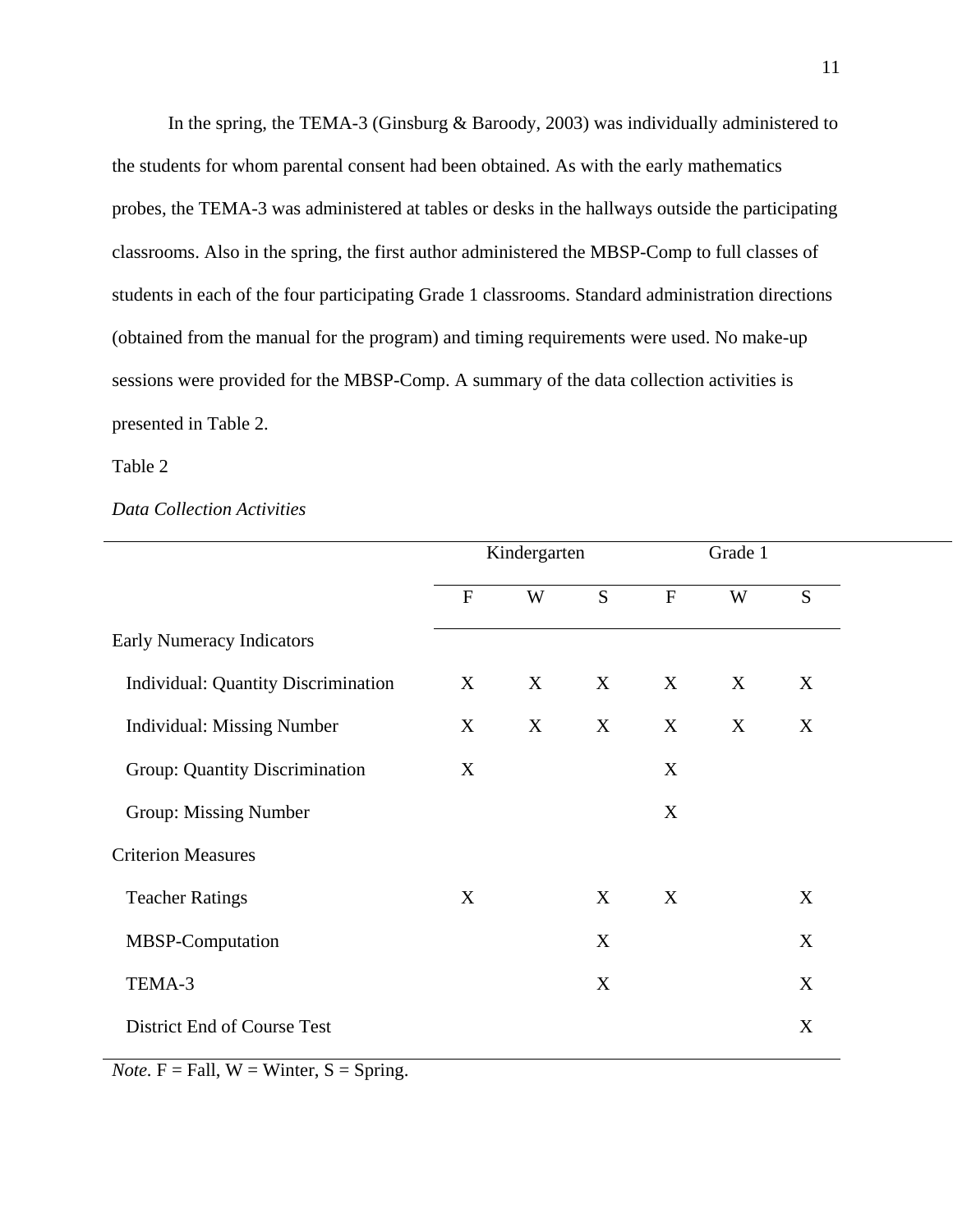Trained data collectors gathered all of the data. Each data collector participated in a small-group training session lasting approximately one hour. Data collectors who administered the TEMA-3 attended an additional training session lasting approximately one hour. A graduate student who had been trained by the first author delivered this training session using scripted materials. An overview of the study was provided, and then the administration of each task was modeled for the data collectors. The data collectors practiced administering each of the tasks and then administered each task to a peer while the trainer observed and completed an 11-item fidelity checklist. Overall, the average percentage of accuracy on the fidelity checklist (computed by dividing the number of items completed correctly by 11) was 99% with a range of 91% to 100%.

 Project staff completed all of the scoring and data entry. We rescored a minimum of ten percent of the probes in each of the three rounds to assess inter-scorer agreement. More probes were scored in the fall to assure that newly trained project staff members were completing the scoring accurately. We computed an estimate of agreement by counting the number of problems considered agreements (i.e., scored correctly) and the number in which there was a disagreement in scoring (i.e., scoring errors) and dividing the number of agreements by the sum of agreements and disagreements. We computed the scoring accuracy by measure type for each of the selected students and then averaged across all students to obtain an overall estimate of interscorer agreement. We present the scoring accuracy results in Table 3. These data support the conclusion that the early mathematics measures can be scored with a high degree of consistency and accuracy, with mean accuracy above 99% for both measures at each time point.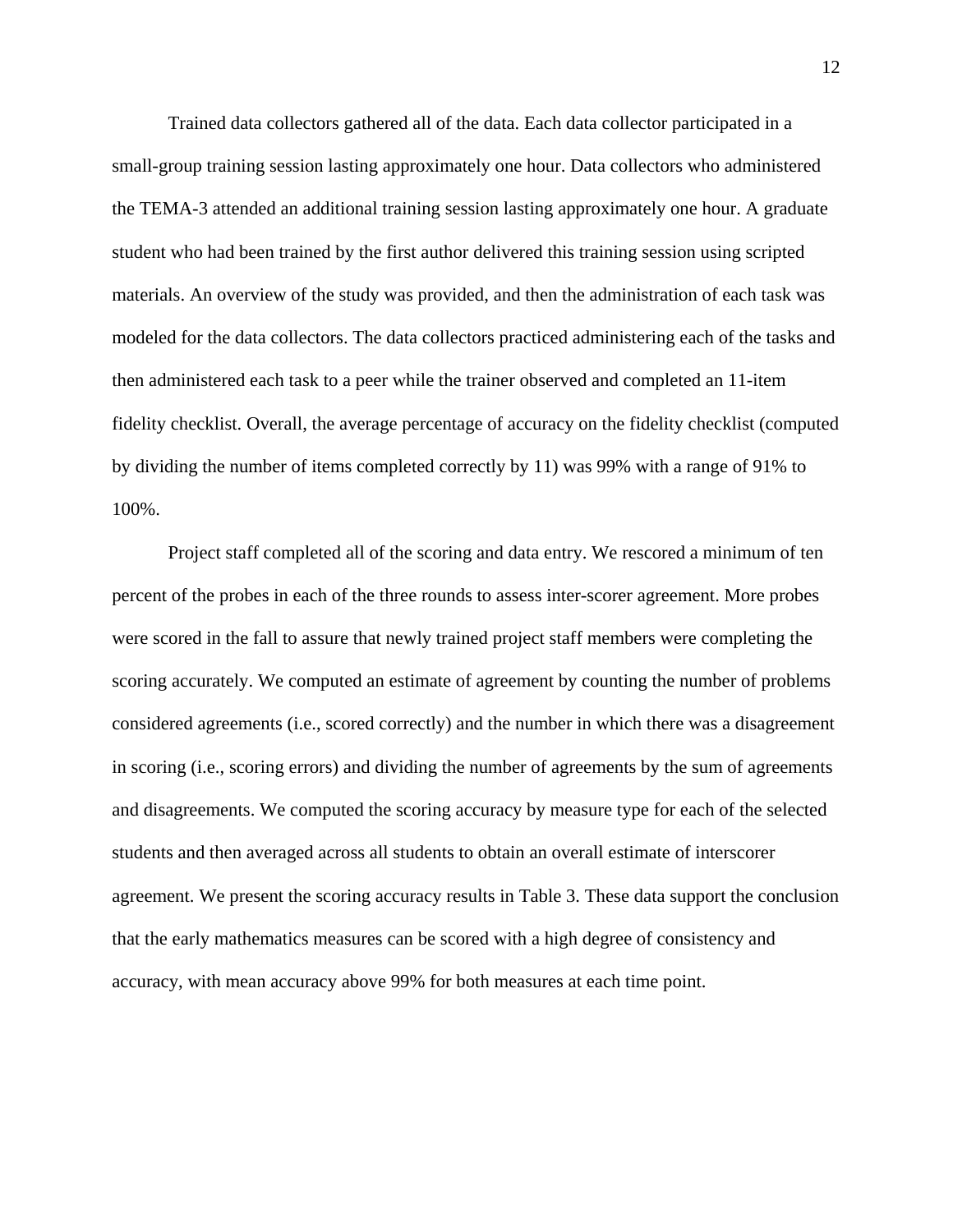|        |                   | <b>Quantity Discrimination</b> |                      | <b>Missing Number</b> |             |                      |  |  |
|--------|-------------------|--------------------------------|----------------------|-----------------------|-------------|----------------------|--|--|
|        | Mean<br>Agreement | Range                          | # Probes<br>Rescored | Mean<br>Agreement     | Range       | # Probes<br>Rescored |  |  |
| Fall   | .996              | $.88 - 1.0$                    | 134                  | .998                  | $.92 - 1.0$ | 104                  |  |  |
| Winter | 1.0               | 1.0                            | 32                   | 1.0                   | 1.0         | 32                   |  |  |
| Spring | .996              | $.83 - 1.0$                    | 46                   | .997                  | $.88 - 1.0$ | 46                   |  |  |

*Mean Agreement, Range and Number of Probes Examined for Interscorer Agreement* 

#### *Scoring and Data Analyses*

 Data analyses were conducted using number correct scores for each of the early mathematics measures. Alternate-form reliability was computed by correlating scores from the two individual probes of each type. For the criterion measures, teacher ratings were standardized by classroom and the resulting *z*-scores were used in the analyses. For the TEMA-3, we entered the standardized math ability score (mean  $= 100$ , SD  $= 15$ ) in the analyses. We computed the number of correct digits on each of the two forms of the MBSP-Comp and used the average of these two scores for all analyses. The end of course test score was the percent of items answered correctly on the assessment provided by the curriculum publisher. We examined criterion validity by correlating the mean of the two probe forms for each measure with the criterion measures. We obtained rough estimates of growth first by examining effect sizes and then by computing OLS regression slopes across each student's three data points.

#### Results

 The results section begins with descriptive statistics for all the study measures. We next move to analyses specific to each of the research questions. Means and standard deviations for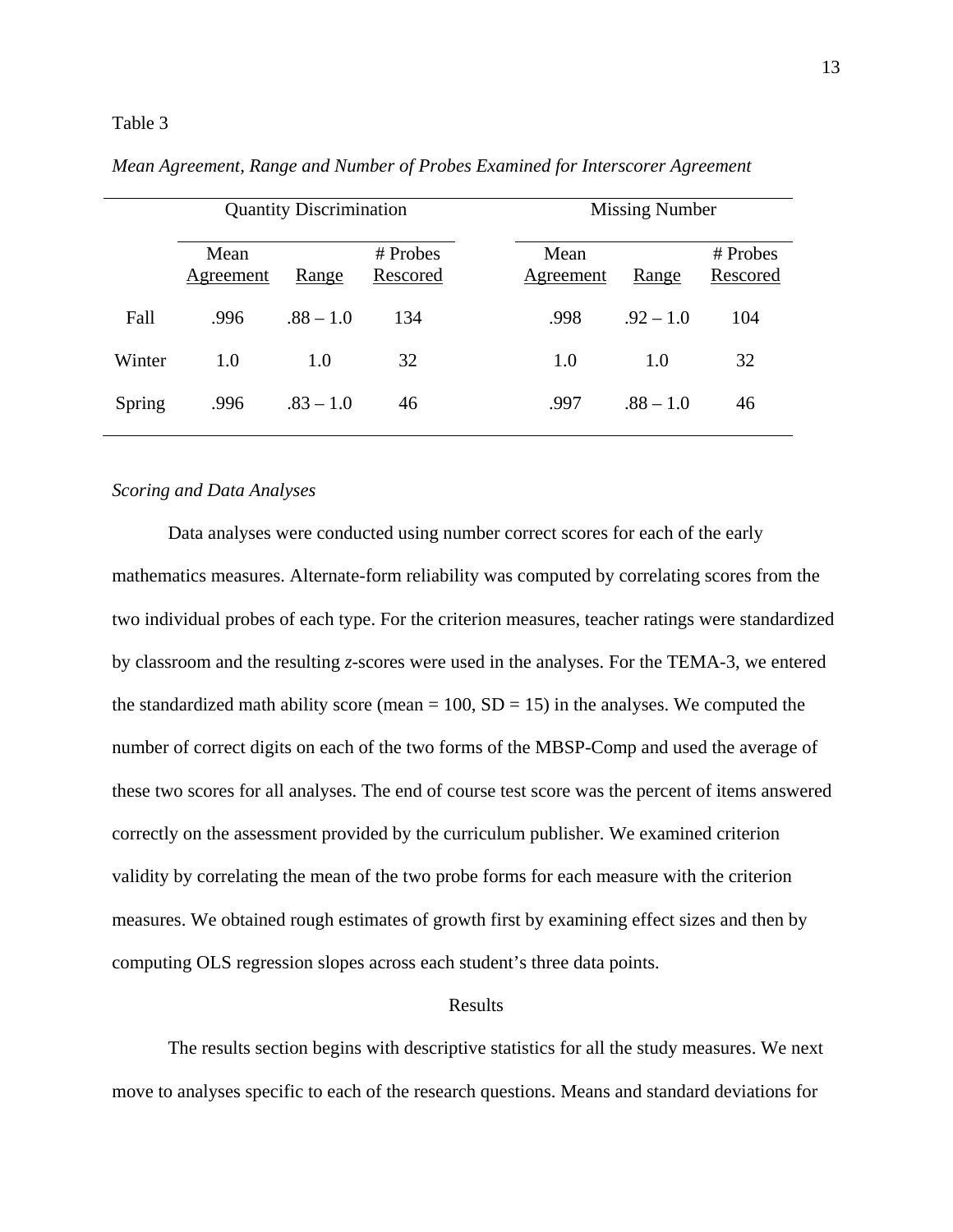each of the individually administered early mathematics measures by grade level are presented in Table 4. Tests of skewness and kurtosis were conducted for all study variables and distributions met the assumptions for use of Pearson product moment correlations in our subsequent analyses of reliability and validity.

Table 4

|                            |        |         | Kindergarten                |                  |            |                          |       |
|----------------------------|--------|---------|-----------------------------|------------------|------------|--------------------------|-------|
| Measure                    | Date   | Measure | $\underline{n}$             | Min              | Max        | $\underline{\mathbf{M}}$ | SD    |
| Missing<br>Number          | Fall   | Form A  | 51                          | $\boldsymbol{0}$ | 21         | 6.61                     | 5.77  |
|                            |        | Form B  | 52                          | $\boldsymbol{0}$ | 19         | 6.92                     | 5.48  |
|                            | Winter | Form A  | 55                          | $\boldsymbol{0}$ | 21         | 10.95                    | 4.56  |
|                            |        | Form B  | 55                          | $\boldsymbol{0}$ | 21         | 11.53                    | 4.82  |
|                            | Spring | Form A  | 53                          | 3                | 21         | 13.36                    | 4.84  |
|                            |        | Form B  | 53                          | $\overline{4}$   | 27         | 13.66                    | 4.36  |
| Quantity<br>Discrimination | Fall   | Form A  | 51                          | $\overline{0}$   | 37         | 14.20                    | 9.39  |
|                            |        | Form B  | 52                          | $\boldsymbol{0}$ | 32         | 12.02                    | 9.21  |
|                            | Winter | Form A  | 55                          | 3                | 41         | 19.55                    | 10.35 |
|                            |        | Form B  | 55                          | $\overline{0}$   | 42         | 19.53                    | 10.18 |
|                            | Spring | Form A  | 53                          | $\overline{4}$   | 44         | 25.30                    | 9.58  |
|                            |        | Form B  | 53                          | $\overline{2}$   | 45         | 22.72                    | 9.48  |
|                            |        |         | Grade 1                     |                  |            |                          |       |
| <b>Measure</b>             | Date   | Measure | $\underline{\underline{n}}$ | <u>Min</u>       | <b>Max</b> | $\underline{\mathbf{M}}$ | SD    |
| Missing<br>Number          | Fall   | Form A  | 73                          | $\overline{2}$   | 27         | 16.49                    | 4.66  |
|                            |        | Form B  | 73                          | $\overline{4}$   | 25         | 16.48                    | 4.47  |
|                            | Winter | Form A  | 66                          | 6                | 31         | 19.14                    | 4.79  |
|                            |        | Form B  | 66                          | $8\,$            | 32         | 18.58                    | 4.51  |
|                            | Spring | Form A  | 72                          | $\overline{7}$   | 30         | 19.10                    | 4.84  |
|                            |        | Form B  | 72                          | 10               | 33         | 20.06                    | 4.42  |
| Quantity                   | Fall   | Form A  | 73                          | 6                | 49         | 31.45                    | 9.20  |
| Discrimination             |        |         |                             |                  |            |                          |       |
|                            |        | Form B  | 73                          | $\overline{4}$   | 53         | 30.11                    | 10.21 |
|                            | Winter | Form A  | 66                          | 11               | 59         | 36.85                    | 8.62  |
|                            |        | Form B  | 66                          | 6                | 57         | 36.29                    | 8.78  |
|                            | Spring | Form A  | 72                          | 19               | 60         | 40.11                    | 7.71  |
|                            |        | Form B  | 72                          | 13               | 59         | 38.67                    | 8.50  |

*Descriptive Statistics for Individually Administered Early Mathematics Screening Measures*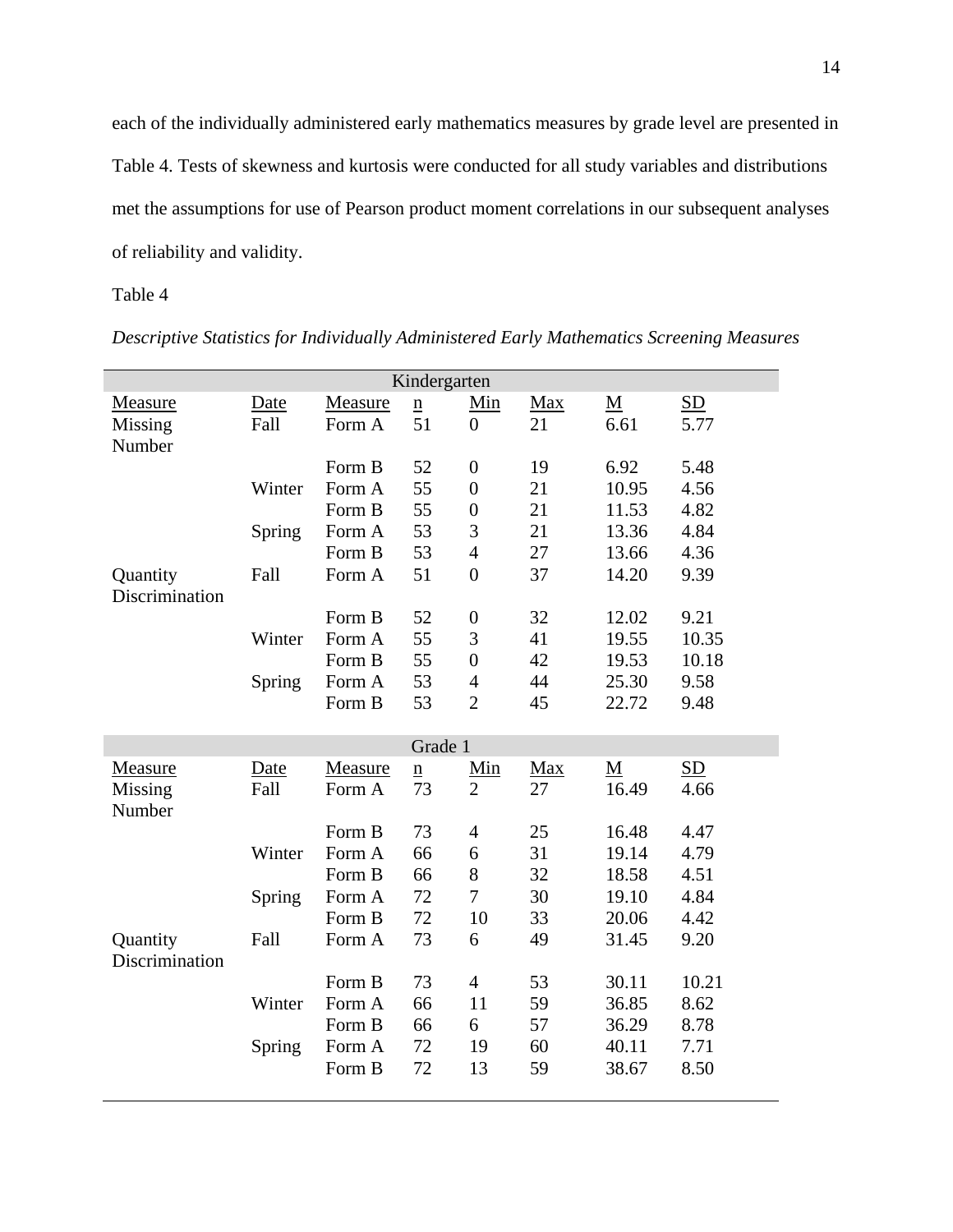In reviewing the data in Table 4, we considered the nature of the distributions produced on each of the measures. We were particularly interested in any floor effects and the size of the standard deviations. Some Kindergarten students obtained scores of zero during both the fall and winter data collection periods; this occurred for both of the measures. As we examined the data more closely, we found that this occurrence was more frequent for the Missing Number measure (for which 10 to 13 students obtained scores of zero of the two forms in the fall) than for the Quantity Discrimination measure, for which only two students obtained scores of zero on each of the forms in the fall. By the time of the winter data collection, no more than one of the 55 Kindergarten students obtained a score of zero on any of the probe forms. Every Grade 1 student was able to respond with more than one correct response to each probe during all administration periods.

 We examined the standard deviations produced for each measure and found that the Quantity Discrimination measure produced a much wider distribution of scores in both grade levels than did the Missing Number measure. In addition, students' mean scores on both measures and at both grade levels increased from one administration period to the next.

 The descriptive statistics for group-administered data are presented in Table 5. Recall that these measures were administered in the Fall. In all cases, the mean scores for the group – administered, paper/pencil measures were lower than the scores obtained using individual administration with verbal responses from students. Although some scores of 0 were obtained, this was infrequent (only 1 or 2 students obtaining a 0 on any form). The group-administered data did not reveal the same differences in standard deviations (with substantially larger deviations for the Quantity Discrimination measure as compared to the Missing Number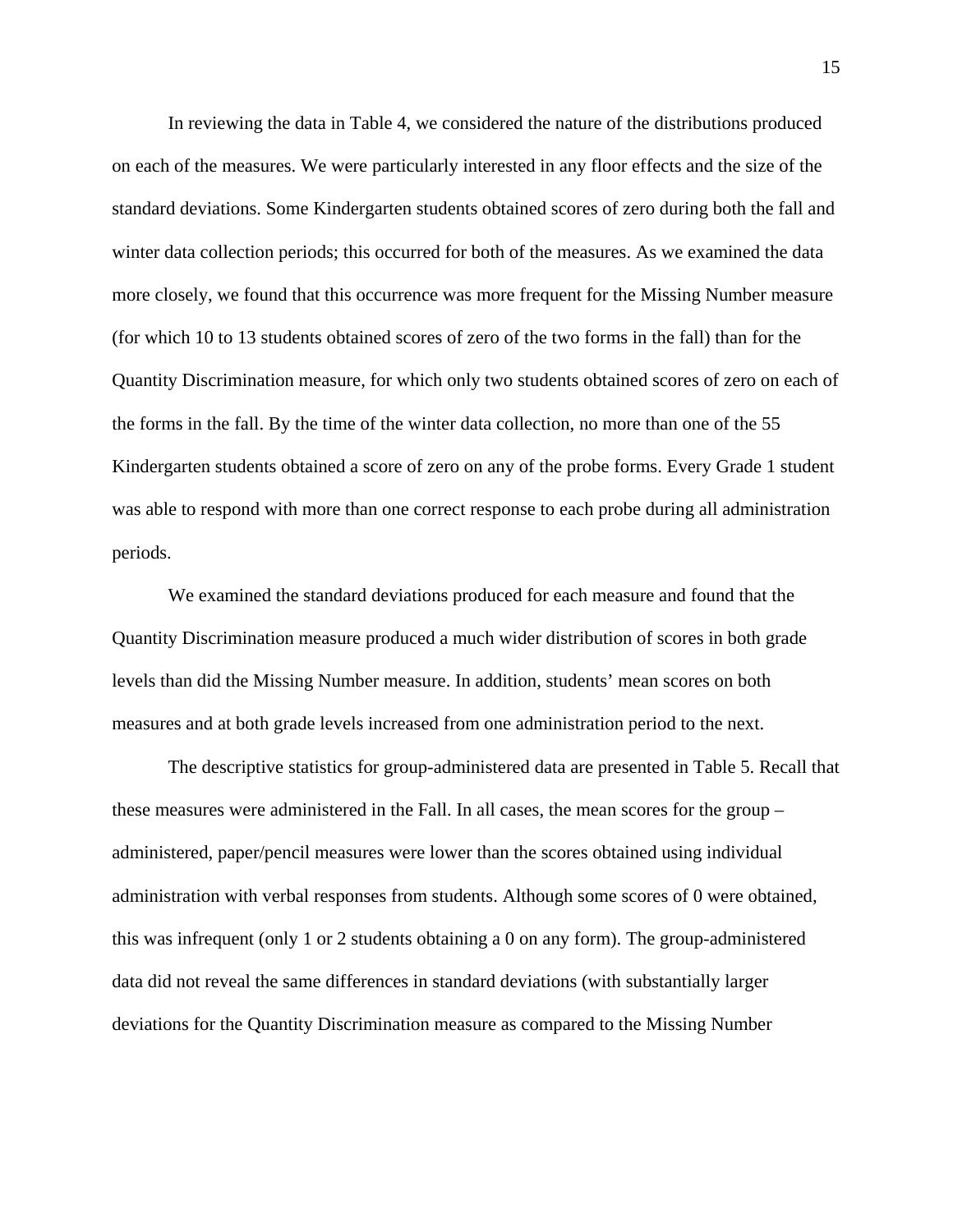measure) we observed in the individually administered data. This may be due to variability associated with responding in writing, rather than verbally.

#### Table 5

### *Descriptive Statistics for Group-Administered Data*

| Measure                    | Grade | Measure | $\underline{n}$ | Min      | Max | M     | SD   |
|----------------------------|-------|---------|-----------------|----------|-----|-------|------|
| Quantity<br>Discrimination | K     | Form A  | 51 0            |          | 21  | 10.16 | 5.74 |
|                            |       | Form B  | 51              | - ()     | 21  | 11.47 | 6.70 |
| Missing<br>Number          | 1     | Form A  | 75              | $\Omega$ | 21  | 12.15 | 4.27 |
|                            |       | Form B  | 75 0            |          | 21  | 11.25 | 4.21 |
| Quantity<br>Discrimination | 1     | Form A  | 75              | 10       | 42  | 23.96 | 6.21 |
|                            |       | Form B  | 75 8            |          | 42  | 24.39 | 6.25 |

 We present descriptive statistics for the criterion measures in Table 6. The *z*-scores for teacher ratings were calculated by classroom to control for variability in teachers' application of the rating scale. Teacher ratings for spring were lower than those for fall. Scores on the MBSP-Comp revealed that no students obtained scores of zero on the measure. The mean score on the TEMA-3 was just slightly above the normative mean of 100, while the standard deviation was somewhat smaller.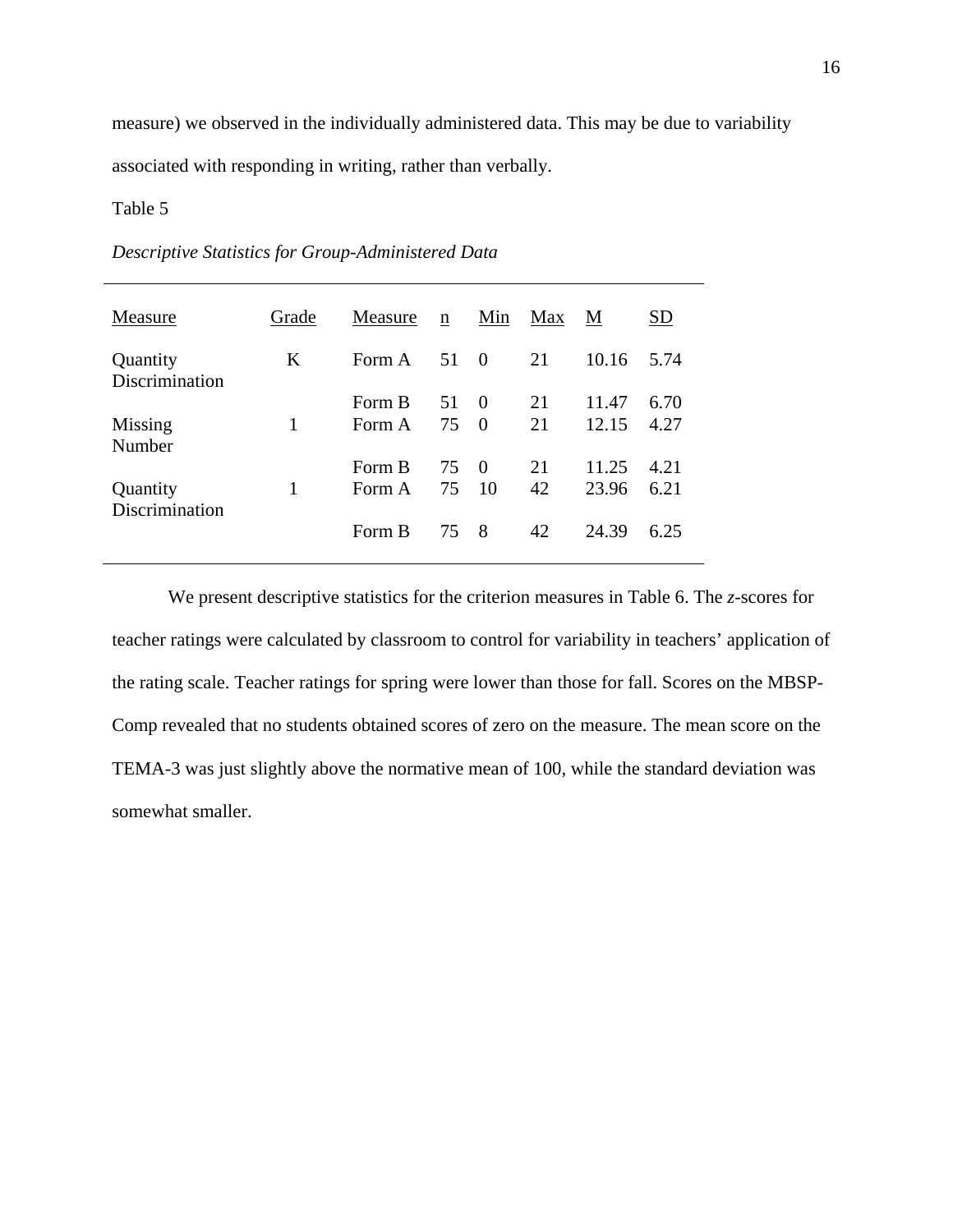| Measure                          | n  | Min     | Max  | M        | SD    |  |  |  |  |
|----------------------------------|----|---------|------|----------|-------|--|--|--|--|
| Kindergarten                     |    |         |      |          |       |  |  |  |  |
| Teacher Rating z Score, Fall     | 51 | $-1.94$ | 1.64 | $\Omega$ | .97   |  |  |  |  |
| Teacher Rating z Score, Spring   | 53 | $-2.17$ | 1.21 | 0        | .97   |  |  |  |  |
| <b>TEMA-3 Math Ability Score</b> | 51 | 67.00   | 123  | 101.43   | 11.69 |  |  |  |  |
| Grade 1                          |    |         |      |          |       |  |  |  |  |
| Teacher Rating z Score, Fall     | 73 | $-2.01$ | 2.08 | 0        | .98   |  |  |  |  |
| Teacher Rating z Score, Spring   | 73 | $-2.08$ | 1.41 | 0        | .98   |  |  |  |  |
| <b>MBSP</b> Computation          | 68 | 3.00    | 28.5 | 16.62    | 5.53  |  |  |  |  |
| <b>End of Grade Test</b>         | 69 | 62.00   | 100  | 91.36    | 8.06  |  |  |  |  |
| <b>TEMA-3 Math Ability Score</b> | 73 | 78.00   | 133  | 104.66   | 13.72 |  |  |  |  |
|                                  |    |         |      |          |       |  |  |  |  |

#### *Descriptive Statistics for Criterion Variables*

 In Table 7, we report the intercorrelations between the individual- and groupadministered early numeracy indicators. We were particularly interested in the correlations between the individual and group-administered measures given concurrently in the fall. For the Kindergarten students, there was a low level of correspondence between the scores students obtained on the measures when they were administered in a group setting and those obtained when the measures were administered individually. The relations were stronger for Grade 1 students, but the strength of the relation was not sufficient to suggest that group administration could be used in place of individual administration.

Intercorrelations between the criterion variables are presented in Table 8. We observed positive relations between all of the criterion measures, but the size of the coefficients was not so strong that we were concerned about an unreasonable degree of overlap between the measures.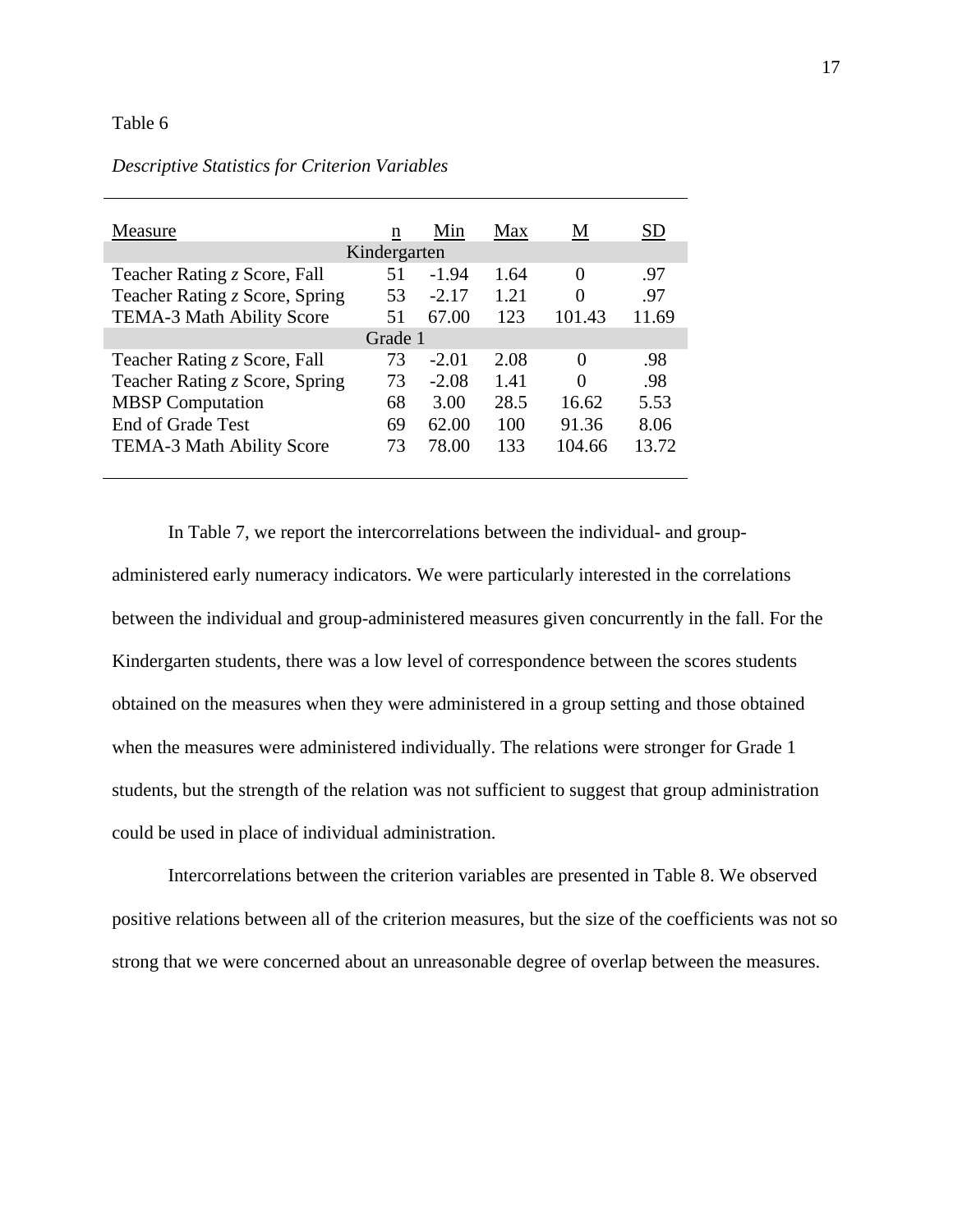# *Intercorrelations Between Early Numeracy Indicators*

|                                |                |                                | Kindergarten |         |                       |                     |         |   |
|--------------------------------|----------------|--------------------------------|--------------|---------|-----------------------|---------------------|---------|---|
|                                |                | <b>Quantity Discrimination</b> |              |         | <b>Missing Number</b> |                     |         |   |
|                                | Group          | Individual                     |              |         |                       | Individual<br>Group |         |   |
|                                | $\overline{F}$ | $\mathbf{F}$                   | W            | S       | $\mathbf{F}$          | E                   | W       | S |
| <b>Quantity Discrimination</b> |                |                                |              |         |                       |                     |         |   |
| Fall<br>Group:                 |                |                                |              |         |                       |                     |         |   |
| Individual: Fall               | $.29*$         |                                |              |         |                       |                     |         |   |
| Winter                         | $.42**$        | $.84**$                        |              |         |                       |                     |         |   |
| Spring                         | $.31*$         | $.77**$                        | $.90**$      | $- -$   |                       |                     |         |   |
| <b>Missing Number</b>          |                |                                |              |         |                       |                     |         |   |
| Individual: Fall               | .09            | $.66**$                        | $.56**$      | $.49**$ |                       |                     |         |   |
| Winter                         | $.34*$         | .49**                          | $.70**$      | $.62**$ |                       | .58                 |         |   |
| Spring                         | $.28*$         | $.43**$                        | $.67**$      | $.73**$ |                       | .44                 | $.79**$ |   |

|                                | Grade 1                 |                                |            |          |                       |         |            |   |  |  |  |
|--------------------------------|-------------------------|--------------------------------|------------|----------|-----------------------|---------|------------|---|--|--|--|
|                                |                         | <b>Quantity Discrimination</b> |            |          | <b>Missing Number</b> |         |            |   |  |  |  |
|                                | <b>Group</b>            |                                | Individual |          | <b>Group</b>          |         | Individual |   |  |  |  |
|                                | $\overline{\mathrm{E}}$ | $\bf{F}$                       | W          | S        | $\mathbf{F}$          | E       | W          | S |  |  |  |
| <b>Quantity Discrimination</b> |                         |                                |            |          |                       |         |            |   |  |  |  |
| Fall<br>Group:                 |                         |                                |            |          |                       |         |            |   |  |  |  |
| Individual: Fall               | $.65***$                |                                |            |          |                       |         |            |   |  |  |  |
| Winter                         | $.71**$                 | $.89**$                        |            |          |                       |         |            |   |  |  |  |
| Spring                         | $.64**$                 | .79**                          | $.86**$    |          |                       |         |            |   |  |  |  |
| <b>Missing Number</b>          |                         |                                |            |          |                       |         |            |   |  |  |  |
| Fall<br>Group:                 | $.61**$                 | $.60**$                        | $.61**$    | $.53**$  |                       |         |            |   |  |  |  |
| Individual: Fall               | $.61**$                 | $.76**$                        | $.66**$    | $.65***$ | $.64***$              |         |            |   |  |  |  |
| Winter                         | $.59**$                 | $.76***$                       | $.77**$    | $.73**$  | $.63**$               | $.78**$ |            |   |  |  |  |
| Spring                         | $.56**$                 | $.64**$                        | $.70**$    | $74**$   | $.63**$               | $.71**$ | $.82**$    |   |  |  |  |

Note. \*\*  $p < .01$ . \*  $p < .05$ . Average score from two forms used for each measure.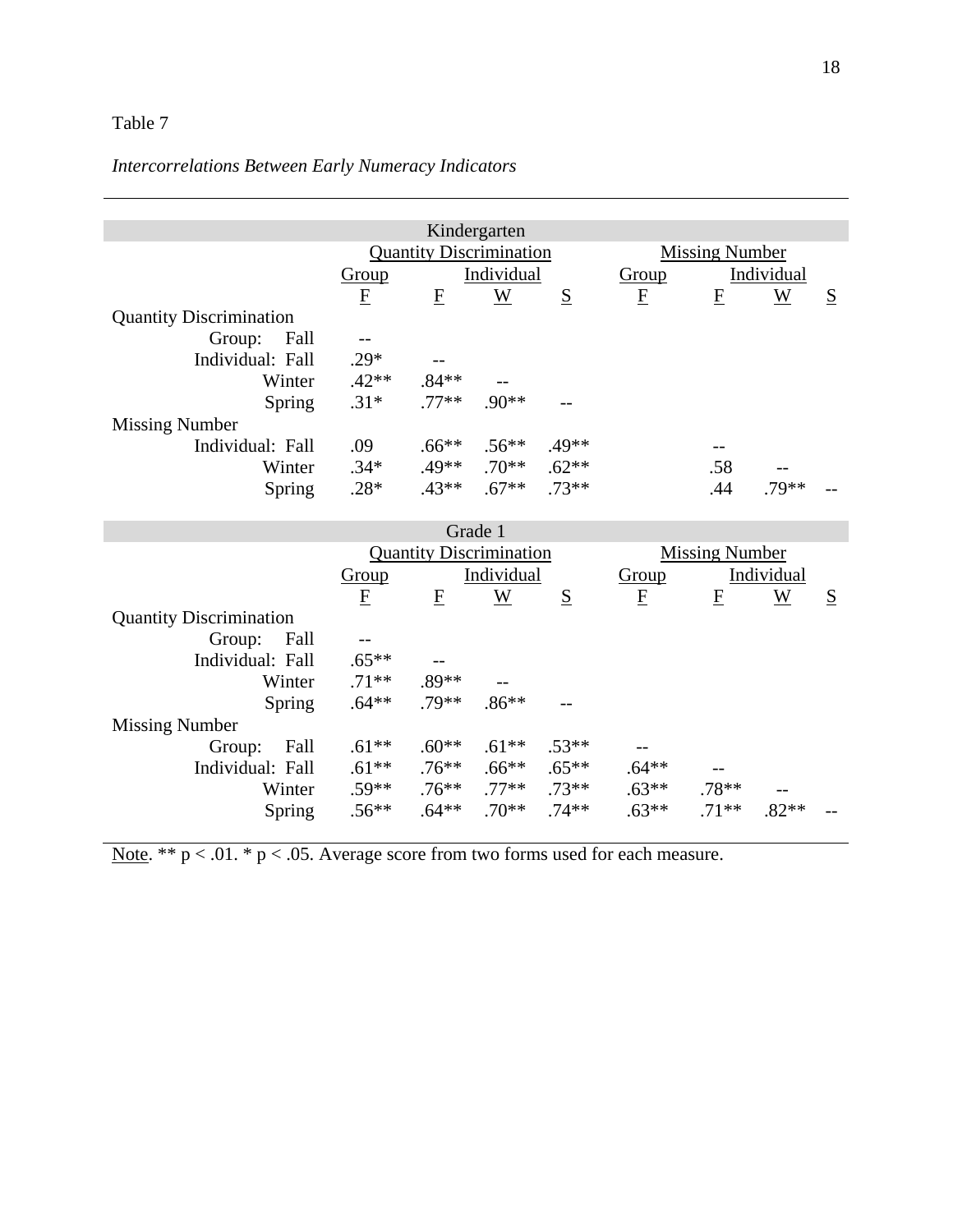### *Intercorrelations Between the Criterion Measures*

| 2<br>3         | Teacher Rating, Fall<br><b>Teacher Rating, Spring</b><br>TEMA-3 Math Ability Score | $.81**$<br>$.32*$ | $\overline{2}$<br>$.53**$ | $\overline{3}$ | 4       |  |
|----------------|------------------------------------------------------------------------------------|-------------------|---------------------------|----------------|---------|--|
|                |                                                                                    |                   |                           |                | 4       |  |
| $\mathbf{1}$   | Teacher Rating, Fall                                                               |                   |                           |                |         |  |
| 2              | <b>Teacher Rating, Spring</b>                                                      | $.75**$           |                           |                |         |  |
| 3              | TEMA-3 Math Ability Score                                                          | $.68**$           | $.71**$                   |                |         |  |
| $\overline{4}$ | <b>MBSP</b> Computation, Average                                                   | $.51**$           | $.53**$                   | $.58**$        |         |  |
| 5              | <b>End of Grade Test</b>                                                           | .48**             | $.57**$                   | $.49**$        | $.49**$ |  |

Note. \*\*  $p < .01$ . \*  $p < .05$ .

#### *Research Question 1: Alternate Form Reliability of the Early Numeracy Indicators*

 Alternate form reliability results for the individually administered measures are presented in Table 9. In general, the coefficients for Quantity Discrimination were at or near the  $r = .80$ benchmark, while those for Missing Number were somewhat lower. Students at both grade levels were more consistent in their performance across forms on the Quantity Discrimination measure than on the Missing Number measure. No consistent patterns were observed favoring the reliability of the measures at one grade level over another.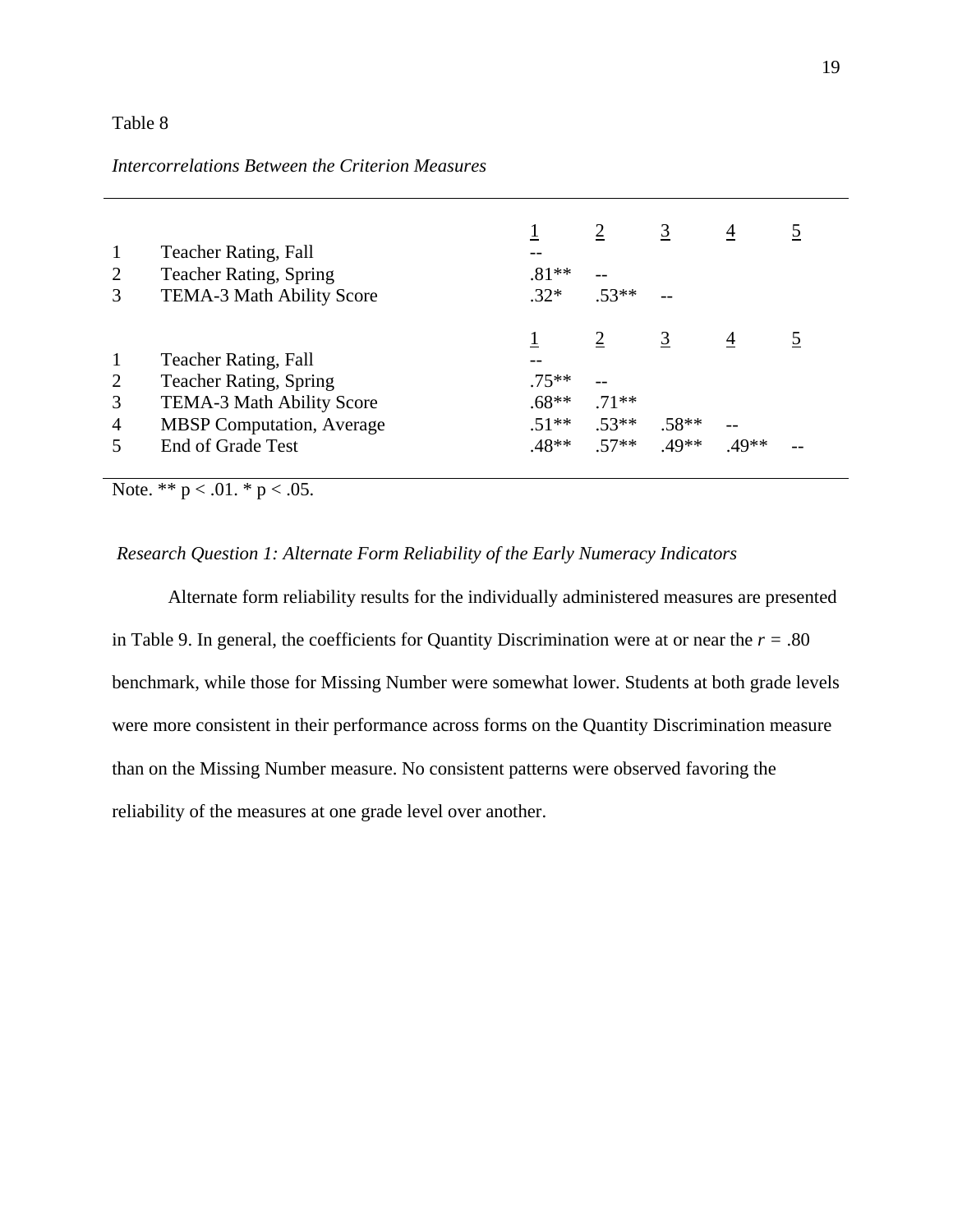|        |    | <b>Quantity Discrimination</b> |         |              |              | <b>Missing Number</b> |    |         |  |  |
|--------|----|--------------------------------|---------|--------------|--------------|-----------------------|----|---------|--|--|
|        |    | Kindergarten                   | Grade 1 |              | Kindergarten |                       |    | Grade 1 |  |  |
|        | N  | r                              | N       | $\mathbf{r}$ | N            | r                     | N  | r       |  |  |
| Fall   | 51 | .91                            | 73      | .91          | 51           | .90                   | 73 | .75     |  |  |
| Winter | 55 | .74                            | 66      | .84          | 55           | .69                   | 66 | .73     |  |  |
| Spring | 53 | .93                            | 72      | .91          | 53           | .66                   | 72 | .75     |  |  |

*Alternate Form Reliability Coefficients for Individually Administered Early Numeracy Indicators* 

Note: All correlations significant at  $p < .01$ .

#### *Research Question 2: Criterion Validity of the Early Numeracy Measures*

 Because of differences in the criterion measures across grade levels, the results of our criterion validity analyses are reported separately by grade level. In Tables 10 and 11, we report the concurrent validity coefficients for Kindergarten and Grade 1 students, respectively. In general, concurrent validity coefficients were in the moderate range. Different patterns of results emerged for Kindergarten and Grade 1 students. At the Kindergarten level, Quantity Discrimination coefficients were consistently higher than those obtained for Missing Number. In the Grade 1 data, the coefficients for Missing Number were similar or slightly higher than those for Quantity Discrimination. Stronger relations were obtained with teacher ratings and the TEMA-3 than with the MBSP-Comp and the end-of-grade assessment.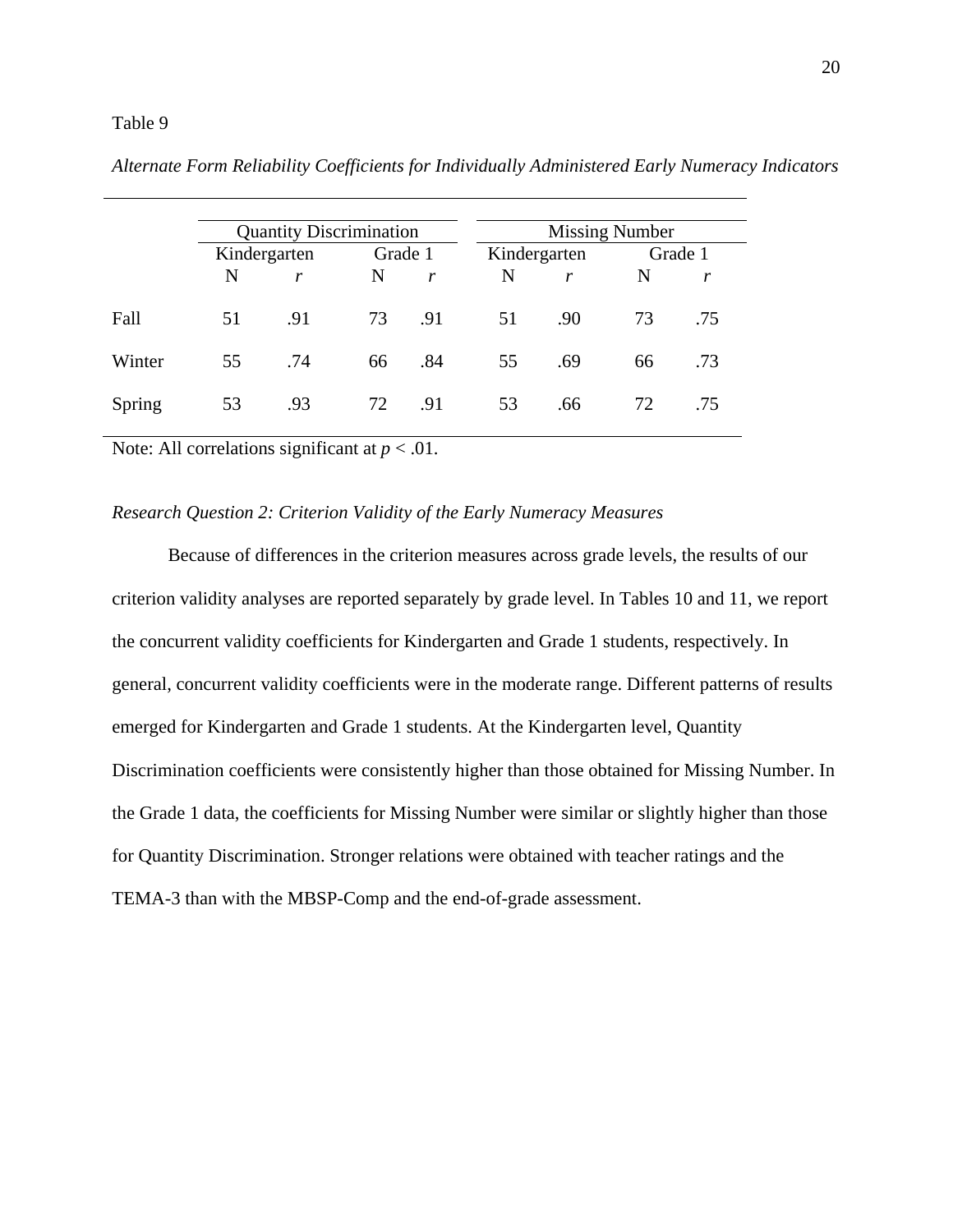#### *Concurrent Validity Coefficients for Kindergarten Students*

|                                  |    | Fall |    |     |      | Spring |    |     |  |
|----------------------------------|----|------|----|-----|------|--------|----|-----|--|
|                                  |    |      | MN |     | )  ) |        | MN |     |  |
| <b>Fall Criterion Measure</b>    | N  | r    | N  | r   | N    | r      | N  | r   |  |
| <b>Teacher Ratings</b>           | 49 | .69  | 49 | .55 |      |        |    |     |  |
| <b>Spring Criterion Measures</b> |    |      |    |     |      |        |    |     |  |
| <b>Teacher Ratings</b>           |    |      |    |     | 53   | .78    | 53 | .63 |  |
| TEMA-3                           |    |      |    |     | 51   | .59    | 51 | 42  |  |

*Note*. All correlations significant,  $p < .01$ . QD = Quantity Discrimination; MN = Missing Number.

#### Table 11

#### *Concurrent Validity Coefficients for Grade 1 Students*

|                                  | Fall |     |    |     |    | Spring |    |     |  |
|----------------------------------|------|-----|----|-----|----|--------|----|-----|--|
|                                  | OD   |     |    | MN  |    | OD     |    | MN  |  |
| <b>Fall Criterion Measure</b>    | N    | r   | N  | r   | N  | r      | N  | r   |  |
| <b>Teacher Ratings</b>           | 73   | .57 | 73 | .62 |    |        |    |     |  |
| <b>Spring Criterion Measures</b> |      |     |    |     |    |        |    |     |  |
| <b>Teacher Ratings</b>           |      |     |    |     | 72 | .59    | 71 | .60 |  |
| TEMA-3                           |      |     |    |     | 72 | .55    | 71 | .55 |  |
| MBSP-Comp                        |      |     |    |     | 67 | .49    | 67 | .48 |  |
| End-of-Grade Test                |      |     |    |     | 68 | .34    | 68 | .35 |  |

*Note*. All correlations significant,  $p < .01$ . QD = Quantity Discrimination; MN = Missing Number.

 We next examined the predictive validity of the measures by computing correlations between the fall probe scores and the spring criterion measures. These results for both grade levels are presented in Table 12. As with the concurrent validity results for Kindergarten, fall administration scores from the Quantity Discrimination measure were more strongly related to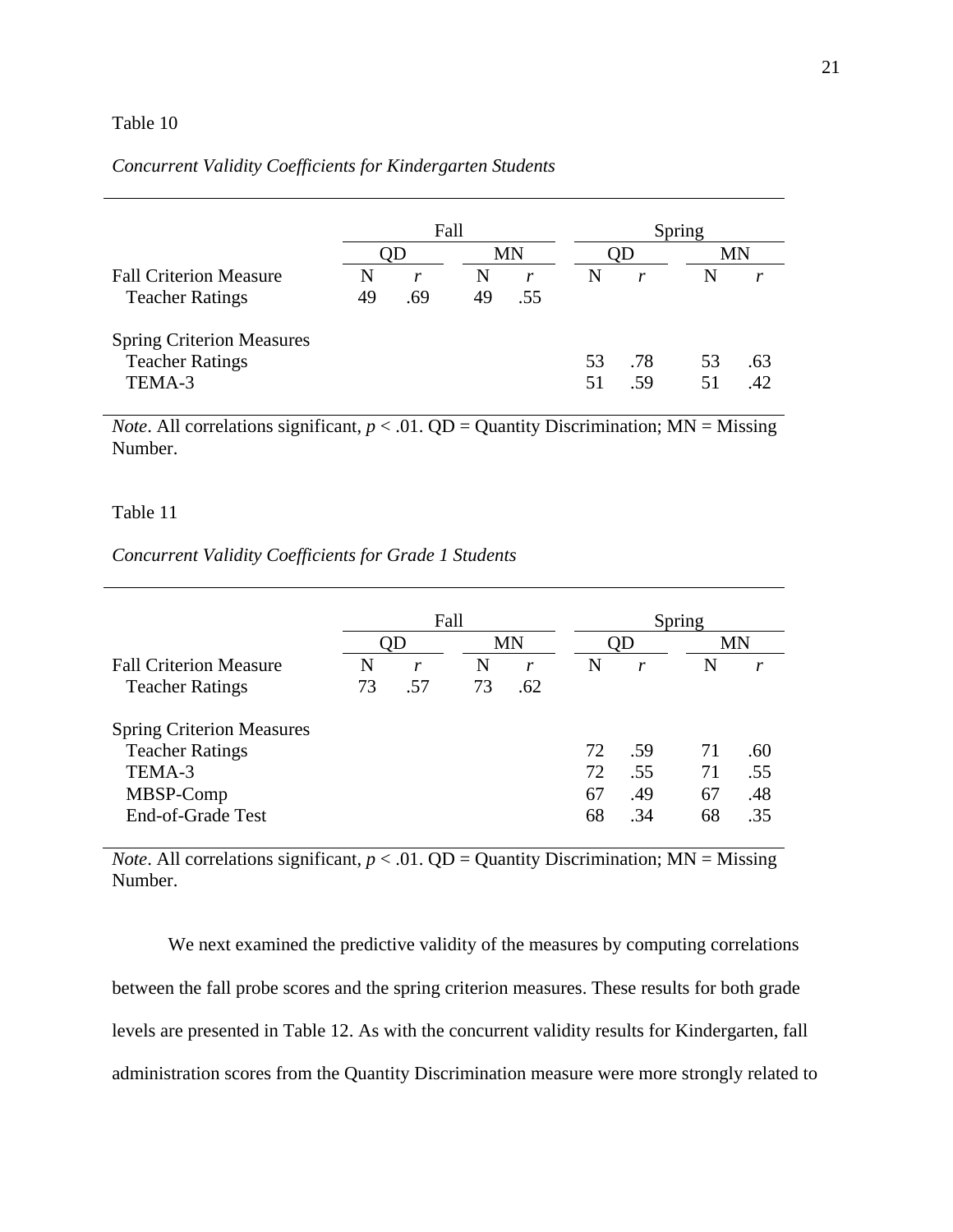spring criterion measures than were scores from the Missing Number measure. In Grade 1, the results varied by criterion measure, with some criterion variables more closely related to the Quantity Discrimination measure (TEMA-3, MBSP-Comp) and other more closely related to the Missing Number measure (end-of-grade test). Predictive validity coefficients for Kindergarten students were much higher for teacher ratings than for the TEMA-3. In Grade 1, coefficients for all measures were in the moderate range, with the exception of the end-of-grade test, for which correlations were low to moderate.

#### Table 12

*Predictive Validity Coefficients for Kindergarten and Grade 1 Students* 

|                                 | Kindergarten |     |    |     |     | Grade 1 |    |     |  |
|---------------------------------|--------------|-----|----|-----|-----|---------|----|-----|--|
|                                 |              |     | MN |     | ) ) |         | MN |     |  |
| <b>Spring Criterion Measure</b> | N            | r   | N  |     |     |         |    | r   |  |
| <b>Teacher Ratings</b>          | 50           | .64 | 50 | .59 | 71  | .62     | 71 | .61 |  |
| TEMA-3                          | 48           | .42 | 48 | .34 | 71  | .67     | 71 | .63 |  |
| MBSP-Comp                       |              |     |    |     | 66  | .62     | 66 | .53 |  |
| End-of-Grade Test               |              |     |    |     | 67  | 37      | 67 | .53 |  |

*Note*. All correlations significant,  $p < .05$ . QD = Quantity Discrimination; MN = Missing Number.

*Research Question 3: Effects of Group Administration on Technical Adequacy of the Early Numeracy Measures* 

We next examined the group-administered data to determine the alternate-form reliability and criterion validity of the measures. In Table 13 we present the results of the alternate-form reliability analyses; results of the correlations between group-administered early mathematics measures and selected criterion variables are presented in Table 14. The reliability coefficients were far below the standard benchmark of .80. These results call into question the viability of using group administration to obtain reliable student scores. The criterion validity coefficients in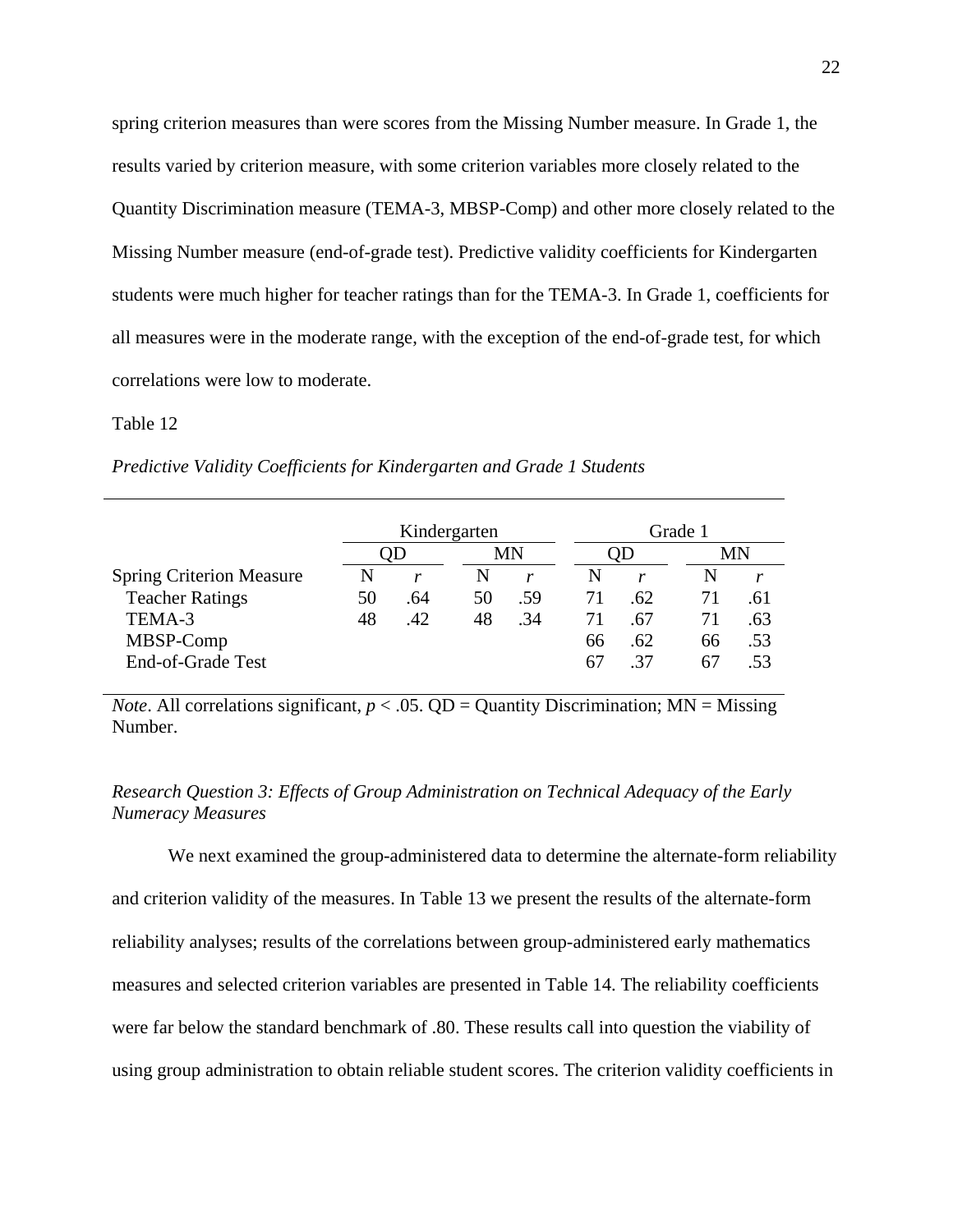Table 14 were promising for Grade 1 students (all in the *r* = .5 to .6 range), but were low for Kindergarten students. These findings will also have to be considered in light of the reliability and criterion validity results for the individually administered measures.

#### Table 13

*Alternate Form Reliability of Group-Administered Early Numeracy Indicators* 

|                            | Kindergarten |     | Grade 1 |     |
|----------------------------|--------------|-----|---------|-----|
|                            | N            | r   | N       | r   |
| Quantity<br>Discrimination | 51           | .68 | 75      | .66 |
| Missing<br>Number          |              |     | 75      | .64 |

*Note*. All correlations significant at  $p < .01$ .

#### Table 14

*Criterion Validity Results for Group- Administered Early Numeracy Indicators* 

|                                 |    | <b>Quantity Discrimination</b> |         |         |         | <b>Missing Number</b> |  |  |
|---------------------------------|----|--------------------------------|---------|---------|---------|-----------------------|--|--|
|                                 |    | Kindergarten                   | Grade 1 |         | Grade 1 |                       |  |  |
|                                 | N  | r                              | N       | r       | N       | r                     |  |  |
| <b>Fall Teacher</b><br>Rating   | 49 | $.30*$                         | 73      | $.66**$ | 73      | $.57**$               |  |  |
| <b>Spring Teacher</b><br>Rating | 50 | $.33*$                         | 73      | $.61**$ | 73      | $.58**$               |  |  |
| Spring TEMA-3                   | 48 | .04                            | 73      | $.60**$ | 73      | $.51**$               |  |  |

*Note.*  $* = p < .05; ** = p < .01$ .

#### *Research Question 4: Growth on the Early Numeracy Indicators*

 Our final research question examined the extent to which students' scores on the early numeracy indicators changed over time. Our first set of analyses used effect sizes for each of the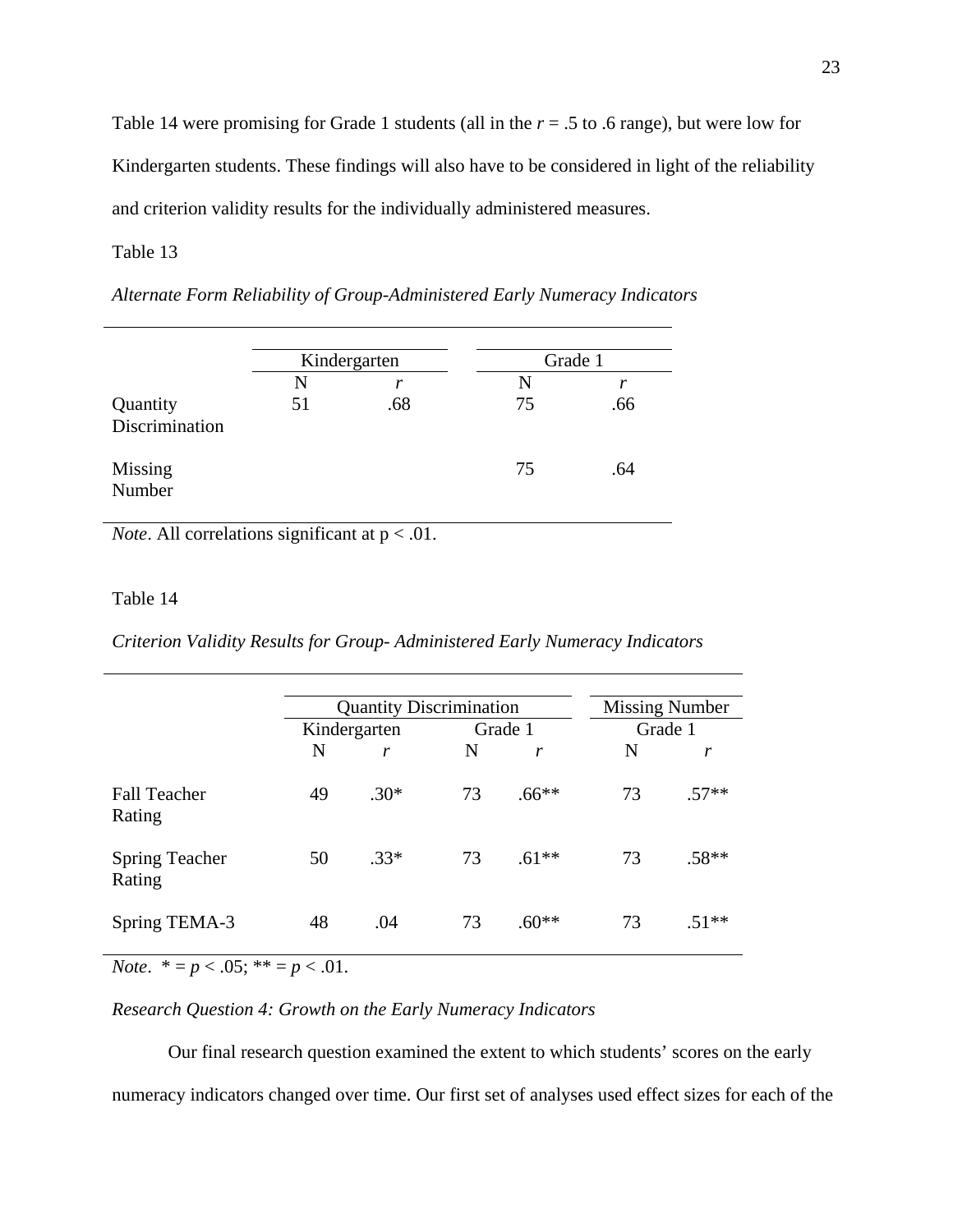measures. We computed a difference score (spring average minus fall average) for each student and expressed the mean of these scores within a grade level in standard deviation units. As the results in Table 15 indicate, effect sizes exceeding one standard deviation were obtained for both measures at both grade levels. The largest effect sizes were obtained for the Missing Number measure at both Kindergarten and Grade 1. Although these findings seem to favor the Missing Number measure, readers must also keep in mind the impact of standard deviation size in interpreting these results. For the Missing Number measure, standard deviations were in the 4 to 5 point range, suggesting growth from spring to fall of about 8 to 10 points on the measure. For the Quantity Discrimination measure, the effects sizes were smaller, but the standard deviations were larger (in the 7 to 10 point range), so anticipated changes in actual probe scores for the Quantity Discrimination measure would be in the 7 to 14 point range.

#### Table 15

#### *Standardized Within-Grade Growth on Early Numeracy Indicators*

|                                                   | Kindergarten      |         | Grade 1           |                       |
|---------------------------------------------------|-------------------|---------|-------------------|-----------------------|
| <b>Measures</b><br><b>Quantity Discrimination</b> | <u>ES</u><br>1.40 | n<br>50 | <u>ES</u><br>0.93 | $\underline{n}$<br>70 |
| <b>Missing Number</b>                             | 1.88              | 50      | 1.46              | 70                    |

*Note*. ES denotes standardized effect size: a difference score for each measure (average score in spring minus average score in fall) was computed for each student and the mean difference was expressed in standard deviations.

 To further examine the changes in student performance from fall to spring testing, we computed linear regression slope values for each student that reflected the rate of change in scores across the three testing periods. We divided the resulting values by 11 (the approximate number of weeks between each administration period) to estimate the amount of expected growth per week on each measure. The results of these analyses are presented in Table 16.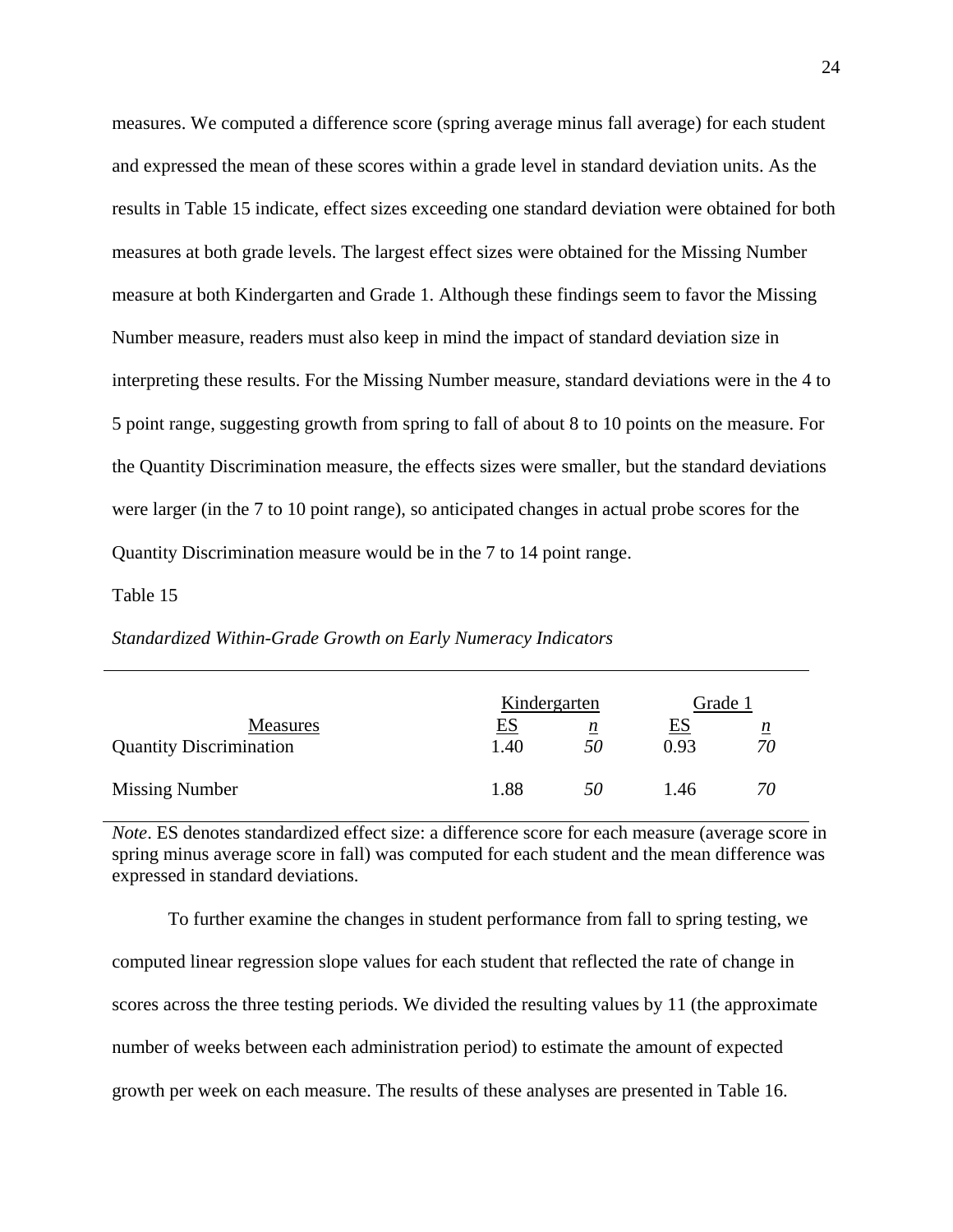#### *Weekly Slope Values by Grade Level*

|                                            | Kindergarten                    |  |             | Grade 1                                   |  |             |  |  |
|--------------------------------------------|---------------------------------|--|-------------|-------------------------------------------|--|-------------|--|--|
| Measures<br><b>Quantity Discrimination</b> | Mean (SD) Min<br>.51(0.28) 0.02 |  | Max<br>1.20 | Mean $(SD)$ Min<br>$.38 \; (.28) \; -.48$ |  | Max<br>1.02 |  |  |
| <b>Missing Number</b>                      | $.32$ $(.23)$ $-.07$ $.86$      |  |             | $.14$ $(.15)$ $-.27$ $.55$                |  |             |  |  |

 At both grade levels, student scores increased more rapidly on the Quantity Discrimination measure than on the Missing Number measure. Rates of growth were larger for students in Kindergarten than for students in Grade 1.

#### Discussion and Future Research

 The results of this study extend the work of Lembke and Foegen (2005), who documented the technical adequacy of early numeracy measures for use as static indicators of student proficiency. Our results were comparable with regard to alternate-form reliability. For Kindergarten students, both measures had single form alternate-form reliability levels exceeding *r* = .90. At Grade 1, the alternate-form reliability of the Quantity Discrimination measure exceeded *r* = .90, but was .75 for the Missing Number measure.

 With regard to criterion validity, our concurrent validity coefficients for teacher ratings were in the *r* = .55 to .69 range, nearly identical to Lembke and Foegen's (2005) results, which ranged from  $r = .58$  to  $.69$ . In the present study, we used a different norm-referenced achievement criterion measure (TEMA-3, rather than the Mini Battery of Achievement), but again obtained quite similar concurrent validity coefficients ( $r = .42$  to .59 in the present study vs.  $r = .38$  to  $.55$  in the earlier study).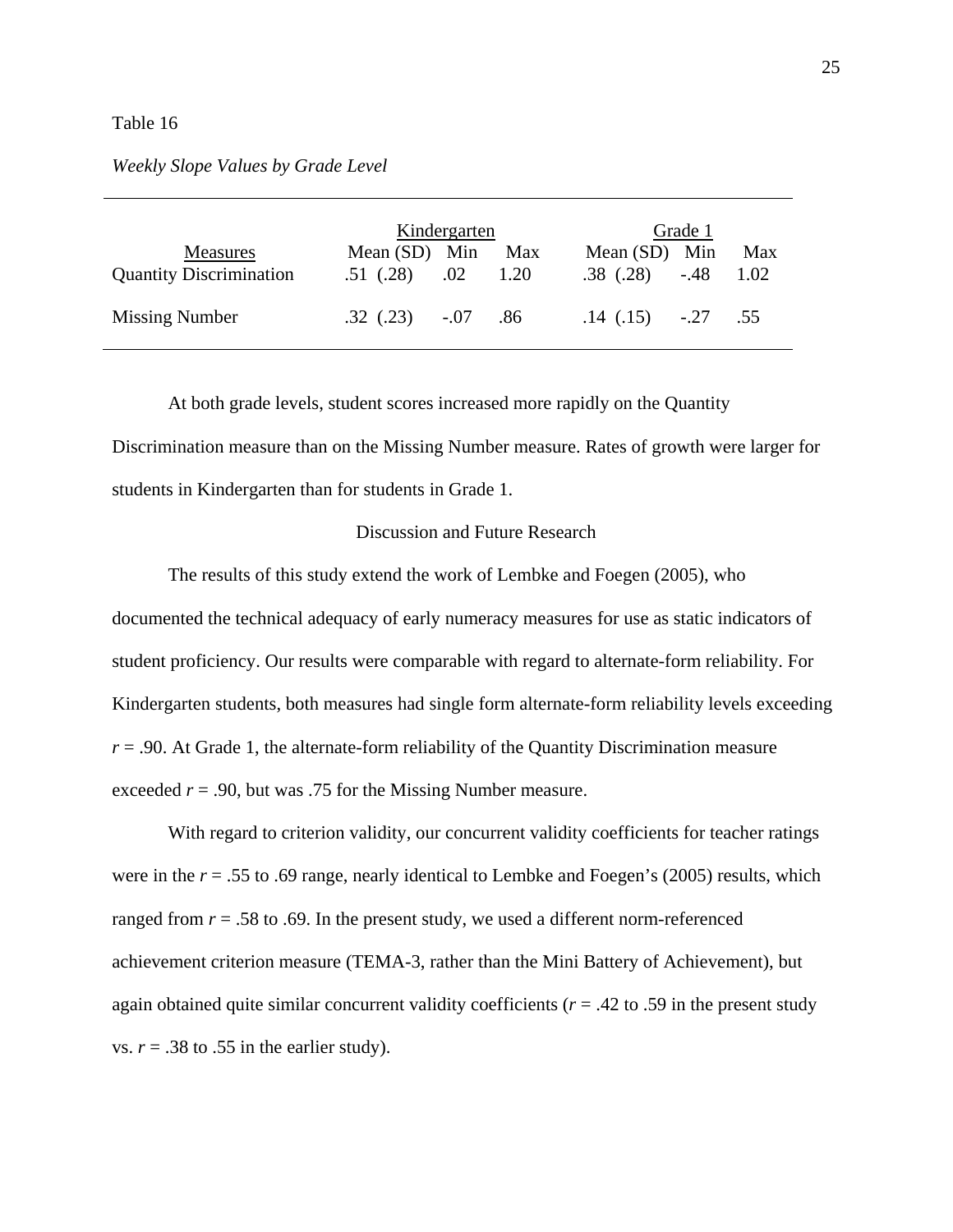We extended work in the area of early numeracy measures by examining predictive validity and growth over time. Our predictive validity results were in the high moderate range (*r* = .59 to .64) for teacher ratings, with no patterns favoring one measure over another at either grade level. Predictive validity coefficients for the TEMA-3 produced a different pattern of results, with low relations (coefficients of *r* = .34 and .42) between Kindergarteners' fall scores on the early numeracy measures and their spring scores on the TEMA-3. The predictive validity of the measures for Grade 1 was much stronger, ranging from *r* = .63 to .67.

 Effect sizes reflecting student growth from fall to spring revealed increases of *ES* = .93 to 1.88, with larger *ES*s for the Missing Number measure and higher *ES* for Kindergarten students than for Grade 1 students. When we examined student growth by computing individual slopes across the three data points, we found that mean weekly slope values were higher for the Quantity Discrimination measure at both grade levels. Slopes for Kindergarten students were higher than those for Grade 1 students.

 The results of this study provide additional evidence of the potential of the early numeracy measures for use as screening tools and progress monitoring measures in Kindergarten and Grade 1. Future research should examine the use of the measures for more frequent progress monitoring and explore the sensitivity of the measures in detecting responsiveness to an intervention program.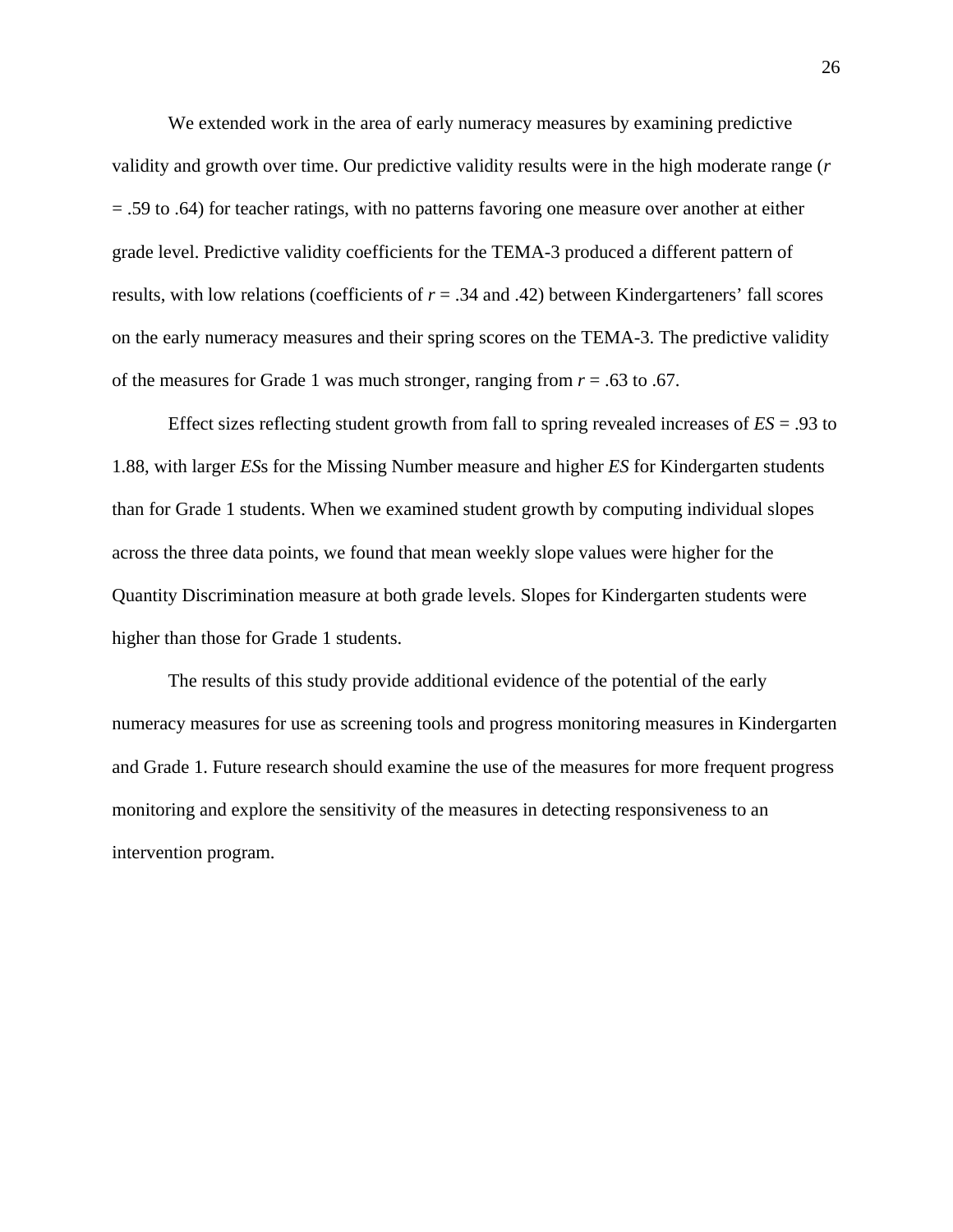#### References

- Chard, D. J., Clarke, B., Baker, S., Otterstedt, J., Braun, D., & Katz, R. (2005). Using measures of number sense to screen for difficulties in mathematics: Preliminary findings. *Assessment for Effective Intervention, 30*(2), 3-14.
- Clarke, B., & Shinn, M. R. (2004). A preliminary investigation into the identification and development of early mathematics curriculum-based measurement. *School Psychology Review, 33*, 234-248.
- Fuchs, L. S., Hamlett, C. L., & Fuchs, D. (1998). *Monitoring basic skills progress: Basic math computation* (2nd ed.). Austin, TX: PRO-ED.
- Ginsburg, H. P., & Baroody, A.J. (1990). *Test of Early Mathematics Ability, 2nd edition.* Austin, TX: Pro-Ed, Incorporated.
- Ginsburg, H. P. & Baroody, A.J. ( 2003). *Test of Early Mathematics Ability,* 3rd edition. Austin, TX: PRO-ED.
- Irons, C. (2003). *Growing with mathematics*. Guilford, CT: Wright Group/McGraw Hill.
- Lembke, E., & Foegen, A. (2005). *Identifying indicators of early mathematics proficiency in Kindergarten and Grade 1* (Technical Report 6). Minneapolis, MN: University of Minnesota, College of Education and Human Development, Research Institute on Progress Monitoring.
- Marston, D. (1989). Curriculum based measurement: What it is and why do it? In M. R. Shinn (Ed.), *Curriculum-based measurement: Assessing special children* (pp. 18-78). New York: Guilford.
- Stanford Early Achievement Test  $(9<sup>th</sup>$  edition, 1996). Psychological Corporation. Harcourt Publishing.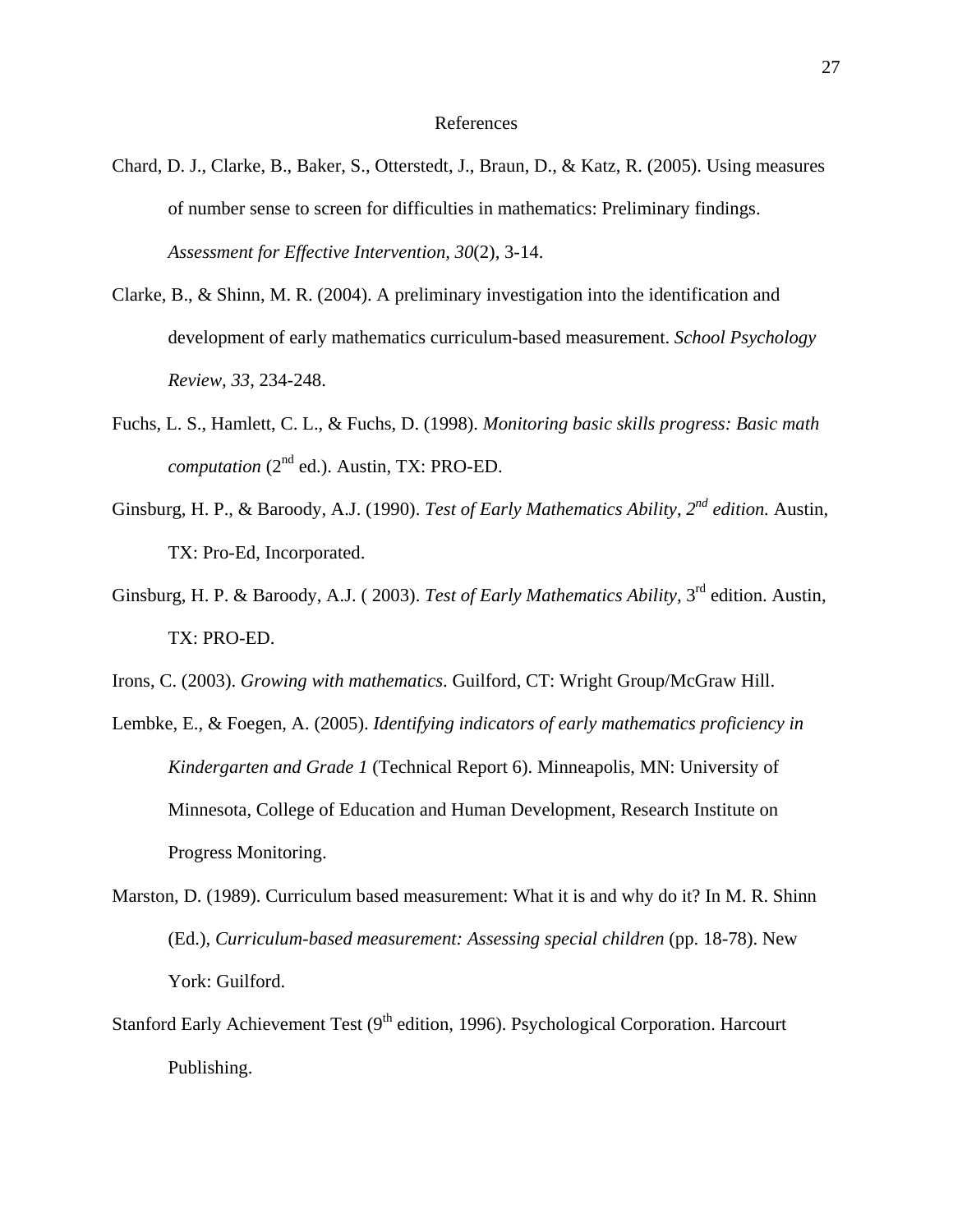- VanDerHeyden, A. M., Witt, J. C., Haquin, G., Noell, G. (2001). The reliability and validity of curriculum-based measurement readiness probes for Kindergarten students. *School Psychology Review, 30*, 363-382.
- Woodcock, R. W., McGrew, K. S., & Werder, J. K. (1994). *Mini-Battery of Achievement*. Itasca, IL: Riverside Publishing.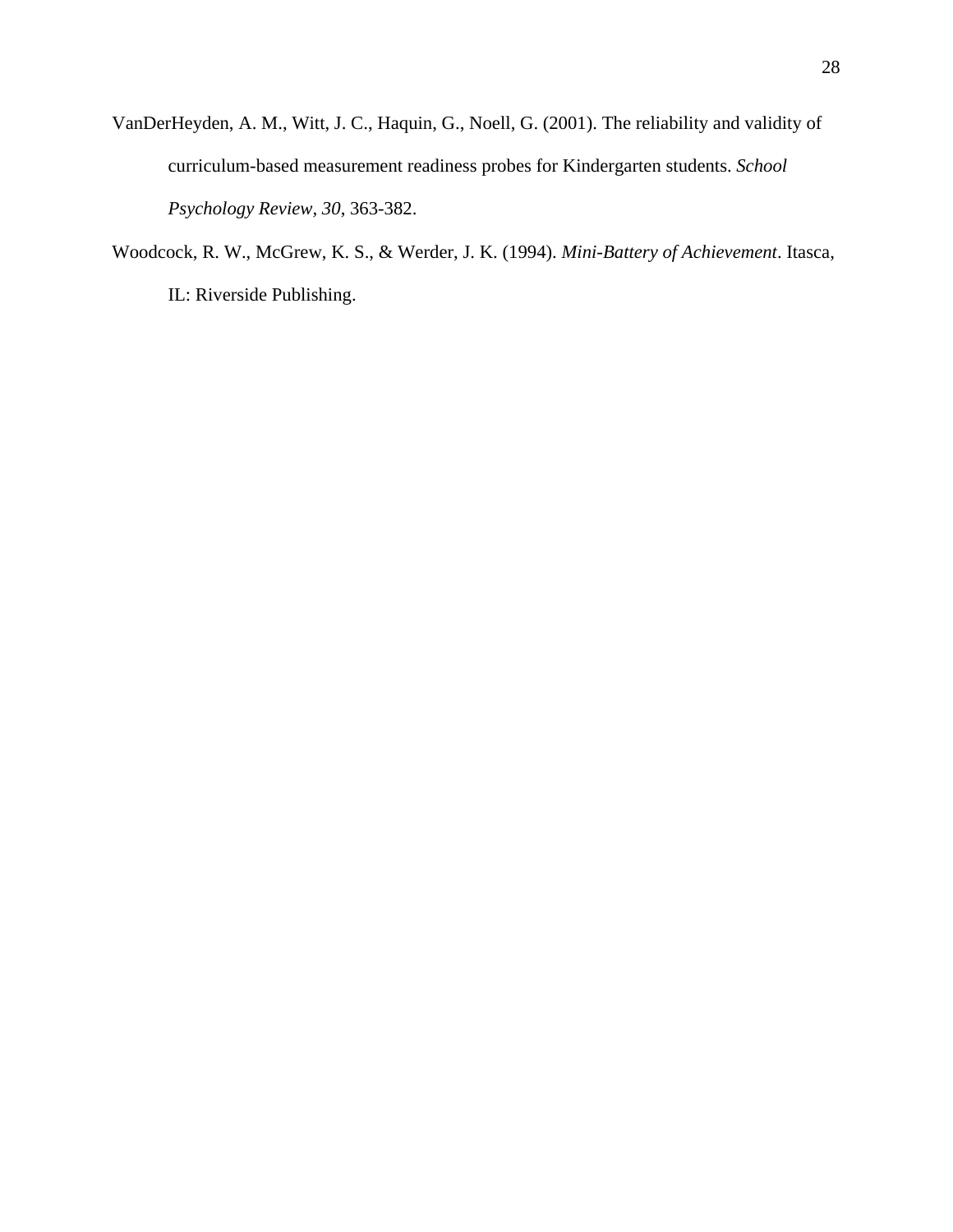Appendix A

Early Mathematics Measures

*Quantity Discrimination* 

Construction Procedures

Administration Procedures

Sample Quantity Discrimination Measure

*Missing Number*

Construction Procedures

Administration Procedures

Sample Missing Number Measure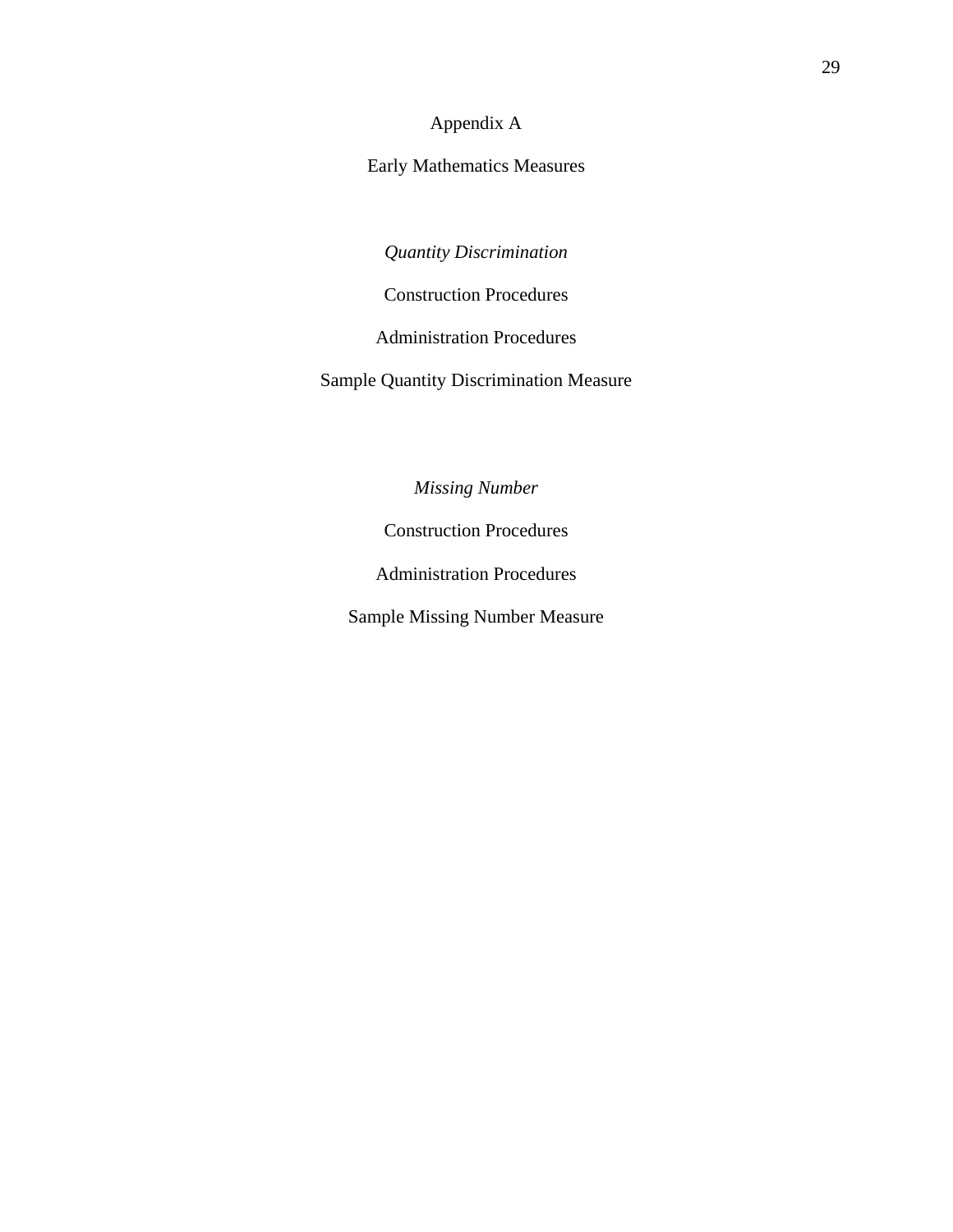# Quantity Discrimination

### Construction Procedures

- Used number sets 0-10 and 0-20
- Randomly selected either 0-10 or 0-20
- From the selected number set, selected two numbers for each problem
- If the next two random numbers are identical (i.e., next two numbers are both 2's) eliminate one, and move to the next number.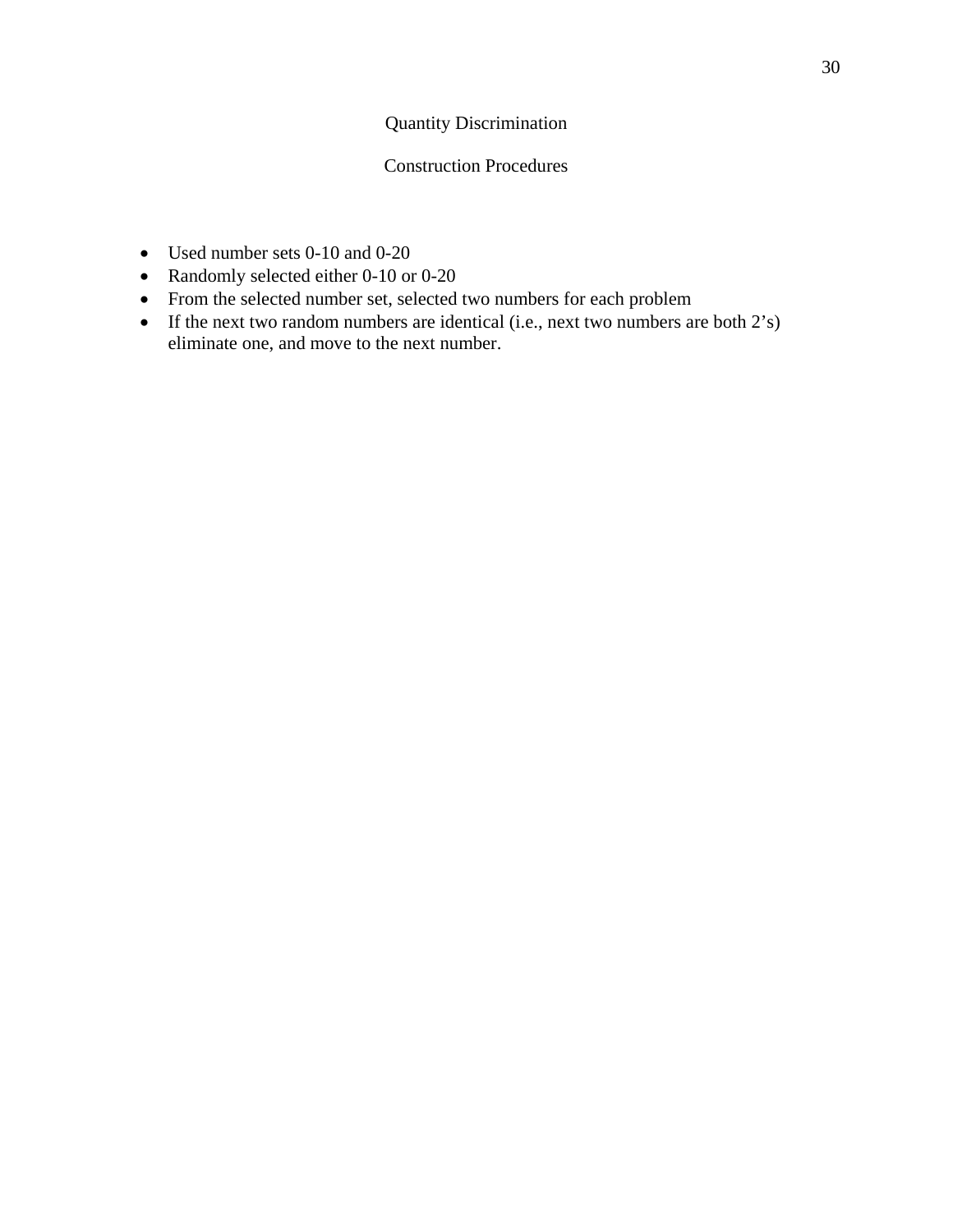### **Short Directions for Quantity Discrimination:**

1. Place the student copy in front of the student.

2. Place the examiner copy on a clipboard and position so the student cannot see what the examiner records.

3. Say these specific directions to the student:

# **"Look at the paper in front of you. In each row there are some boxes with numbers in them."** (Point to the first set of boxes in the top row). **"I want you to tell me the number that is bigger."**

4. Correct Response:

**"Good. 7 is bigger than 1."** (Point to the second set of boxes in the top row.)

Incorrect Response:

**"The number that is bigger is 7. You should have said 7 because 7 is bigger than 1."** (Point to the second set of boxes in the top row.)

5. Continue with the other example(s). After the examples, turn to the first page of the student copy of the probe.

6. Say to the student:

# **"When I say begin, I want you to tell me which number is bigger. Start here and go across the page** (demonstrate by pointing). **Try each one. If you come to one that you don't know, I'll tell you what to do. Are there any questions? Put your finger on the first one. Ready, begin."**

7. Start your stopwatch. If the student fails to attempt (does not give the answer to the first problem) after 3 seconds, tell the student to

# **"Try the next one."**

8. For at least the first 2 to 3 rows of problems, you may need to prompt the student by pointing to the next box and saying

# **"Tell me which number is bigger."**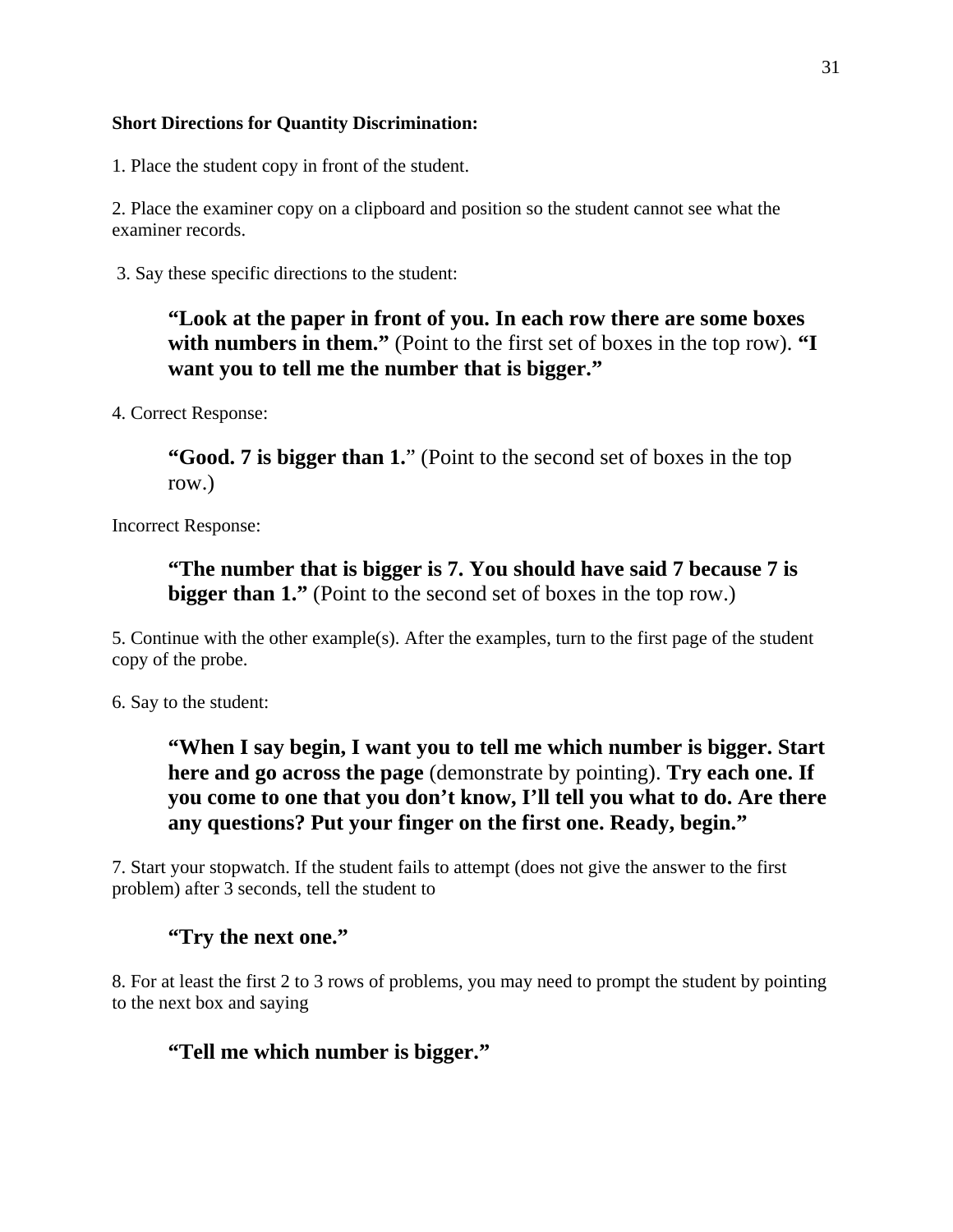9. On the administrator copy, write the number that the student says in the blank next to each problem number.

10. The maximum time for each item is 3 seconds. If a student does not provide an answer within 3 seconds, tell the student to

# **"Try the next one."**

11. If the student comes to the end of the page, turn the page to the next page of problems.

12. At the end of 1 minute, draw a line under the last item completed and say

# **"Stop."**

13. Repeat these directions for probe 2.

# **Scoring Rules**

Rule 1: If a student correctly identifies the number score the item as correct.

Rule 2: If the student states any number other than the item number score the item as incorrect.

Rule 3: If a student hesitates or struggles with a problem for 3 seconds tell the student to "try the next one" and score the item as incorrect.

Rule 4: If a student skips a problem, score the problem as incorrect.

Rule 5: If a student skips an entire row, mark each problem in the row as incorrect.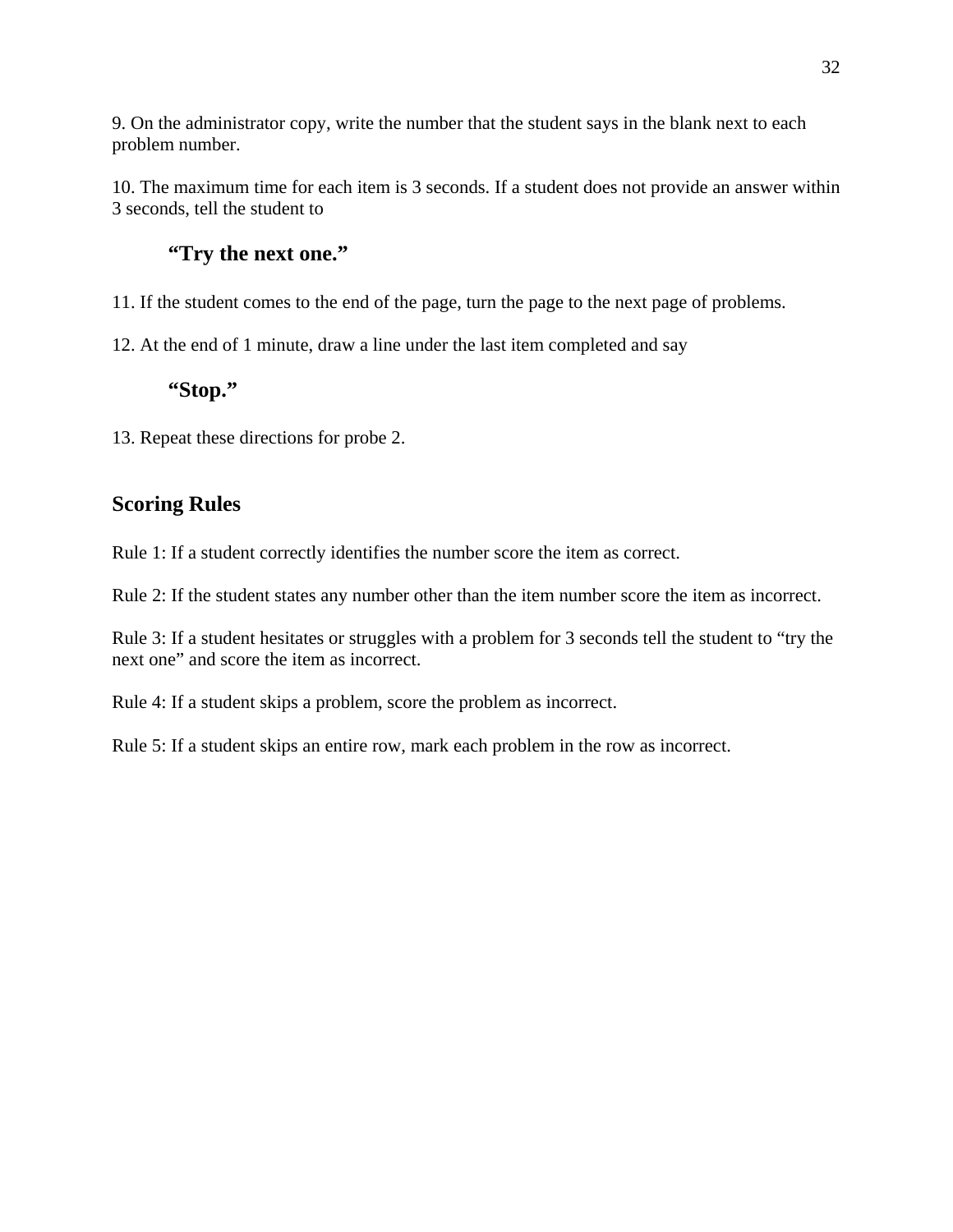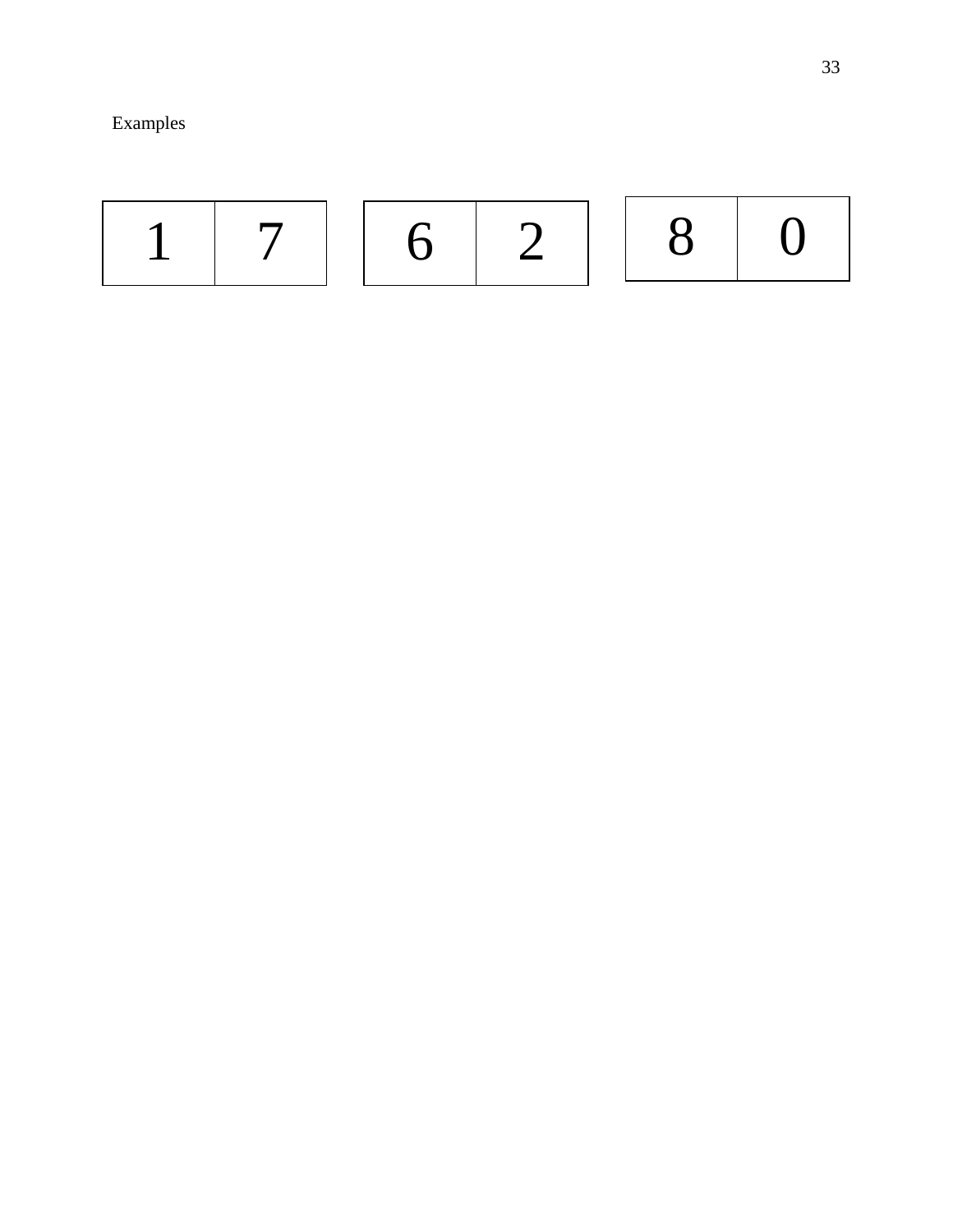Quantity discrimination, page 1—student copy

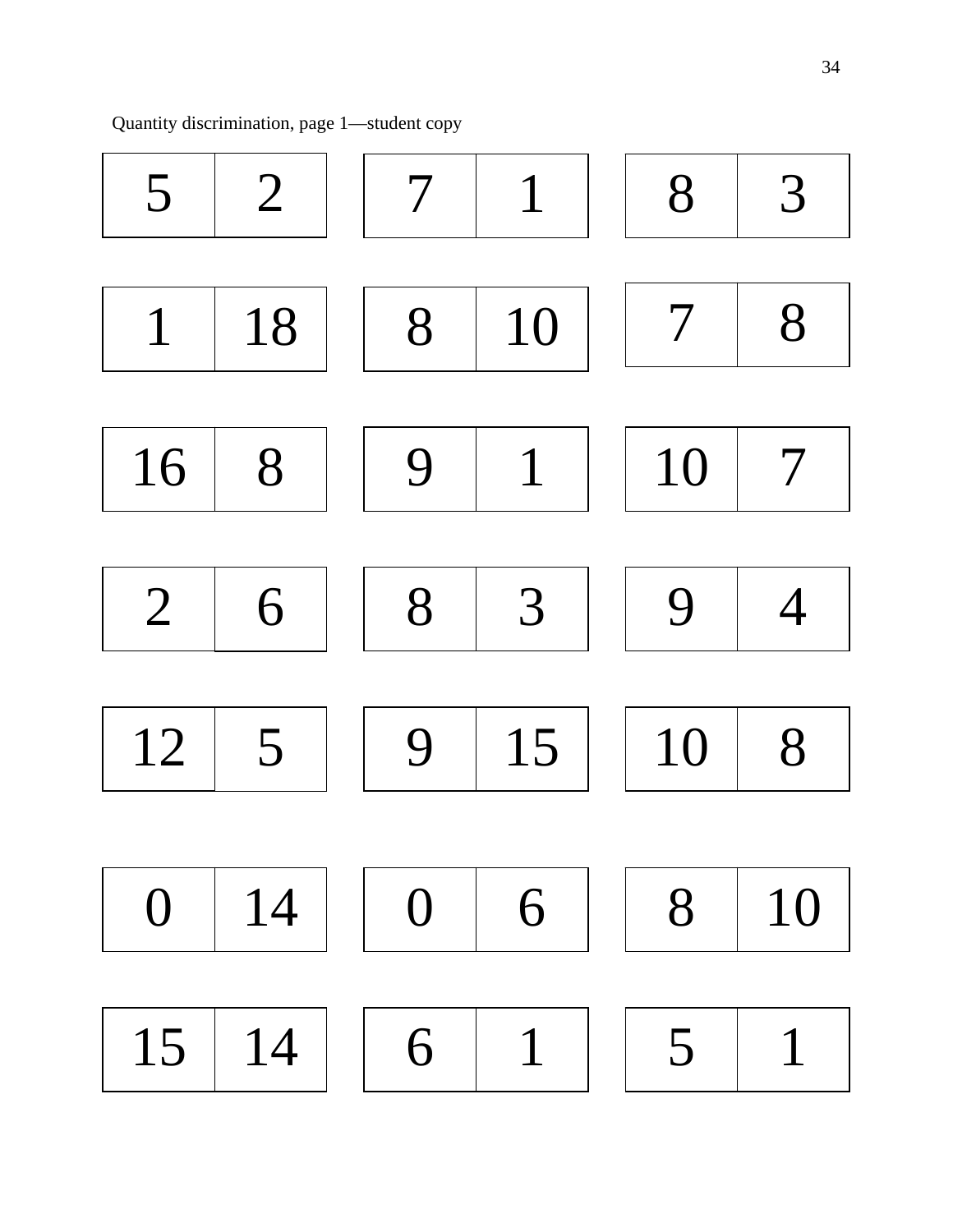Quantity discrimination, page 2—student copy

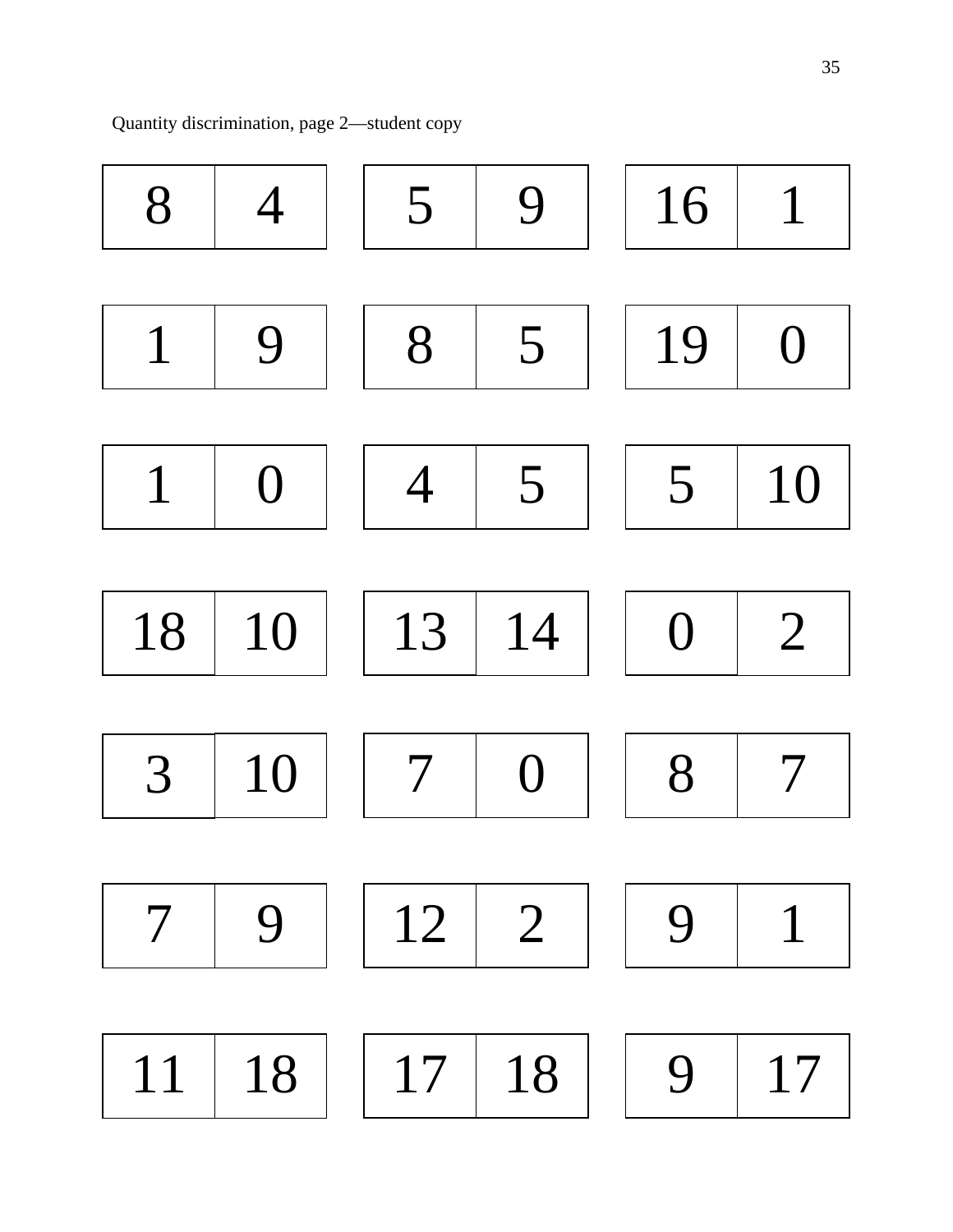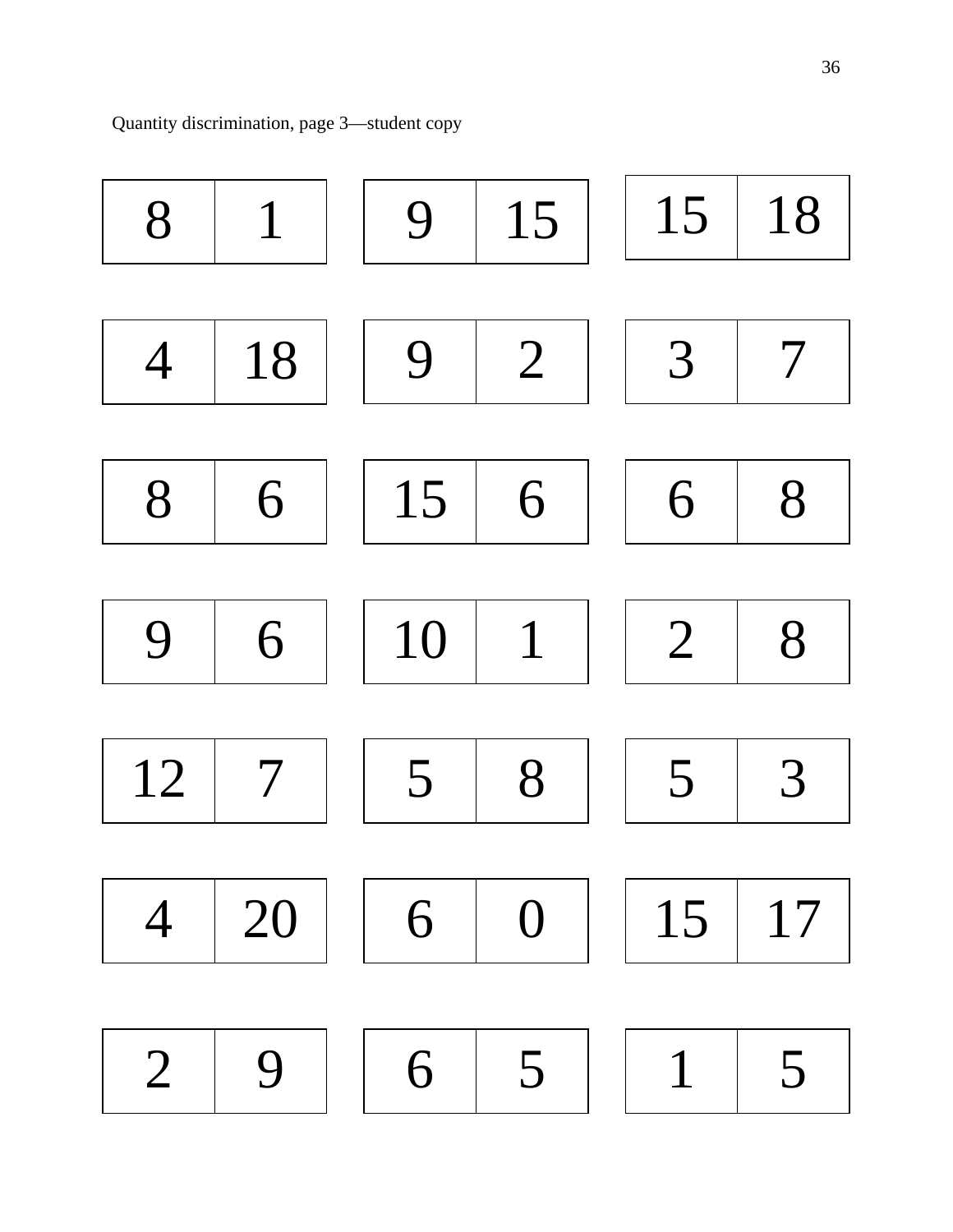# Quantity Discrimination—Administrator copy

Student: Date: Date: Number correct: Directions: Write the number that the student says in the blank.

| 1. $(5)$  |            | $22.$ (8)  | $43.$ (8)               |  |
|-----------|------------|------------|-------------------------|--|
| $2.$ (7)  |            | $23.$ (9)  | 44. $(15)$              |  |
| $3.$ (8)  |            | 24. $(16)$ | 45. $(18)$              |  |
|           | $4.$ (18)  | $25.$ (9)  | $46.$ (18)              |  |
|           | $5.$ (10)  | $26.$ (8)  | 47. $(9)$               |  |
| $6.$ (8)  |            | 27. $(19)$ | $48.$ (7)               |  |
|           | $7.$ (16)  | 28. $(1)$  | $49.$ (8)               |  |
| 8. $(9)$  |            | $29.$ (5)  | 50. $(15)$              |  |
|           | $9.$ (10)  | 30. $(10)$ | $51.$ (8)               |  |
| 10. $(6)$ |            | 31. $(18)$ | $52.$ (9)               |  |
| 11. $(8)$ |            | 32. $(14)$ | 53. $(10)$              |  |
| 12. $(9)$ |            | $33.$ (2)  | 54. $(8)$               |  |
|           | 13. $(12)$ | 34. $(10)$ | 55. $(12)$              |  |
|           | 14. $(15)$ | $35.$ (7)  | 56. $(8)$               |  |
|           | 15. $(10)$ | $36.$ (8)  | 57. $(5)$               |  |
|           | 16. $(14)$ | $37.$ (9)  | 58. $(20)$              |  |
| 17. $(6)$ |            | 38. $(12)$ | 59. $\qquad \qquad (6)$ |  |
|           | 18. $(10)$ | 39. $(9)$  | 60. $(17)$              |  |
|           | 19. $(15)$ | $40.$ (18) | 61. $(9)$               |  |
| $20.$ (6) |            | 41. $(18)$ | $62.$ (6)               |  |
| $21.$ (5) |            | 42. $(17)$ | 63. $\qquad \qquad (5)$ |  |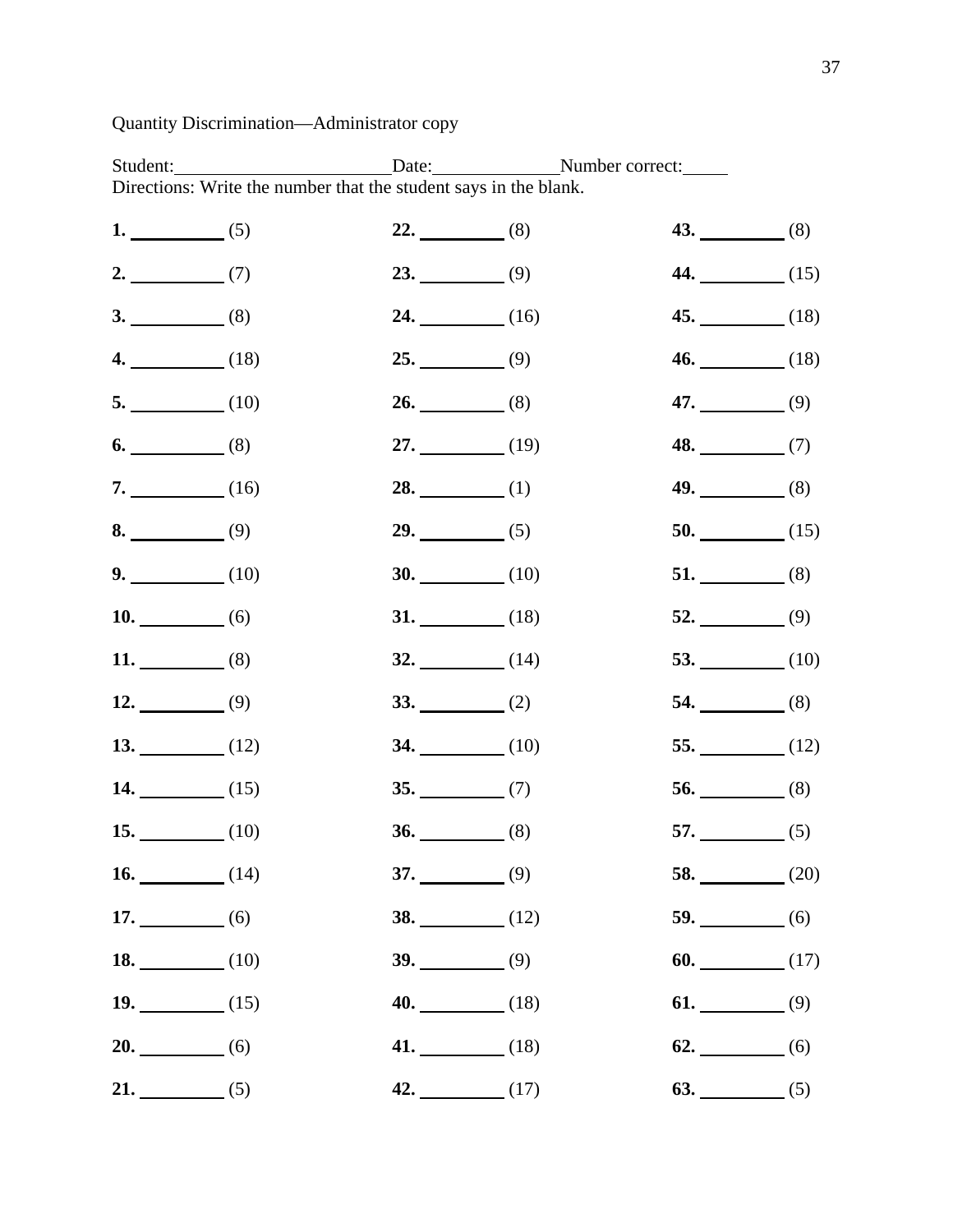### Missing Number

### Construction Procedures

- Use forward counting sequence
- 80% of the problems are counting by 1's and 20% are counting by 5's and 10's
- Problem type is randomly selected
- Number that the problem starts with is randomly selected (0-7 for count by 1's, 5-35 for count by 5's, and 10-70 for count by 10's)
- Includes problems counting by 1-digit from 0-10, by 5's to 50, and by 10's to 100.
- For counting by 1-digit, the blank varies
- For counting by 5's and 10's, the blank is at the end.
- 3 numbers are given, with a blank in-between or at the end (student completes the pattern by stating or writing the  $4<sup>th</sup>$  number)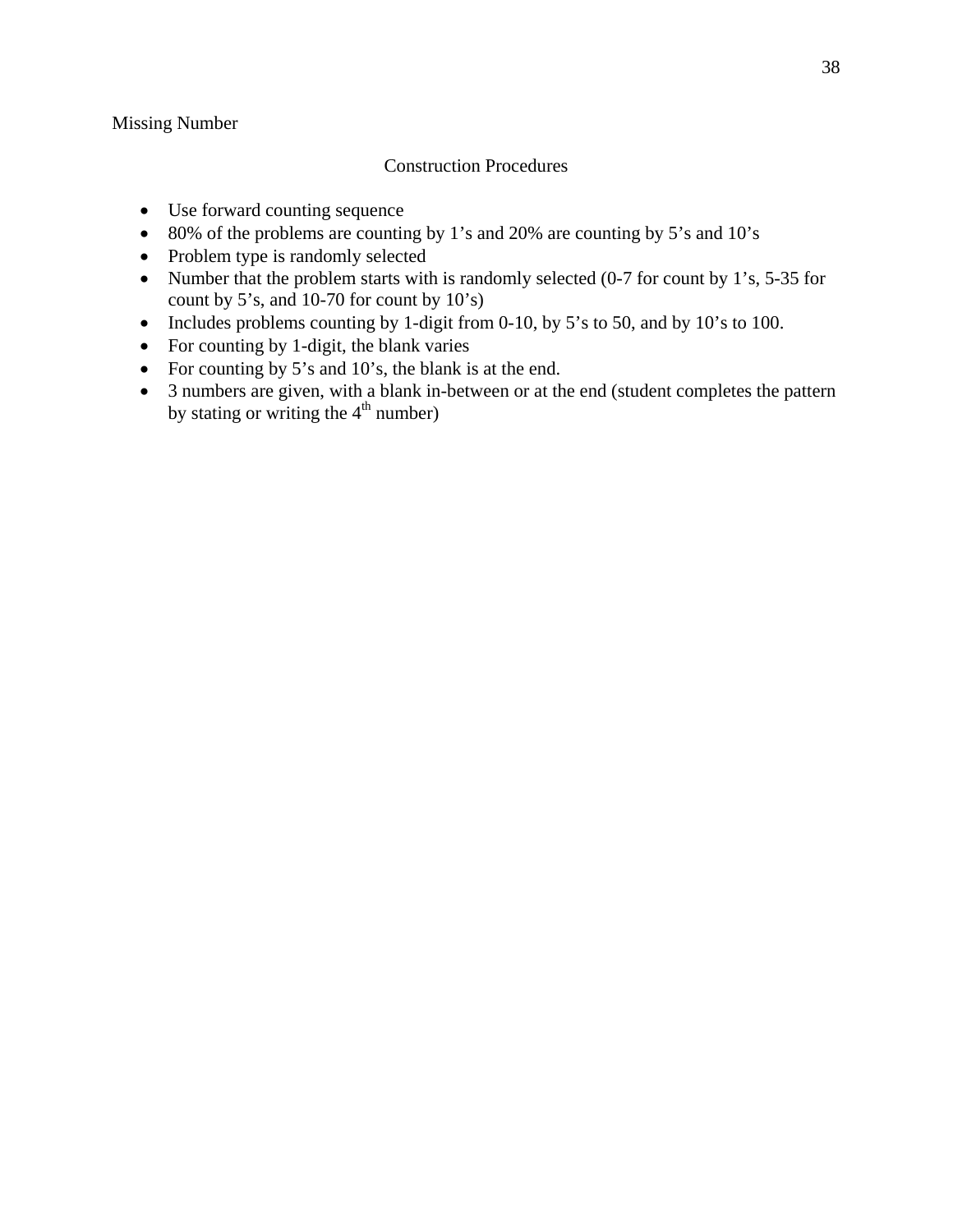### **Short Directions for Missing Number, Individual Administration:**

1. Place the student copy in front of the student.

2. Place the examiner copy on a clipboard and position so the student cannot see what the examiner records.

3. Say these specific directions to the student:

**"Look at the paper in front of you. Each box has three numbers and a blank."** (Point to the first box). **"What number goes in the blank?"** 

4. Correct Response:

**"Good. The number is 3**." (Point to the second box.)

Incorrect Response:

**"The number that goes in the blank is 3**. **You should have said 3 because 3 comes after 2 (0, 1, 2, 3)."** (Point to the second box.)

5. Continue with the other example(s). After the examples, turn to the first page of the student copy of the probe.

6. Say to the student:

**"When I say begin, I want you to tell me what number goes in the blank in each box. Start here and go across the page** (demonstrate by pointing). **Try each one. If you come to one that you don't know, I'll tell you what to do. Are there any questions? Put your finger on the first one. Ready, begin."** 

7. Start your stopwatch. If the student fails to attempt the first problem, after 3 seconds tell the student to

# **"Try the next one."**

8. For at least the first 2 to 3 rows of problems, you may need to prompt the student by pointing to the next box and saying

# **"Tell me the number that goes in the blank."**

9. On the administrator copy, write the number that the student says in the blank next to each problem number.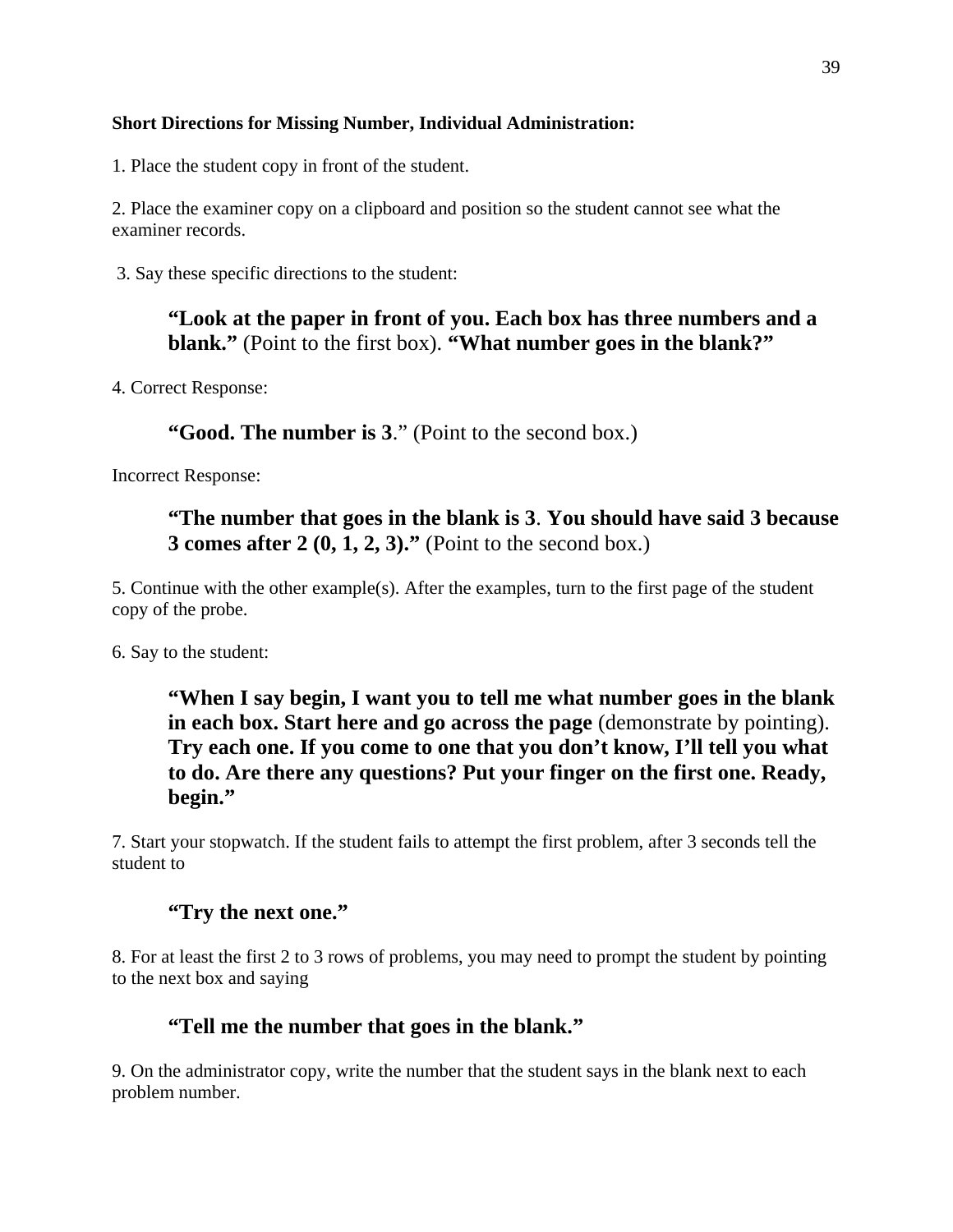10. The maximum time for each item is 3 seconds. If a student does not provide an answer within 3 seconds, tell the student to

# **"Try the next one."**

11. If the student comes to the end of the page, turn the page to the next page of problems.

12. At the end of 1 minute, draw a line under the last item completed on the administrator page and say

# **"Stop."**

13. Repeat these directions for probe 2.

## **Scoring Rules**

Rule 1: If a student correctly identifies the number score the item as correct.

Rule 2: If the student states any number other than the item number score the item as incorrect.

Rule 3: If a student hesitates or struggles with a problem for 3 seconds tell the student to "try the next one" and score the item as incorrect.

Rule 4: If a student skips a problem, score the problem as incorrect.

Rule 5: If a student skips an entire row, mark each problem in the row as incorrect.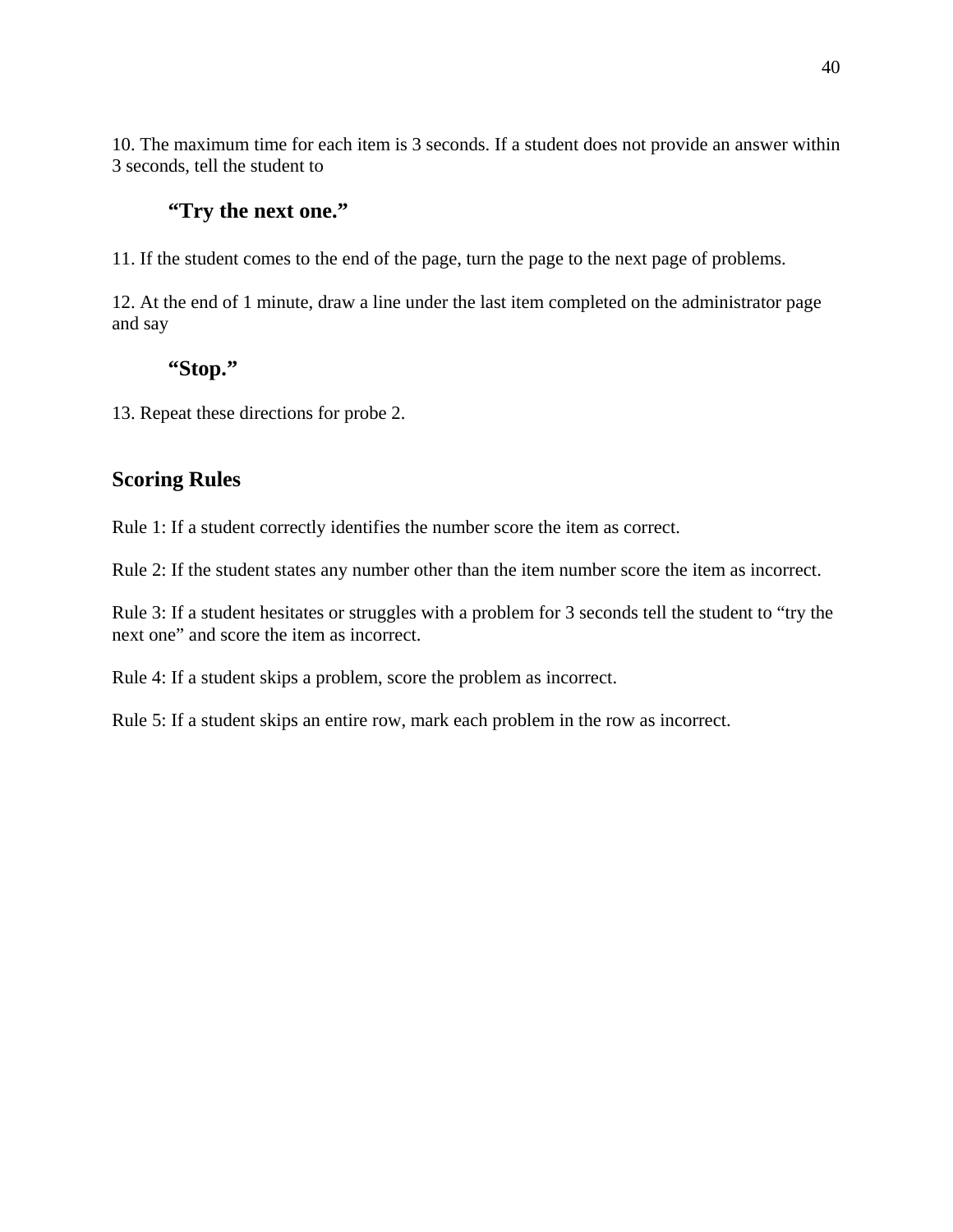41

# Missing Number

Example 1

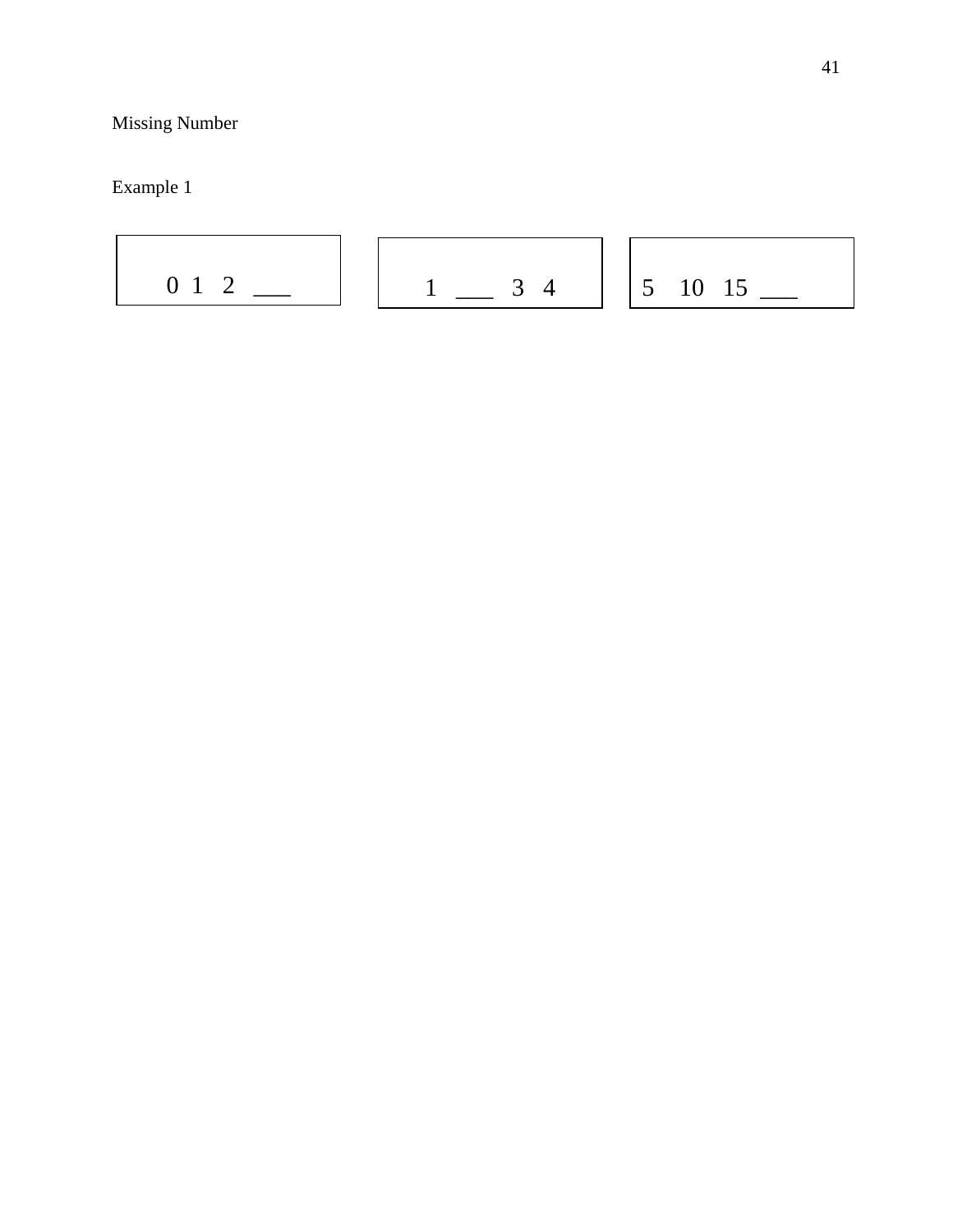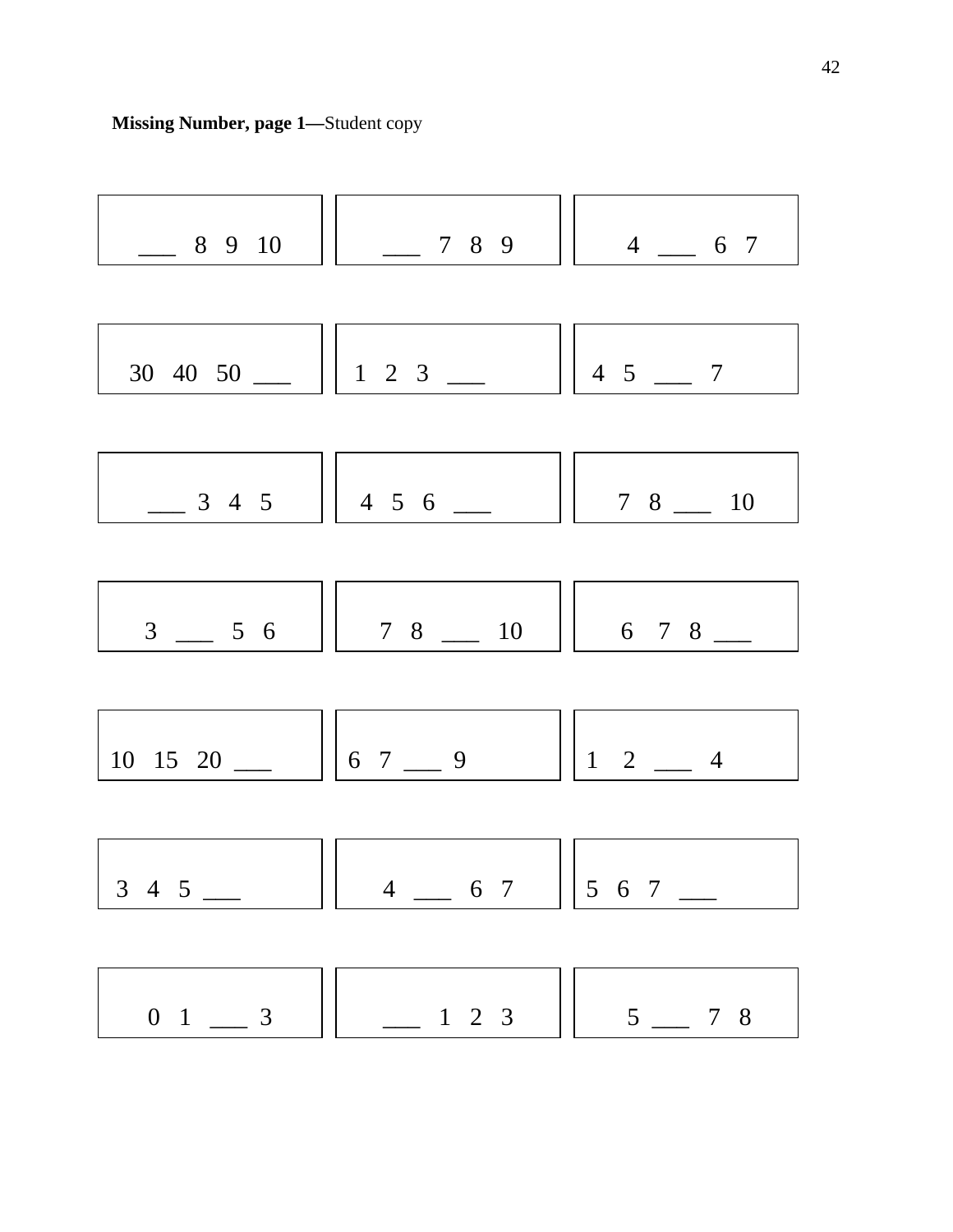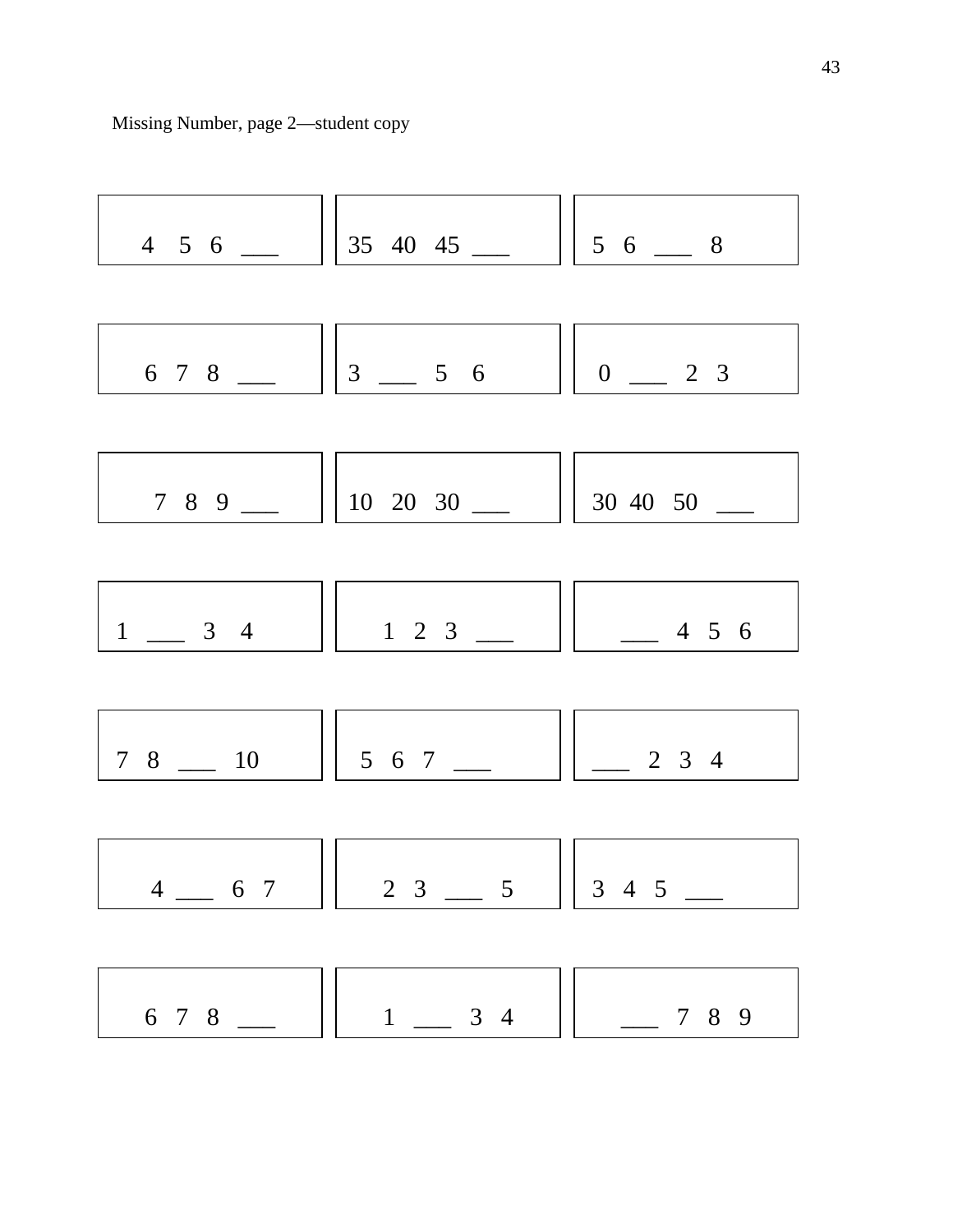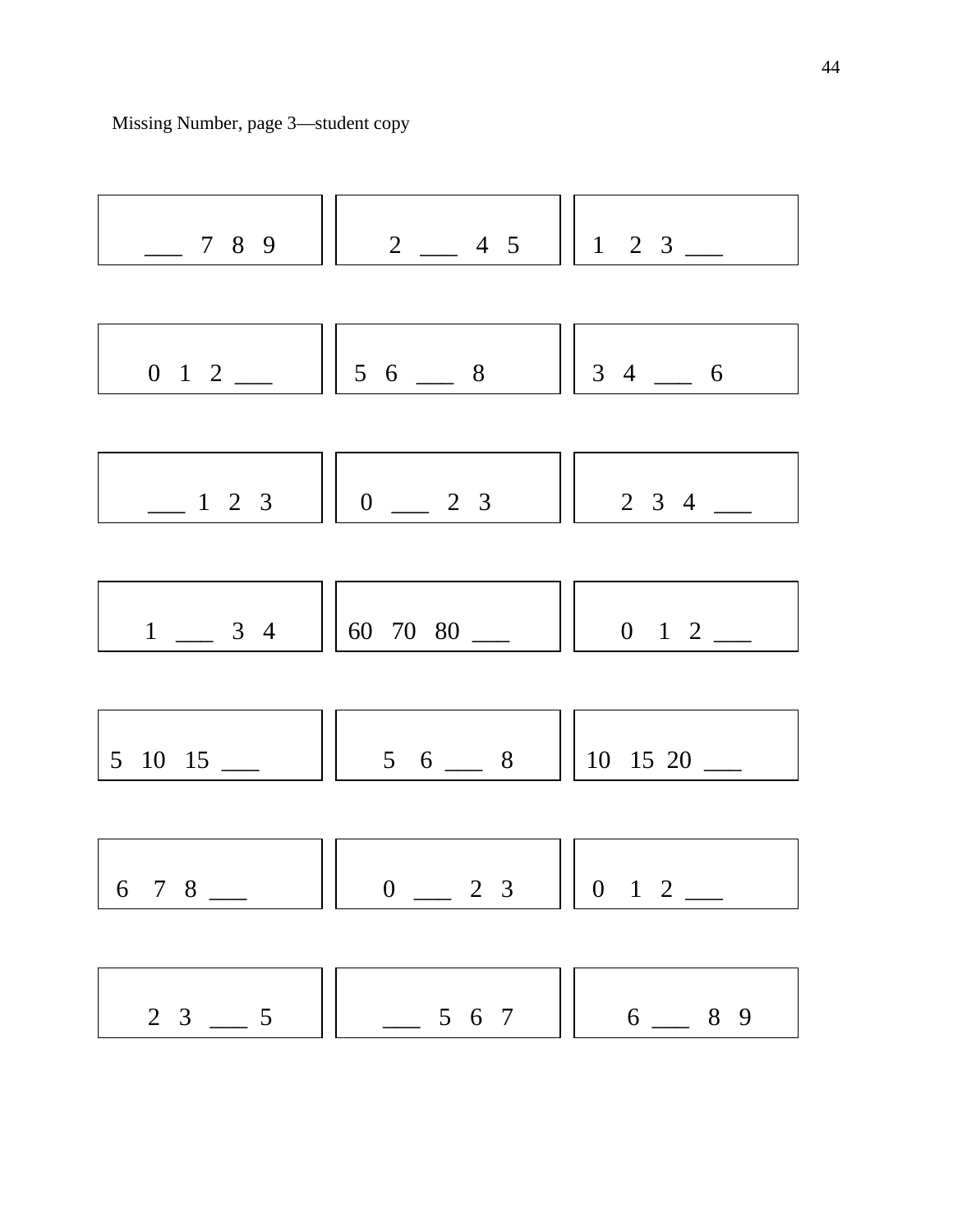# Missing Number—Administrator copy

Student: Date: Date: Number correct: Directions: Write the number that the student says in the blank.

| 1. $(7)$  |            | $22.$ (7)  | $43.$ (6)  |
|-----------|------------|------------|------------|
| $2.$ (6)  |            | $23.$ (50) | $44.$ (3)  |
| $3.$ (5)  |            | $24.$ (7)  | 45. $(4)$  |
|           | $4.$ (60)  | $25.$ (9)  | $46.$ (3)  |
| $5.$ (4)  |            | $26.$ (4)  | 47. $(7)$  |
| $6.$ (6)  |            | 27. $(1)$  | 48. $(5)$  |
| $7.$ (2)  |            | $28.$ (10) | $49.$ (0)  |
| $8.$ (7)  |            | $29.$ (40) | $50.$ (1)  |
| $9.$ (9)  |            | 30. $(60)$ | $51.$ (5)  |
| 10. $(4)$ |            | $31.$ (2)  | $52.$ (2)  |
| 11. $(9)$ |            | $32.$ (4)  | 53. $(90)$ |
| 12. $(9)$ |            | $33.$ (3)  | 54. $(3)$  |
|           | 13. $(25)$ | $34.$ (9)  | 55. $(20)$ |
| 14. $(8)$ |            | $35.$ (8)  | 56. $(7)$  |
| 15. $(3)$ |            | 36. $(1)$  | 57. $(25)$ |
| 16. $(6)$ |            | $37.$ (5)  | 58. $(9)$  |
| 17. $(5)$ |            | 38. $(4)$  | 59. $(1)$  |
| 18. $(8)$ |            | $39.$ (6)  | 60. $(3)$  |
| 19. $(2)$ |            | $40.$ (9)  | 61. $(4)$  |
| $20.$ (0) |            | 41. $(2)$  | 62. $(4)$  |
| $21.$ (6) |            | $42.$ (6)  | 63. $(7)$  |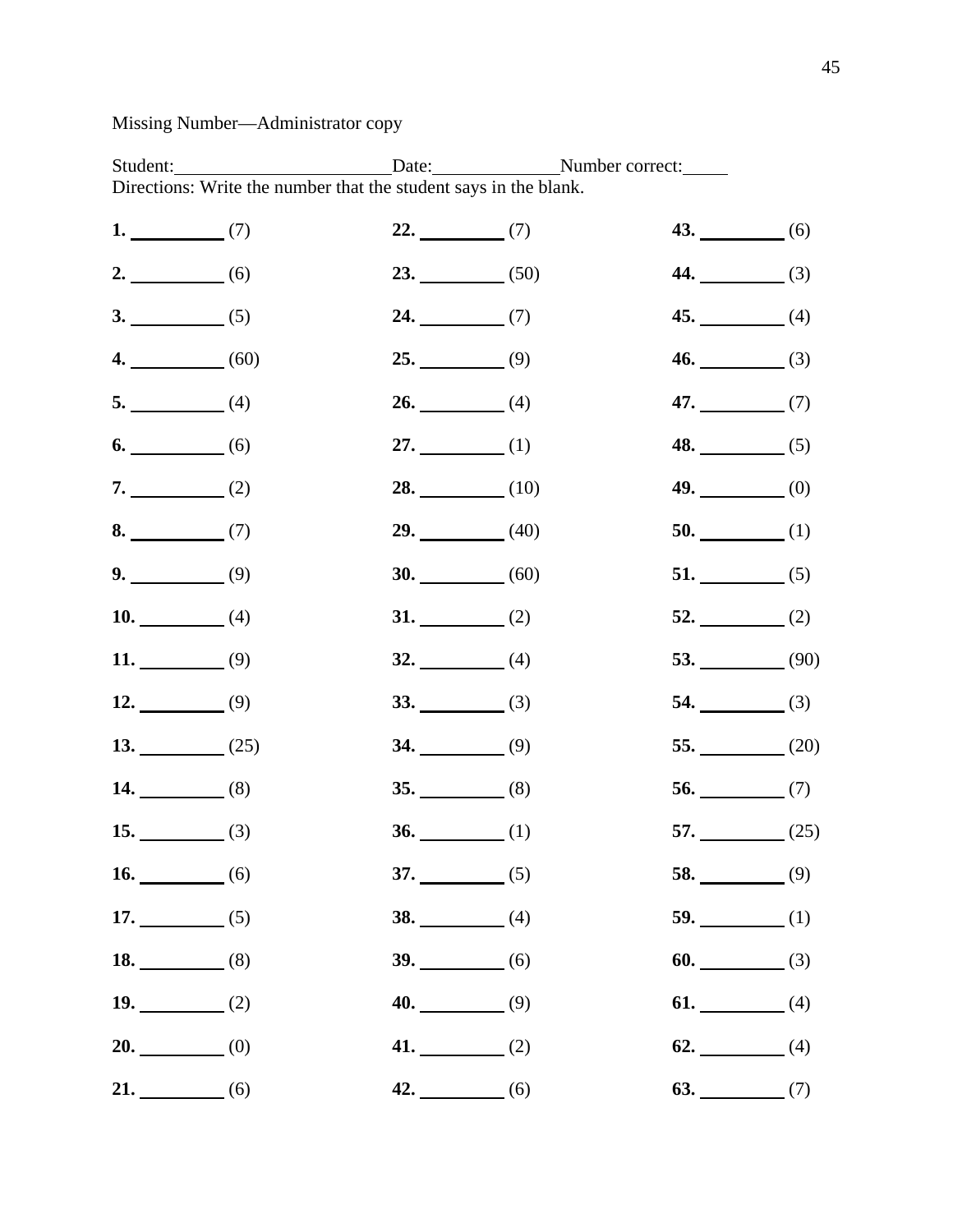Appendix B

Teacher Rating Form